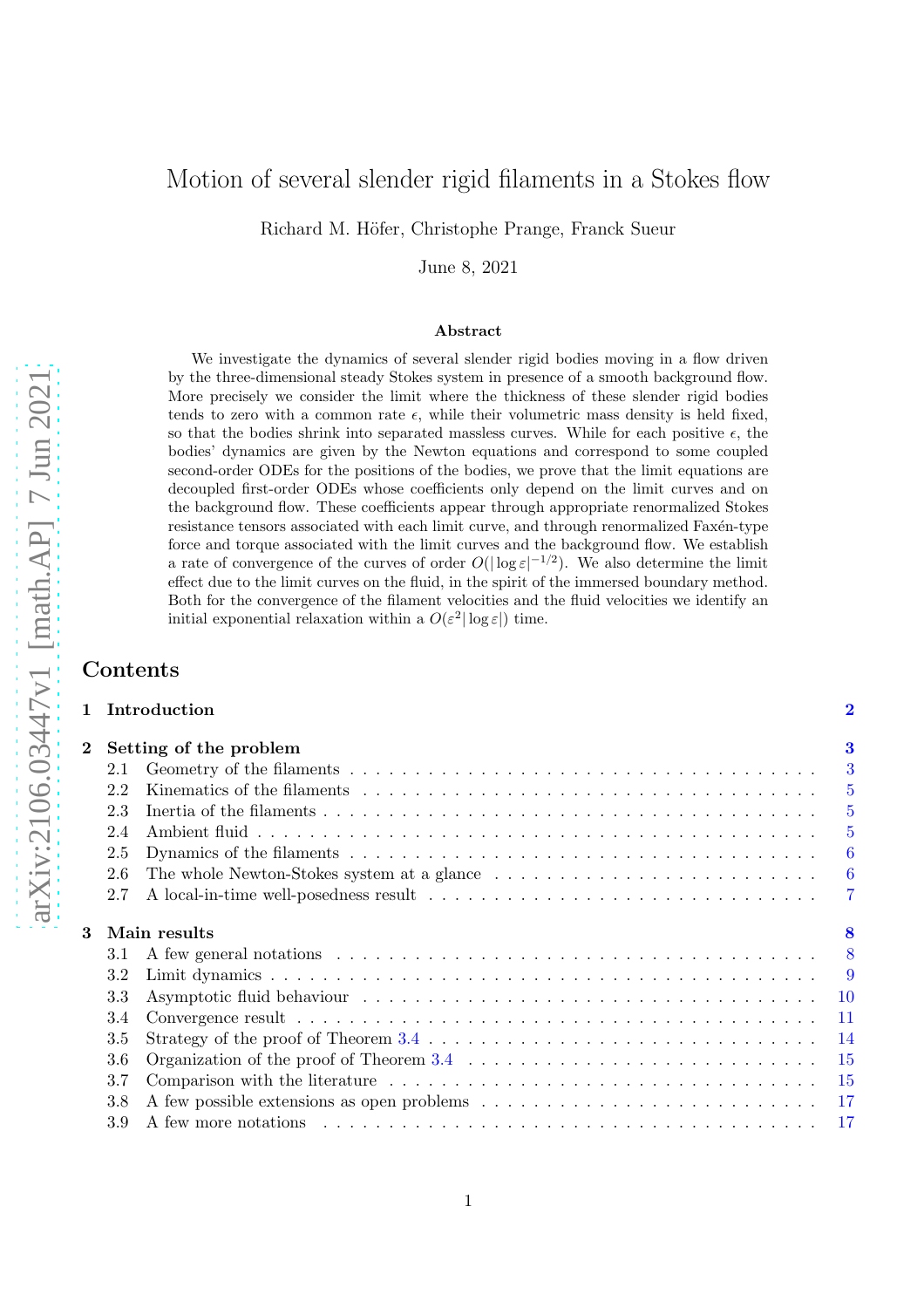|   | 4 Immersed boundary method for the steady Stokes system in presence of several thin |                                                                                   |              |  |
|---|-------------------------------------------------------------------------------------|-----------------------------------------------------------------------------------|--------------|--|
|   | filaments                                                                           |                                                                                   |              |  |
|   | 4.1                                                                                 | Modified centerlines for the non-closed filaments                                 | $-20$        |  |
|   | 4.2                                                                                 |                                                                                   | $^{\rm -21}$ |  |
|   | 4.3                                                                                 | Bogovskii and extension operators with some uniformity with respect to the domain | - 24         |  |
|   | 4.4                                                                                 |                                                                                   | $^{\rm -28}$ |  |
|   |                                                                                     |                                                                                   | -30          |  |
|   |                                                                                     | 5 Shape derivatives                                                               | 32           |  |
| 6 |                                                                                     | Asymptotic behaviour of the filament centerlines                                  | 38           |  |
|   | 6.1                                                                                 |                                                                                   | 38           |  |
|   | 6.2                                                                                 |                                                                                   | - 40         |  |
|   |                                                                                     | 6.3 Proof of the part of Theorem 3.4 which concerns the filaments                 | -44          |  |
|   |                                                                                     | 7 Asymptotic behaviour of the fluid                                               | 46           |  |

## <span id="page-1-0"></span>1 Introduction

In view of various applications in particular in biology (considering DNA) and in oceanography (considering sediment, plankton), the motion of rigid bodies with anisotropic shapes immersed in incompressible flows requests some mathematical analysis. In particular in view of modelling and numerics one may wish to consider asymptotic models where one gets rid of the dimensions corresponding to small extent of the rigid bodies. In this paper we consider the case of a finite number  $N$  of slender rigid bodies. We will use the terminology "filaments". Their radii have the same smallness parameter  $\varepsilon$  in  $(0, 1)$  and shrink into curves in  $\mathbb{R}^3$  as  $\varepsilon \to 0$ . We will call these curves "centerline curves" or "filament centerlines". We will assume: (i) that these filaments are immersed into an incompressible fluid driven by the steady Stokes system in presence of a background flow, (ii) that their dynamics is driven by the Newton equations with forces acting on the filaments only due to the viscous stress tensor on their boundaries and (iii) that their volumetric mass density is independent of  $\varepsilon$ , so that their limit centerline curves are massless. This leads to a system of second-order ODEs all coupled to each other through the Stokes equations. We refer to Section [2](#page-2-0) for a precise description of this so-called Newton-Stokes system, and for a straightforward local-in-time well-posedness result, see Lemma [2.2.](#page-6-1) In particular this result establishes the existence of smooth solutions as long as there is no collision between filaments.

The main result of this paper, Theorem [3.4](#page-10-1) stated in Section [3.4,](#page-10-0) is the convergence of this Newton-Stokes system to a limit system describing the dynamics of the centerline curves. We will also determine the limit effect due to these centerline curves on the fluid, in the spirit of the immersed boundary method.

To give a flavour of our result to the reader we describe below how this limit system looks like. The precise description of the limit dynamics is given in Section [3.2.](#page-8-0) To emphasize what concerns limit objects when  $\varepsilon \to 0$  we use the notation  $\hat{\cdot}$  for a quantity  $\cdot$ . On the other hand, to avoid heavy notations, we will only make the dependence on  $\varepsilon$  explicit when it is necessary in order to avoid confusion or to make precise in a quantitative way this dependence. Otherwise it is understood that the quantities at stake can depend on  $\varepsilon$  even if there is no corresponding index in the notation. The limit model drives the dynamics of the position at time  $t$  of a collection of smooth curves  $\hat{\mathcal{C}}_i(t)$  without any self-intersection, for  $1 \leq i \leq N$ , by the following rigid motion

$$
\hat{\mathcal{C}}_i(t) = \hat{h}_i(t) + \hat{Q}_i(t)\bar{\mathcal{C}}_i.
$$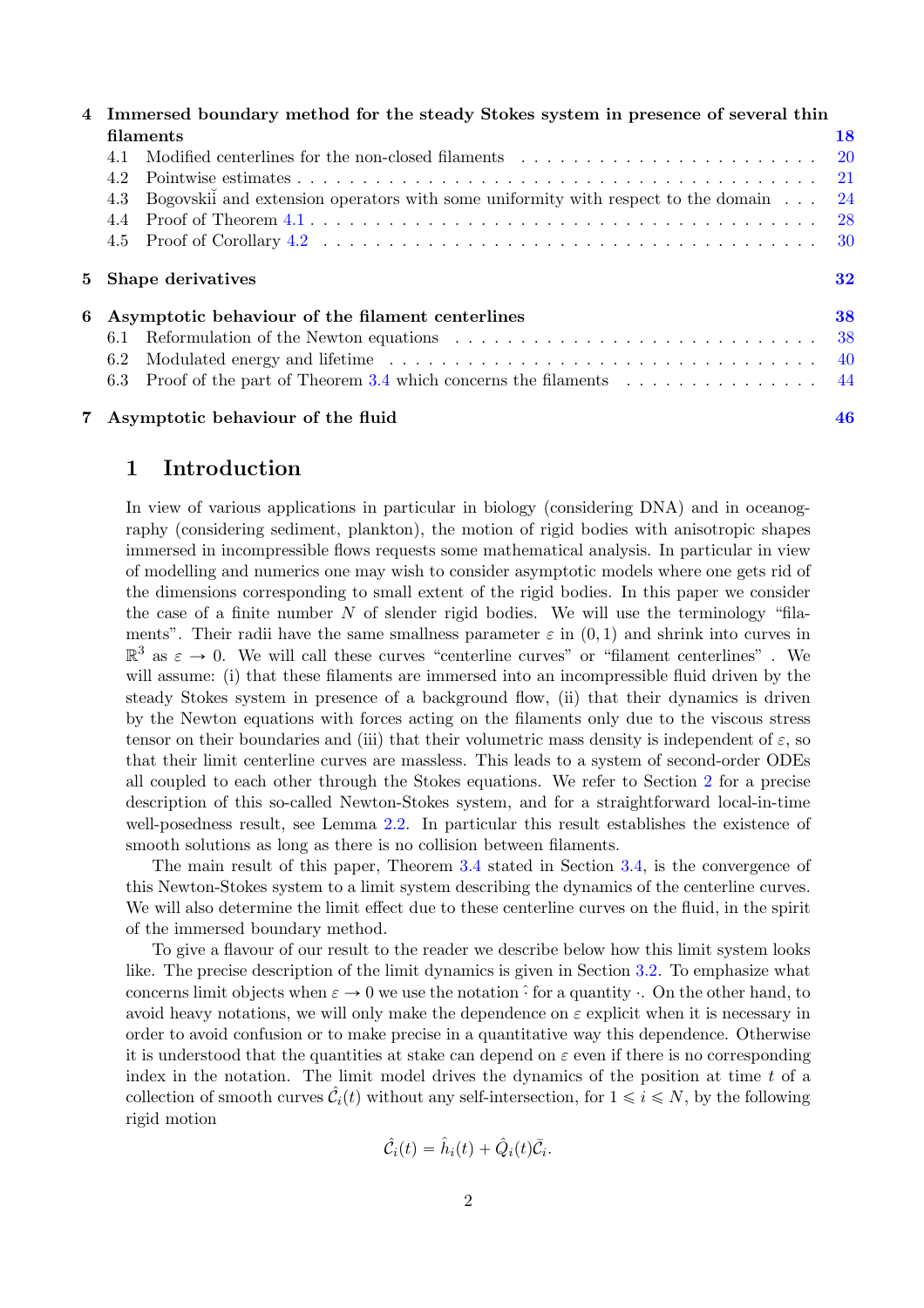Here  $\bar{\mathcal{C}}_i$  denotes a reference curve. On the other hand to emphasize what concerns limit objects when  $\varepsilon \to 0$  we use the notation  $\hat{i}$  for a certain quantity  $\cdot$ . The vector  $\hat{h}_i(t)$  in  $\mathbb{R}^3$  and the matrix  $\hat{Q}_i(t)$  in  $SO(3)$  satisfy some first-order ODEs:

<span id="page-2-3"></span><span id="page-2-2"></span>
$$
\hat{h}'_i(t) = \hat{v}_i(t), \quad \hat{Q}'_i(t) = (\hat{\omega}_i(t) \wedge \cdot) \hat{Q}_i(t), \tag{1}
$$

and 
$$
(\hat{\mathbf{v}}_i(t), \hat{\omega}_i(t)) = F[\hat{\mathcal{C}}_i(t), u^{\flat}(t, \cdot)|_{\hat{\mathcal{C}}_i(t)}],
$$
\n(2)

where the notation  $(\hat{\omega}_i(t) \wedge \cdot)$  is used for the skew-symmetric matrix canonically associated with the wedge product by the vector  $\hat{\omega}_i(t)$  in  $\mathbb{R}^3$ ,  $u^{\flat}(t, \cdot)|_{\hat{\mathcal{C}}_i(t)}$  denotes the trace on  $\hat{\mathcal{C}}_i(t)$  of a smooth background flow velocity  $u^{\flat}(t, \cdot)$ . Moreover,  $F[\cdot, \cdot]$  is a universal operator acting on smooth simple curves and smooth incompressible vector fields. This operator is given explicitly in  $(40)$ . Let us highlight that, to ease the reading, in the left hand side of  $(2)$ , and several more times below, we identify  $(v, w)$  with the corresponding column vector. We emphasize that the limit dynamics  $(1)-(2)$  $(1)-(2)$  is a system of uncoupled first-order ODEs which reflects that both the mass of the filaments and their perturbation on the fluid tends to zero as  $\varepsilon$  converges to 0.

The main novelty of our work is to study the coupled dynamics of a collection of slender filaments. As far as we know, previous analytic works on filaments in Stokes flows are focused on static problems with only a single filament. Related to these works, the first part of our analysis establishes approximations for the forces and torques acting on the filaments as well as on the fluid perturbation caused by the filaments. We show that explicit force distributions on the particle centerlines are sufficient to capture these quantities to leading order. This part of our analysis, carried out in Section [4,](#page-17-0) is related to so-called slender body theory, and we believe that our results there, Theorem [4.1](#page-18-0) and Corollary [4.2](#page-18-1) are of independent interest. The second part of our analysis consists in the study of a system of singularly perturbed ODEs relying on a modulated energy argument. We refer to Sections [3.5](#page-13-0) and [3.6](#page-14-0) for a more extensive outline of the key elements and the structure of the proof of the main result, to Section [3.7](#page-14-1) for a discussion of some related results and to Section [3.8](#page-16-0) for some open problems.

## <span id="page-2-0"></span>2 Setting of the problem

This section is devoted to the description of the setting of the problem.

#### <span id="page-2-1"></span>2.1 Geometry of the filaments

For each index  $1 \leq i \leq N$  we consider a filament  $S_i$  which can be closed or non-closed. For  $\varepsilon \in (0, 1)$ , the filament is given in terms of a reference filament  $\bar{S}_i$  which is described by a centerline and a shape function for the cross section as follows. For a non-closed filament, the centerline  $\bar{\mathcal{C}}_i$  is assumed to be a curve of length  $L_i > 0$ , parametrized by arc length without self-intersections by a smooth function  $\gamma_i: [0, L_i] \to \mathbb{R}^3$ . We assume, for each index  $1 \leq i \leq N$ , that the curve  $\overline{C}_i$  is not a straight line, i.e.  $\gamma''_i \neq 0$ . The shape function is a smooth map  $\Psi_i: [0, L_i] \times B_1(0) \to \mathbb{R}^2$ , such that  $\Psi_i(s, 0) = 0$  and  $\Psi_i(s, \cdot)$  is a diffeomorphism to its image for all  $s \in [0, L_i]$ . Here,  $B_1(0)$  denotes the open unit ball in  $\mathbb{R}^2$ . Moreover, let  $R_i: [0, L_i] \to SO(3)$  be a smooth function such that  $R_i e_3 = \gamma'_i$ , where  $e_3 = (0, 0, 1)$ . Then, we define

<span id="page-2-4"></span>
$$
\bar{\mathcal{S}}_i^{\varepsilon} = \bar{\mathcal{S}}_i := \{ \gamma_i(s) + \varepsilon R_i(s) (\Psi_i(s, B_1(0)) \times \{0\}) : 0 \le s \le L_i \}. \tag{3}
$$

In the case of a closed filament, the definition is analogous but we replace the interval [0,  $L_i$ ] by  $\mathbb{R}/L_i\mathbb{Z}$  for  $\gamma_i$ ,  $R_i$  and  $\Psi_i$ .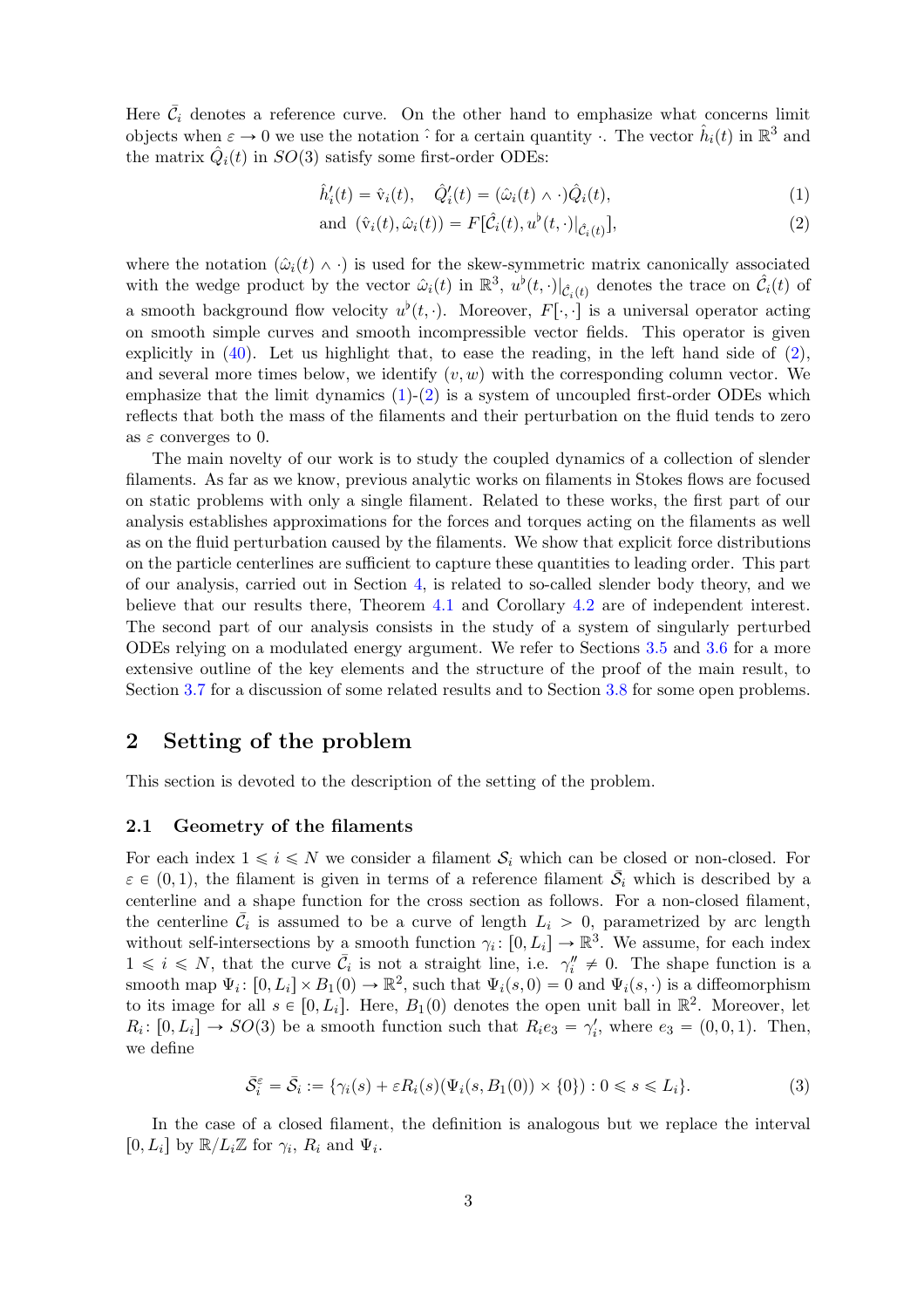Remark 2.1. Note that the non-closed filaments are not smooth but only Lipschitz due to corners at their ends. With minor modifications of some arguments, our analysis also applies to smooth non-closed filaments, which could be defined as

$$
\bar{S}_i^{\varepsilon} = \bar{S}_i := \{ \gamma_i(s) + \varepsilon a_{\varepsilon}(s) R_i(s) (\Psi_i(s, B_1(0)) \times \{0\}) : 0 \le s \le L_i \},\tag{4}
$$

where the additional function  $a_{\varepsilon}(s) : [0, L_i] \to \mathbb{R}$  is given by

$$
a_{\varepsilon}(s) = \begin{cases} \sqrt{\frac{s}{\varepsilon}} & \text{for } s \in [0, \varepsilon],\\ 1 & \text{for } s \in [\varepsilon, L_i - \varepsilon],\\ \sqrt{\frac{L_i - s}{\varepsilon}} & \text{for } s \in [L_i - \varepsilon, L_i]. \end{cases}
$$
(5)

We assume that the reference centerlines are centered at the origin in the sense that

<span id="page-3-0"></span>
$$
\int_{\bar{\mathcal{C}}_i} x \, d\mathcal{H}^1 = 0,\tag{6}
$$

where  $d\mathcal{H}^1$  is the one-dimensional Hausdorff measure. We emphasize that the center of mass of the reference filaments  $S_i$ , for  $1 \leq i \leq N$ , depends on  $\varepsilon$ . For simplicity, we assume that the mass density is constant in each of the filaments. Then, their centers of mass are given as the following barycenters

$$
\bar{h}_{i,\varepsilon} := \int_{\bar{\mathcal{S}}_i} x \, dx. \tag{7}
$$

By  $(6)$ , we have

<span id="page-3-3"></span><span id="page-3-2"></span>
$$
|\bar{h}_{i,\varepsilon}| \leqslant C\varepsilon,\tag{8}
$$

where the constant  $C$  depends only on the functions specifying the reference filament, i.e.  $L_i$ ,  $\gamma_i$ ,  $R_i$ , and  $\Psi_i$ .

We are interested in the limit of the dynamics (specified below) as  $\varepsilon \to 0$  for given,  $\varepsilon$ independent initial data for the centerlines of the filaments. More precisely, we fix  $\hat{h}_i(0) \in \mathbb{R}^3$ ,  $\hat{Q}_i(0) \in SO(3)$  such that

<span id="page-3-1"></span>
$$
\hat{C}_i(0) = C_i(0) := \hat{h}_i(0) + \hat{Q}_i(0)\bar{C}_i,
$$
\n(9)

are the positions of the centerlines at time 0 for all  $\varepsilon > 0$ .

Then, the center of mass  $h_{i,\varepsilon}(t)$  and the orientation  $Q_{i,\varepsilon}(t)$  of the filament at time t have initial data

$$
h_{i,\varepsilon}(0) = \hat{h}_i(0) + \hat{Q}_i(0)\bar{h}_{i,\varepsilon} \quad \text{and} \quad Q_{i,\varepsilon}(0) = \hat{Q}_i(0), \tag{10}
$$

and we denote the filament at time t with parameter  $\varepsilon$  by

$$
\mathcal{S}_i(t) := \mathcal{S}_{i,\varepsilon}(t) = h_{i,\varepsilon}(t) + Q_{i,\varepsilon}(t)(\bar{\mathcal{S}}_i - \bar{h}_{i,\varepsilon}),\tag{11}
$$

and similarly for the centerline  $C_i(t)$ :

$$
\mathcal{C}_i(t) := \mathcal{C}_{i,\varepsilon}(t) = h_{i,\varepsilon}(t) + Q_{i,\varepsilon}(t) (\bar{\mathcal{C}}_i - \bar{h}_{i,\varepsilon}).
$$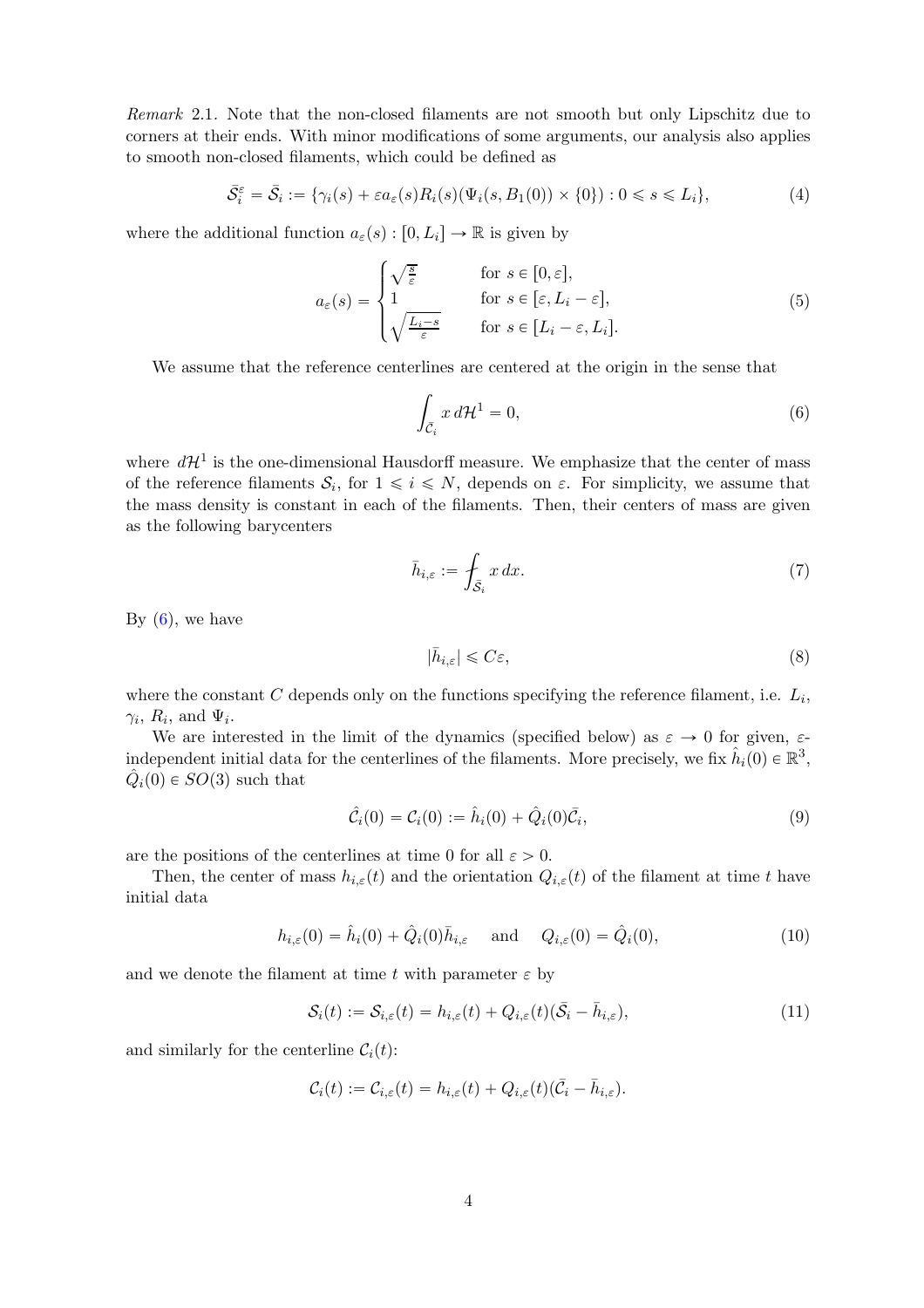

Figure 1: A closed reference filament

#### <span id="page-4-0"></span>2.2 Kinematics of the filaments

For any  $t \geq 0$ , we denote by  $\omega_i(t)$  in  $\mathbb{R}^3$  the unique angular velocity of the *i*-th filament such that

<span id="page-4-3"></span>
$$
Q'_{i,\varepsilon}(t)Q_{i,\varepsilon}^T(t) = (\omega_i(t) \wedge \cdot), \qquad (12)
$$

where  $Q_{i,\varepsilon}^T$  denotes the transpose matrix of  $Q_{i,\varepsilon}$  and  $(\omega_i(t) \wedge \cdot)$  denotes the skew-symmetric matrix canonically associated with the wedge product by vector  $\omega_i(t)$ . We also set

<span id="page-4-4"></span>
$$
\mathbf{v}_i(t) := h'_{i,\varepsilon}(t). \tag{13}
$$

Accordingly, the solid velocities are given by

<span id="page-4-5"></span>
$$
v^{\mathcal{S}_i}(t,x) := \mathbf{v}_i(t) + \omega_i(t) \wedge (x - h_{i,\varepsilon}(t)),\tag{14}
$$

for all  $x \in \mathcal{S}_i(t)$ .

We highlight that all these quantities depend implicitly on  $\varepsilon$  which we usually omit in the notation except for the quantities  $h_{i,\varepsilon}, Q_{i,\varepsilon}$ . For these, we will always write the  $\varepsilon$  to avoid confusion with functions depending on variables  $h_i, Q_i$  that will appear later.

#### <span id="page-4-1"></span>2.3 Inertia of the filaments

We assume that the filaments' volumetric density is fixed, and we denote by  $\varepsilon^2 m_i > 0$  the mass of  $S_i$  and by  $\varepsilon^2 \mathcal{J}_i(t)$  the inertial matrix at time  $t \geq 0$ , so that  $m_i$  and  $\mathcal{J}_i$  are of order one with respect to  $\varepsilon$ . Moreover the matrix  $\mathcal{J}_i$  is positive definite, uniformly in  $\varepsilon$  (this only fails if  $\gamma_i$  was a straight line, which has been explicitly excluded) and evolves in time according to Sylvester's law:

<span id="page-4-6"></span>
$$
\mathcal{J}_i(t) = Q_{i,\varepsilon}(t) \mathcal{J}_{0,i} Q_{i,\varepsilon}^T(t), \tag{15}
$$

where  $\mathcal{J}_{0,i}$  denotes the initial value  $\mathcal{J}_{0,i} := \mathcal{J}_i(0)$ .

#### <span id="page-4-2"></span>2.4 Ambient fluid

We assume that, for any  $t \geq 0$ , the open set

<span id="page-4-8"></span>
$$
\mathcal{F}(t) := \mathbb{R}^3 \setminus \cup_i \mathcal{S}_i(t),
$$

is occupied by a fluid whose velocity  $u$  and pressure  $p$  are given as the sums

<span id="page-4-7"></span>
$$
u := u^{\flat} + u^{\mathfrak{p}} \quad \text{and} \quad p := p^{\flat} + p^{\mathfrak{p}}, \tag{16}
$$

where

$$
(u^{\flat}, p^{\flat}) \in C([0, +\infty); \dot{H}^1(\mathbb{R}^3) \times L^2(\mathbb{R}^3)) \cap (W^{2,\infty}((0, +\infty) \times \mathbb{R}^3) \times W^{1,\infty}((0, +\infty) \times \mathbb{R}^3))
$$
  
satisfying div  $u^{\flat} = 0$ , (17)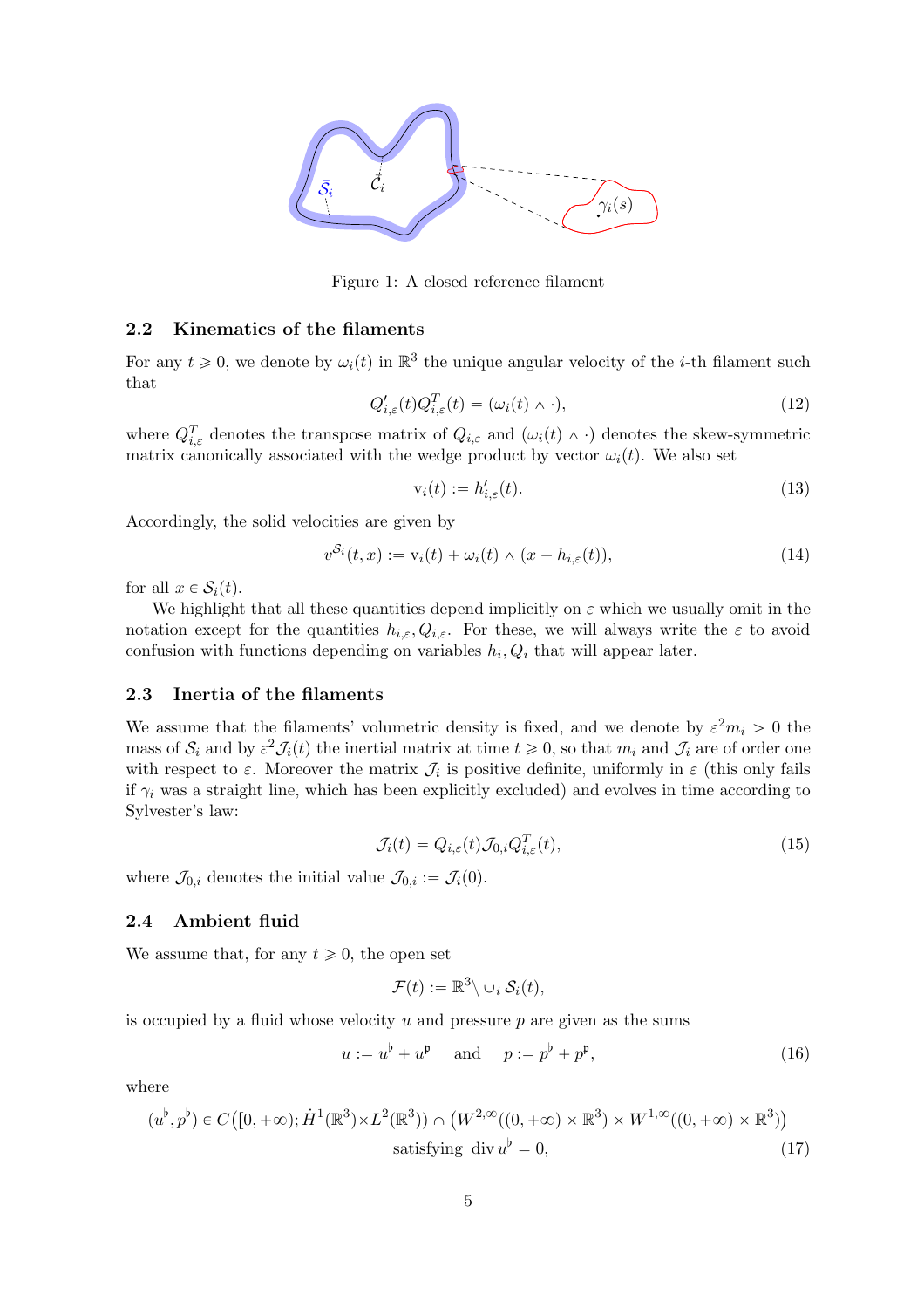is the background flow, and  $(u^{\mathfrak{p}}, p^{\mathfrak{p}})$  is the perturbation flow due to the filaments, whose evolution is assumed to be driven by the steady Stokes equations:

$$
-\Delta u^{\mathfrak{p}} + \nabla p^{\mathfrak{p}} = 0 \quad \text{and} \quad \text{div } u^{\mathfrak{p}} = 0 \quad \text{in } \mathcal{F}(t), \tag{18a}
$$

<span id="page-5-2"></span>
$$
u^{\mathfrak{p}} = v^{\mathcal{S}_i} - u^{\mathfrak{b}} \quad \text{in} \quad \mathcal{S}_i(t), \quad 1 \leq i \leq N. \tag{18b}
$$

### <span id="page-5-0"></span>2.5 Dynamics of the filaments

The filaments are assumed to be only accelerated, for any  $t \geq 0$ , by the force exerted by the fluid on their boundaries  $\partial S_i(t)$  according to the Newton equations:

<span id="page-5-3"></span>
$$
\varepsilon^2 m_i v_i'(t) = -\int_{\partial S_i(t)} \Sigma(u, p) n \, d\mathcal{H}^2,\tag{19a}
$$

$$
\varepsilon^{2}(\mathcal{J}_{i}\omega_{i})'(t) = -\int_{\partial S_{i}(t)} (x - h_{i,\varepsilon}(t)) \wedge \Sigma(u, p) n \, d\mathcal{H}^{2},\tag{19b}
$$

where  $d\mathcal{H}^2$  is the two-dimensional Hausdorff measure and n denotes the unit normal vector on  $\partial S_i(t)$  pointing outside the fluid domain  $\mathcal{F}(t)$  and

$$
\Sigma(u, p) := 2D(u) - p \operatorname{Id},\tag{20}
$$

where  $D(u)$  is the deformation tensor defined by

<span id="page-5-12"></span><span id="page-5-11"></span><span id="page-5-4"></span>
$$
D(u) := \frac{1}{2} (\partial_j u_i + \partial_i u_j)_{1 \leqslant i,j \leqslant 3}.
$$
\n
$$
(21)
$$

### <span id="page-5-1"></span>2.6 The whole Newton-Stokes system at a glance

Gathering  $(11)$ ,  $(12)$ ,  $(13)$ ,  $(14)$ ,  $(15)$ ,  $(16)$ ,  $(18)$  and  $(19)$  we arrive at the following Newton-Stokes system.

For  $1 \leq i \leq N$ ,

<span id="page-5-6"></span>
$$
h'_{i,\varepsilon}(t) = \mathbf{v}_i(t),\tag{22a}
$$

$$
Q'_{i,\varepsilon}(t) = (\omega_i(t) \wedge \cdot) Q_{i,\varepsilon}(t), \qquad (22b)
$$

$$
\varepsilon^2 m_i v_i'(t) = -\int_{\partial S_i(t)} \Sigma(u^\flat + u^\mathfrak{p}, p^\flat + p^\mathfrak{p}) n \, d\mathcal{H}^2,\tag{22c}
$$

$$
\varepsilon^{2}(\mathcal{J}_{i}\omega_{i})'(t) = -\int_{\partial S_{i}(t)} (x - h_{i,\varepsilon}(t)) \wedge \Sigma(u^{\flat} + u^{\mathfrak{p}}, p^{\flat} + p^{\mathfrak{p}}) n d\mathcal{H}^{2}, \tag{22d}
$$

where 
$$
\mathcal{J}_i(t) = Q_{i,\varepsilon}(t) \mathcal{J}_{0,i} Q_{i,\varepsilon}^T(t)
$$
 and  $\mathcal{S}_i(t) = h_{i,\varepsilon}(t) + Q_{i,\varepsilon}(t) (\bar{\mathcal{S}}_i - \bar{h}_{i,\varepsilon}),$  (22e)

and

<span id="page-5-10"></span><span id="page-5-9"></span><span id="page-5-8"></span><span id="page-5-5"></span>
$$
-\Delta u^{\mathfrak{p}} + \nabla p^{\mathfrak{p}} = 0 \quad \text{and} \quad \text{div } u^{\mathfrak{p}} = 0 \quad \text{in } \mathcal{F}(t), \tag{22f}
$$

<span id="page-5-7"></span>
$$
u^{\mathfrak{p}} = v^{\mathcal{S}_i} - u^{\mathfrak{b}} \quad \text{for} \quad x \in \mathcal{S}_i(t), \quad \text{for} \quad 1 \leq i \leq N,
$$
 (22g)

where 
$$
v^{\mathcal{S}_i}(t, x) := v_i(t) + \omega_i(t) \wedge (x - h_{i,\varepsilon}(t))
$$
 for  $x \in \mathcal{S}_i(t)$ . (22h)

A reformulation of the Newton equations [\(22c\)](#page-5-4)-[\(22d\)](#page-5-5) into a compact form, involving in particular the so-called Stokes resistance matrices, will be given in Section [6.1.](#page-37-1)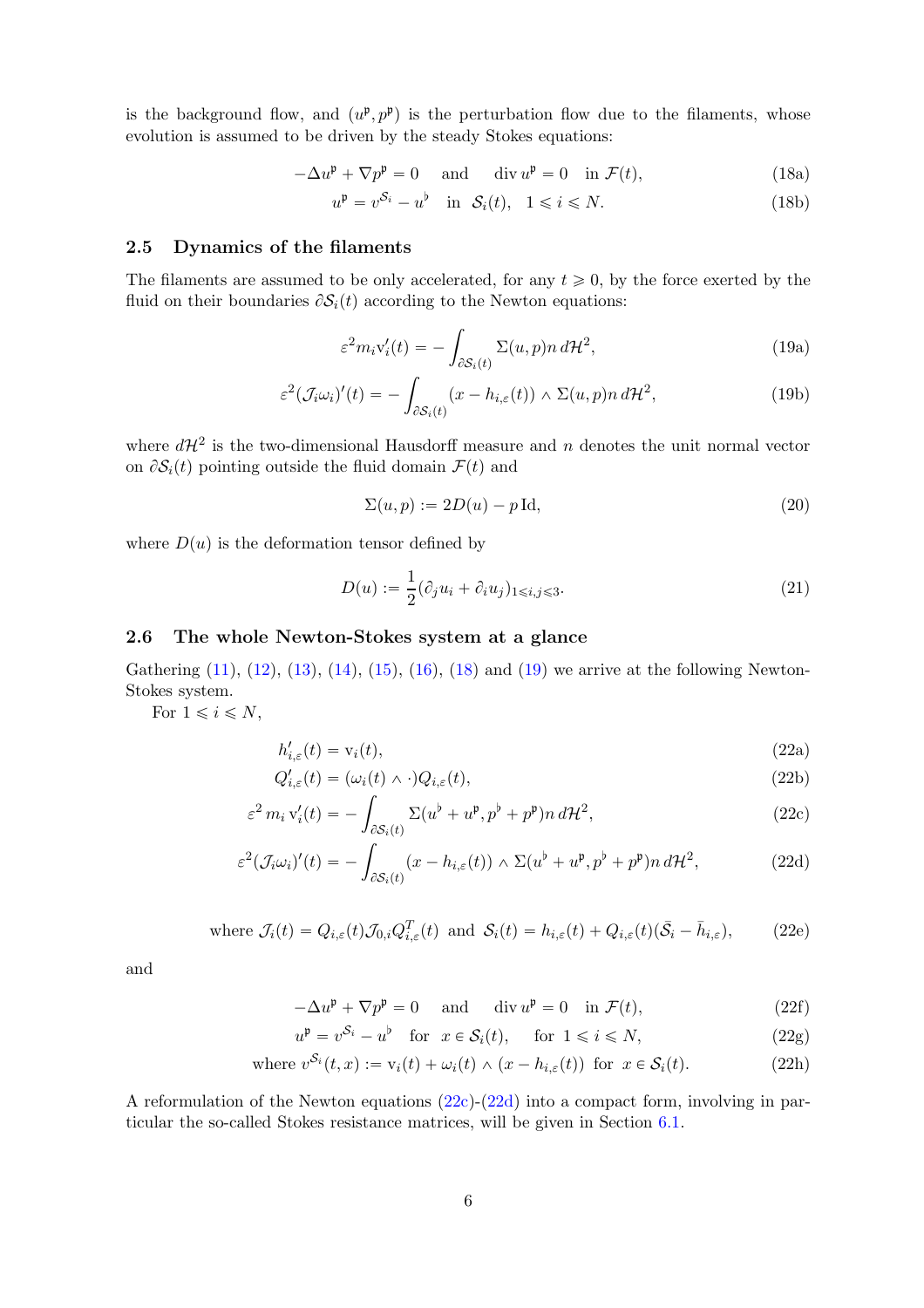#### <span id="page-6-0"></span>2.7 A local-in-time well-posedness result

Despite its apparent complexity, the system [\(22\)](#page-5-6) can be considered as a system of second-order quasilinear ODEs on the  $6N$  degrees of freedom of the rigid bodies, the fluid state being given by an auxiliary steady Stokes system for which time only appears as a parameter. Moreover the coefficients of this ODE, although their coefficients are given in a rather non explicit way, are smooth as long as the filaments  $S_i(t)$  remain separated; this follows from standard results on the regularity with respect to shape changes for which we refer for example to [\[37,](#page-50-0) [6,](#page-48-0) [7\]](#page-48-1). Therefore it follows from the Cauchy-Lipschitz theorem that, starting from separated positions with arbitrary velocities, we have the following local-in-time well-posedness result.

<span id="page-6-1"></span>**Proposition 2.2.** For each  $\varepsilon$  in  $(0, 1)$ , given some initial disjoint positions and some initial velocities of the filaments, there is  $T_{\varepsilon}^{\max} \in (0, +\infty]$  and a unique smooth solution to [\(22\)](#page-5-6) on [0,  $T_{\varepsilon}^{\max}$ ). Moreover, if  $T_{\varepsilon}^{\max} < +\infty$ , then

<span id="page-6-3"></span><span id="page-6-2"></span>
$$
\lim_{t \to T_{\varepsilon}^{\max}} \min_{i \neq j} \text{dist}(\mathcal{S}_i(t), \mathcal{S}_j(t)) = 0.
$$
\n(23)

*Proof.* As mentioned above, the existence, locally in time, of a smooth solution to  $(22)$  is a straightforward consequence of the classical regularity properties of the Stokes system and of the Cauchy-Lipschitz theorem. It remains to prove the last statement regarding the lifetime of these solutions. To this end, we multiply, for  $1 \leq i \leq N$ , the equation [\(22c\)](#page-5-4) by  $v_i$  and the equation [\(22d\)](#page-5-5) by  $\omega_i$ . By summing the resulting identities, and recalling [\(22h\)](#page-5-7), we get

$$
\varepsilon^{2} \sum_{1 \leq i \leq N} \left( \frac{1}{2} m_{i} v_{i}^{2} + \mathcal{J}_{i} \omega_{i} \cdot \omega_{i} \right)' = - \sum_{1 \leq i \leq N} \int_{\partial S_{i}(t)} v^{S_{i}} \cdot \Sigma(u^{p} + u^{b}, p^{p} + p^{b}) n \, d\mathcal{H}^{2}
$$

$$
= - \sum_{1 \leq i \leq N} \int_{\partial S_{i}(t)} u^{p} \cdot \Sigma(u^{p}, p^{p}) n \, d\mathcal{H}^{2}
$$

$$
- \sum_{1 \leq i \leq N} \int_{\partial S_{i}(t)} u^{b} \cdot \Sigma(u^{p}, p^{p}) n \, d\mathcal{H}^{2}
$$

$$
- \sum_{1 \leq i \leq N} \int_{\partial S_{i}(t)} v^{S_{i}} \cdot \Sigma(u^{b}, p^{b}) n \, d\mathcal{H}^{2}, \tag{24}
$$

thanks to  $(22g)$ . Hence, integrating by parts in F for the two first terms in the right hand side of [\(24\)](#page-6-2) taking into account [\(22f\)](#page-5-9), and integrating by parts in  $\cup_i \mathcal{S}_i$  for the last term in the right hand side of  $(24)$ , we arrive at

$$
\varepsilon^2 \sum_{1 \le i \le N} \left( \frac{1}{2} m_i v_i^2 + \mathcal{J}_i \omega_i \cdot \omega_i \right)' + \int_{\mathcal{F}} D u^{\mathfrak{p}} : D u^{\mathfrak{p}} = - \int_{\mathcal{F}} D u^{\mathfrak{b}} : D u^{\mathfrak{p}} \qquad (25)
$$

$$
- \sum_{1 \le i \le N} \int_{\mathcal{S}_i} (-\Delta u^{\mathfrak{b}} + \nabla p^{\mathfrak{b}}) \cdot v^{\mathcal{S}_i}.
$$

This identity holds true as long as there is no collision. Then, by the Cauchy-Schwarz inequality, Young's inequality for products and a Gronwall argument, we deduce that the function

<span id="page-6-4"></span>
$$
t \mapsto \varepsilon^2 \sum_{1 \le i \le N} \left( \frac{1}{2} m_i v_i^2 + \mathcal{J}_i \omega_i \cdot \omega_i \right) (t) + \int_0^t \int_{\mathcal{F}} D u^{\mathfrak{p}} : D u^{\mathfrak{p}},
$$

remains bounded as long as there is no collision. Then it follows from classical blowup criteria for ODEs that the solution can be continued as long as there is no collision. In particular, if the maximal lifetime  $T_{\varepsilon}^{\max}$  of the smooth solution to [\(22\)](#page-5-6) satisfies  $T_{\varepsilon}^{\max} < +\infty$ , then [\(23\)](#page-6-3) holds true.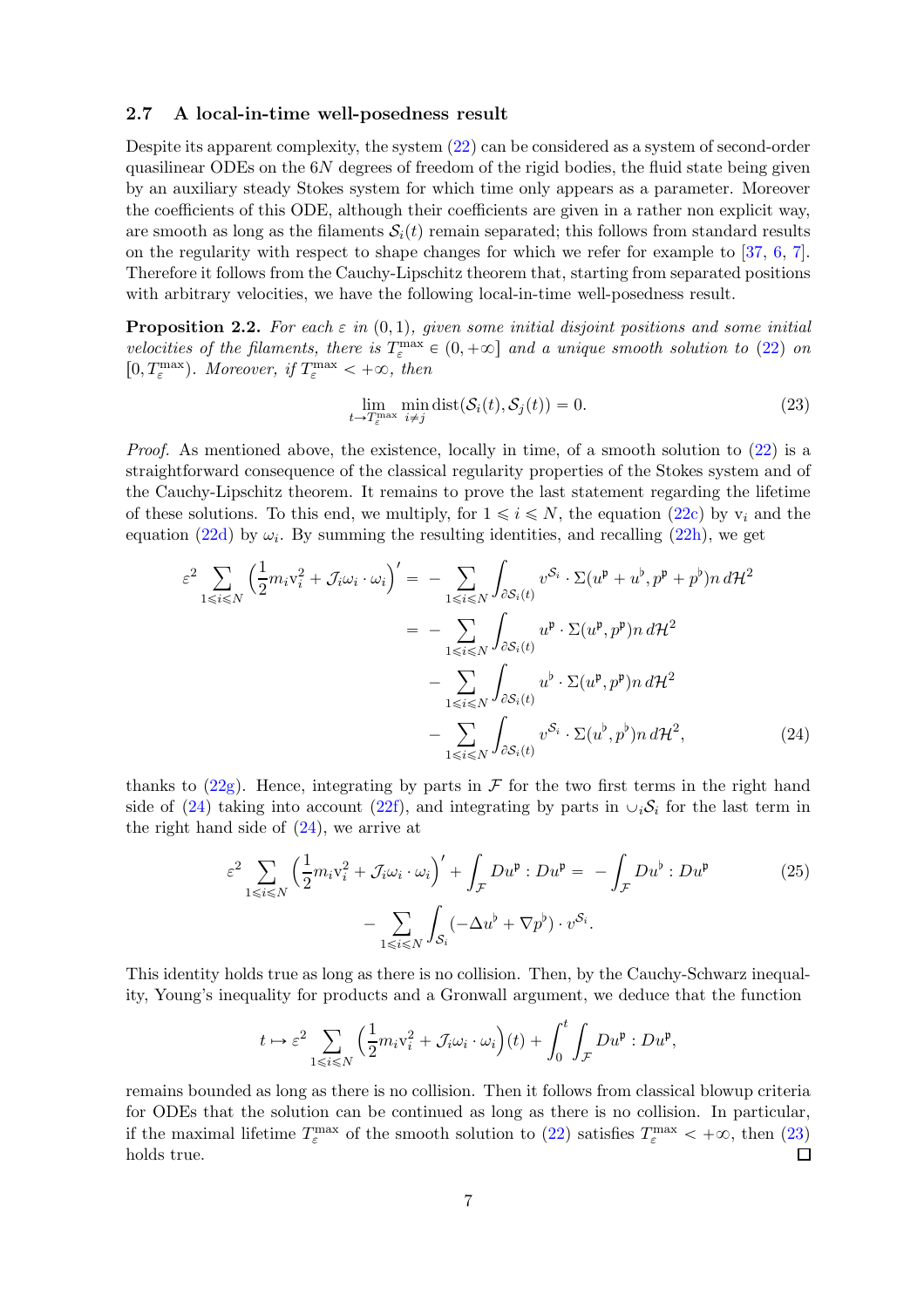Remark 2.3. It is worth to observe that the energy identity [\(25\)](#page-6-4) used in the proof above, alone, is not sufficient to obtain bounds on the filament velocities which are uniform with respect to  $\varepsilon$  as the  $O(1)$  energy transfer with the background flow, see the right hand side of [\(25\)](#page-6-4), that may a priori lead to high velocities due to the factor  $\varepsilon^2$  associated with the filaments' inertia.

## <span id="page-7-0"></span>3 Main results

This section is devoted to the statements of the main results of the paper. More precisely, the main result of this paper, that is the convergence of the Newton-Stokes system to a limit system as the thickness parameter  $\varepsilon$  goes to 0, is given in Section [3.4,](#page-10-0) in particular in Theorem [3.4.](#page-10-1) To state this result, a few notations have to be introduced, which is the subject to the Subsections [3.1,](#page-7-1) [3.2](#page-8-0) and [3.3.](#page-9-0) In Section [3.5](#page-13-0) we expose the strategy of the proof of Theorem [3.4](#page-10-1) by considering a toy model. The organization of the proof of Theorem [3.4](#page-10-1) is detailed in Section [3.6.](#page-14-0) We will also draw some comparisons with the existing literature on close issues, see Subsection [3.7,](#page-14-1) and we will finally mention a few open problems, see Section [3.8.](#page-16-0)

#### <span id="page-7-1"></span>3.1 A few general notations

First we introduce, for  $1 \leq i \leq N$ , the vector fields:

<span id="page-7-4"></span>
$$
v_{i,\alpha}[h_i](x) := \begin{cases} e_{\alpha} & \text{if } \alpha = 1,2,3, \\ e_{\alpha-3} \wedge (x - h_i) & \text{if } \alpha = 4,5,6, \end{cases}
$$
(26)

where  $e_{\alpha}$ , for  $\alpha = 1, 2, 3$ , denotes the  $\alpha$ -th unit vector of the canonical basis of  $\mathbb{R}^3$ . These vector fields are elementary rigid velocities with respect to the  $i$ -th filament.

We define, for  $p$  in  $\mathbb{R}^3$ , the  $3 \times 3$  matrix

<span id="page-7-5"></span>
$$
k(p) := 8\pi \left( \mathrm{Id} - \frac{1}{2}p \otimes p \right). \tag{27}
$$

One may wonder right away why such a matrix  $k$  could occur in the discussion in the present setting. It is actually related to the Stokes kernel S, defined for x in  $\mathbb{R}^3\setminus\{0\}$ , by

<span id="page-7-3"></span>
$$
S(x) = \frac{1}{8\pi|x|} \left( \mathrm{Id} + \frac{x}{|x|} \otimes \frac{x}{|x|} \right) = \frac{1}{|x|} S_0 \left( \frac{x}{|x|} \right),\tag{28}
$$

where for p in the euclidean unit sphere  $S^2$ ,

<span id="page-7-6"></span>
$$
S_0(p) := \frac{1}{8\pi} (\text{Id} + p \otimes p). \tag{29}
$$

Then, by the Sherman-Morrison formula, we observe that for any p in  $S^2$ , the matrix  $S_0(p)$ is invertible and its inverse is precisely  $k(p)$  defined above. As a matter of fact, the use of the identity

<span id="page-7-7"></span>
$$
\forall p \in S^2, \quad S_0(p)k(p) = \text{Id},\tag{30}
$$

is crucial in our analysis below, see [\(100\)](#page-22-0).

Next we associate with a smooth oriented curve  $\mathcal C$  without self-intersections and with two vector fields v and  $\tilde{v}$  defined on C with values in  $\mathbb{R}^3$ , the following real-valued functional:

<span id="page-7-2"></span>
$$
I_{\mathcal{C}}[v,\tilde{v}] := \frac{1}{2} \int_{\mathcal{C}} k(\tau)v \cdot \tilde{v} \, d\mathcal{H}^1,\tag{31}
$$

where we recall that  $d\mathcal{H}^1$  is the one-dimensional Hausdorff measure and  $\tau$  denotes the unit tangent vector field along C. Since the matrix k is symmetric, the operator  $I_c[\cdot, \cdot]$  is bilinear symmetric.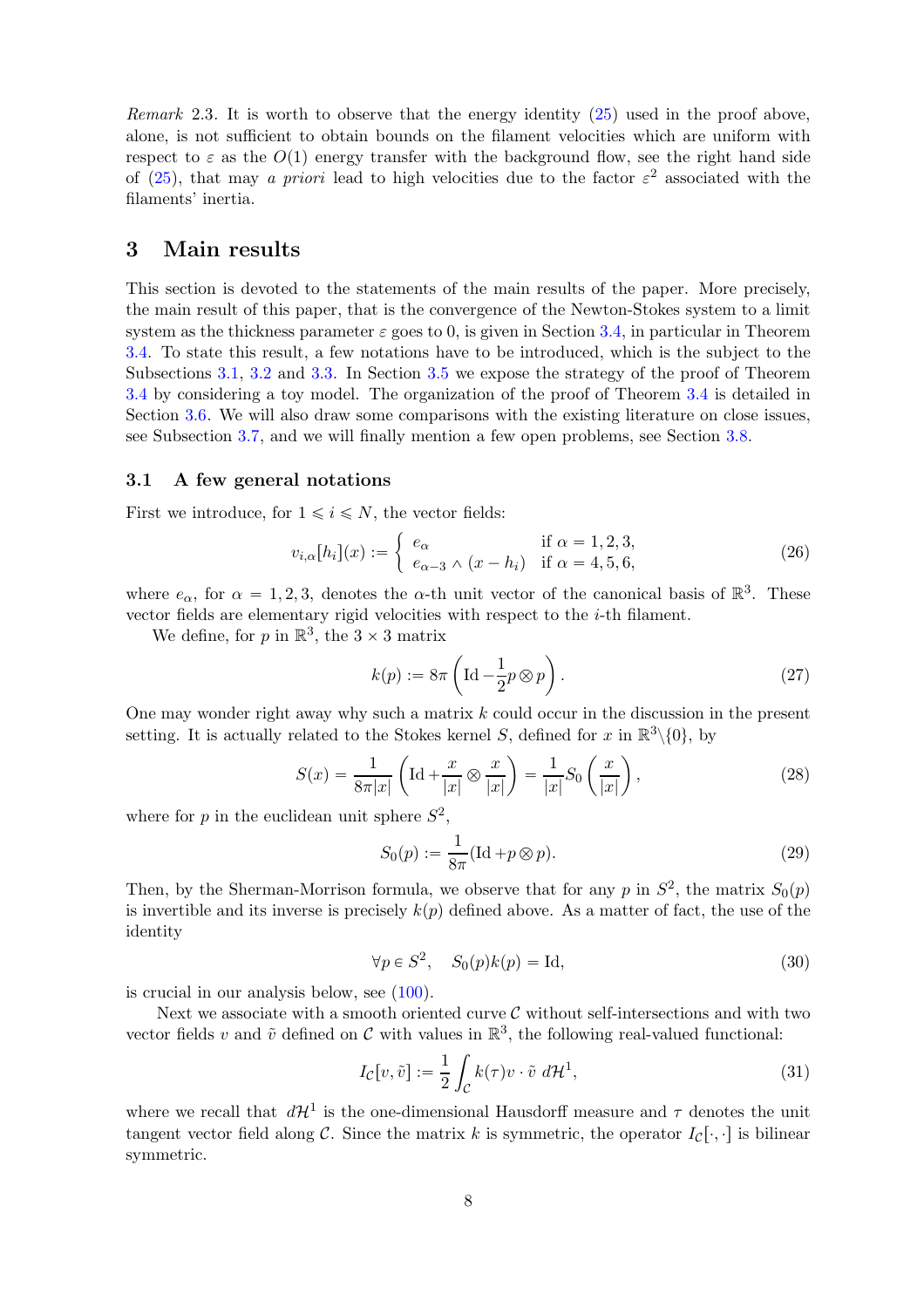#### <span id="page-8-0"></span>3.2 Limit dynamics

Now we define the objects which occur in the limit dynamics of the filaments when the thickness parameter  $\varepsilon$  converges to 0. To do so, we will define several functions depending on the filament positions denoted by  $(h_i, Q_i)$ , for  $1 \leq i \leq N$ .

For  $1 \le \alpha \le 6$  and for  $1 \le i, j \le N$ , we set

$$
\hat{\mathcal{K}}_{i,\alpha,j,\beta}(h_i,Q_i) := \delta_{ij} I_{\mathcal{C}_i(h_i,Q_i)}[v_{i,\alpha}[h_i],v_{i,\beta}[h_i]],
$$
\n(32)

where  $\delta_{ij}$  is the Kronecker symbol, and, for  $\alpha = 1, 2, 3$ , for  $1 \le i \le N$ , for  $t \ge 0$ ,

$$
\hat{F}_{i,\alpha}^{\flat}(t, h_i, Q_i) := I_{\mathcal{C}_i(h_i, Q_i)}[v_{i,\alpha}[h_i], u^{\flat}(t)] \quad \text{and} \tag{33}
$$

$$
\hat{T}_{i,\alpha}^{\flat}(t, h_i, Q_i) := I_{\mathcal{C}_i(h_i, Q_i)}[v_{i,\alpha+3}[h_i], u^{\flat}(t)].
$$
\n(34)

Let us emphasize that the matrices  $\hat{\mathcal{K}}_{i,\alpha,i,\beta}$  and the vectors  $\hat{F}^{\flat}_{i,\alpha}$  and  $\hat{T}^{\flat}_{i,\alpha}$  do not depend on  $\varepsilon$  but on the positions, considered here as variables, of the filament centerlines denoted by  $\mathcal{C}_i(h_i, Q_i)$  and defined by

<span id="page-8-8"></span><span id="page-8-5"></span><span id="page-8-4"></span>
$$
\mathcal{C}_i(h_i,Q_i) := h_i + Q_i \bar{\mathcal{C}}_i.
$$

In addition, the vectors  $\hat{F}^{\flat}_{i,\alpha}$  and  $\hat{T}^{\flat}_{i,\alpha}$  depend explicitly on time through the time dependence of  $u^{\flat}$ . We refer to them respectively as the Stokes resistance matrix associated with the filament centerline  $\mathcal{C}_i$ , and the Faxén force and torque associated with the filament centerline  $\mathcal{C}_i$  and with the background flow  $u^{\flat}$ .

For  $1 \leq i \leq N$ , let us consider the  $6 \times 6$  matrices diagonal blocks

<span id="page-8-2"></span><span id="page-8-1"></span>
$$
\hat{\mathcal{K}}_{i,i} = \hat{\mathcal{K}}_{i,i}(h_i, Q_i) := (\hat{\mathcal{K}}_{i,\alpha,i,\beta})_{1 \leq \alpha,\beta \leq 6},\tag{35}
$$

and, for  $1 \leq i \leq N$ , the vectors of  $\mathbb{R}^6$ :

$$
\hat{\mathfrak{f}}_i^{\flat} = \hat{\mathfrak{f}}_i^{\flat}(t, h_i, Q_i) := ((\hat{F}_{i,\alpha}^{\flat})_{1 \leq \alpha \leq 3}, (\hat{T}_{i,\alpha}^{\flat})_{1 \leq \alpha \leq 3}). \tag{36}
$$

By a change of coordinates, it is easy to see that  $\hat{\mathcal{K}}_{i,i}$  satisfies

$$
\hat{\mathcal{K}}_{i,i}(h_i, Q_i) = \begin{pmatrix} Q_i & 0 \\ 0 & Q_i \end{pmatrix} \hat{\mathcal{K}}_{i,i}(0, \text{Id}) \begin{pmatrix} Q_i^T & 0 \\ 0 & Q_i^T \end{pmatrix} . \tag{37}
$$

<span id="page-8-6"></span>**Lemma 3.1.** For any  $(h_i, Q_i)$  in  $\mathbb{R}^3 \times SO(3)$ , for  $1 \leq i \leq N$ , the matrix  $\hat{\mathcal{K}}_{i,i}(h_i, Q_i)$  is symmetric positive definite.

*Proof.* By [\(37\)](#page-8-1), it suffices to consider the case where  $(h_i, Q_i) = (0, \text{Id})$ , and we will omit to write this variable. Since for any  $p \in S^2$ , the matrix  $k(p)$  is positive symmetric and satisfies  $k(p) \geq 4\pi \,\text{Id}$ , we deduce that for all  $(v, \omega) \in \mathbb{R}^3 \times \mathbb{R}^3$ 

$$
\hat{\mathcal{K}}_{i,i}\begin{pmatrix}v\\ \omega\end{pmatrix}\cdot(v,\omega)\geq 2\pi\int_{\mathcal{C}_i}|v+\omega\wedge x|^2\,d\mathcal{H}^1(x). \tag{38}
$$

Indeed, for  $\omega \neq 0$ , the integrand is non-constant since  $\mathcal{C}_i$  is not a straight line. Thus, the integral is positive for  $(v, \omega) \neq 0$ .  $\Box$ 

With these tools in hands we can now explicitly present the system which will prove to be the zero-thickness limit of the Newton-Stokes system [\(22\)](#page-5-6). This system drives the dynamics of the positions at time t of the centerline curves  $\hat{\mathcal{C}}_i(t)$ , for  $1 \leq i \leq N$ , by the rigid motions

<span id="page-8-7"></span><span id="page-8-3"></span>
$$
\hat{\mathcal{C}}_i(t) = \hat{h}_i(t) + \hat{Q}_i(t)\bar{\mathcal{C}}_i.
$$
\n(39)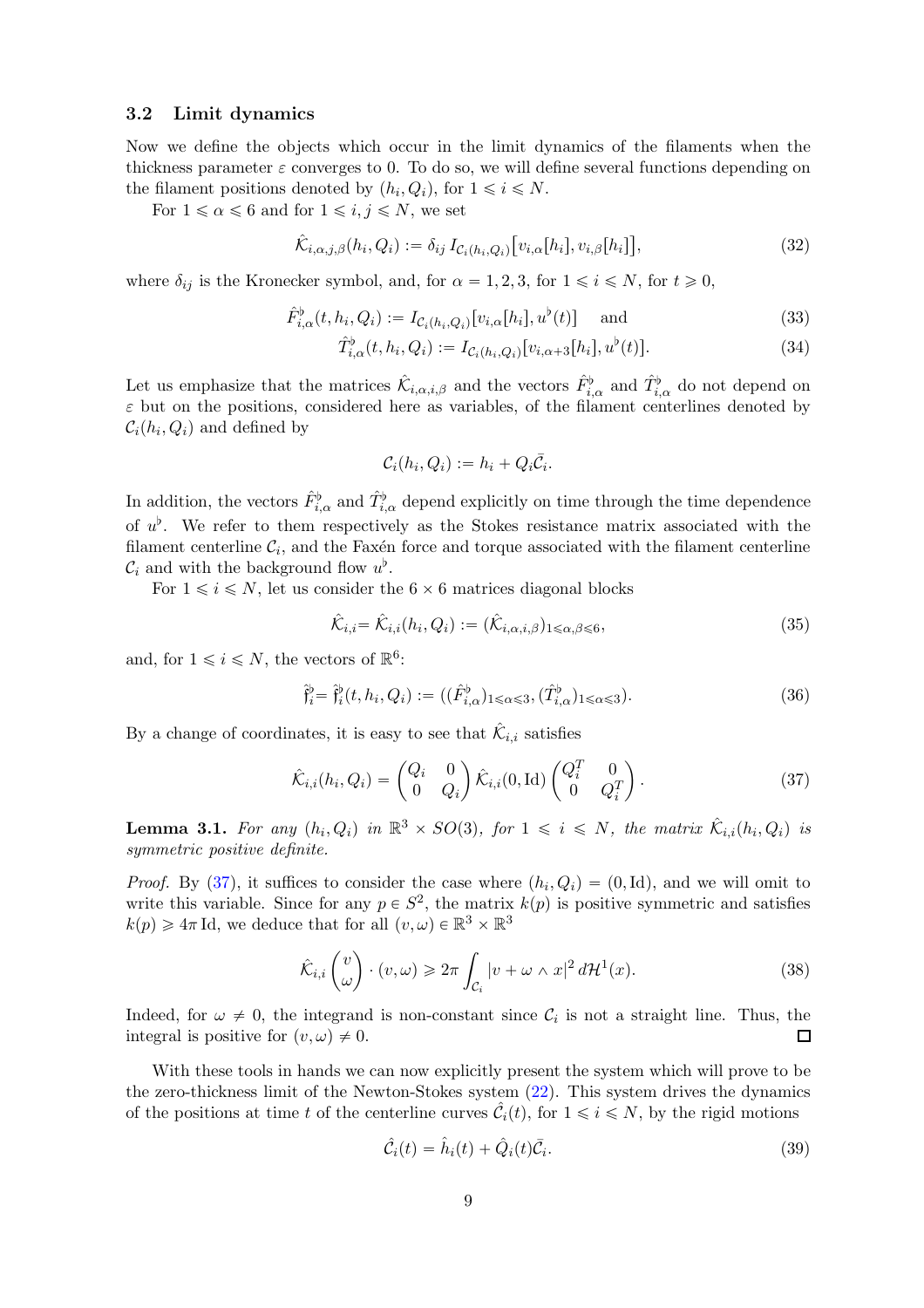Here the vector  $\hat{h}_i(t) \in \mathbb{R}^3$  and the matrix  $\hat{Q}_i(t) \in SO(3)$  satisfy the following first-order ODEs:

<span id="page-9-2"></span><span id="page-9-1"></span>
$$
\hat{h}'_i(t) = \hat{\mathbf{v}}_i(t), \quad \hat{Q}'_i(t) = (\hat{\omega}_i(t) \wedge \cdot) \hat{Q}_i^T(t), \tag{40}
$$

$$
(\hat{\mathbf{v}}_i(t), \hat{\omega}_i(t)) = \hat{\mathcal{K}}_{i,i}^{-1}(\hat{h}_i(t), \hat{Q}_i(t)) \hat{\mathbf{f}}_i^{\flat}(t, \hat{h}_i(t), \hat{Q}_i(t)).
$$
\n(41)

For  $1 \leq i \leq N$ , the right hand side of [\(41\)](#page-9-2) only depends on  $\hat{h}_i(t)$  and  $\hat{Q}_i(t)$ , not on the positions of the other centerline curves corresponding to  $j \neq i$ .

On the other hand neither the matrices  $\hat{\mathcal{K}}_{i,i}$ , nor their inverses, usually referred to as mobility matrices, are diagonal, not even by  $3 \times 3$  blocks. This coupling between translation/rotation velocities and force/torque is typical of the case of rigid bodies with shape anisotropies. It is usually called the Jeffery effect, see [\[20,](#page-49-0) [23,](#page-49-1) [39\]](#page-50-1).

Finally, since the coefficients of [\(41\)](#page-9-2) are smooth and globally Lipschitz (this follows im-mediately from [\(37\)](#page-8-1), [\(36\)](#page-8-2), [\(31\)](#page-7-2) and the smoothness assumption for  $u^{\flat}$ ), the Cauchy-Lipschitz theorem applies again and guarantees the following global-in-time well-posedness result.

<span id="page-9-3"></span>**Proposition 3.2.** Given some initial disjoint positions of the centerline curves, given a smooth background flow  $u^{\flat}$  satisfying [\(17\)](#page-4-8), there is a unique smooth global-in-time solution to  $(39)-(40)-(41)$  $(39)-(40)-(41)$  $(39)-(40)-(41)$  $(39)-(40)-(41)$  $(39)-(40)-(41)$  on  $[0, +\infty)$ .

Although each of these decoupled ODEs admits a unique smooth global-in-time solution, it could be that some of the positions of the centerline curves which they define collide in finite time.

<span id="page-9-4"></span>**Definition 3.3.** Let us denote by  $\hat{T}$  in  $(0, +\infty]$  the time of the first collision in the limit dynamics, that is the first time for which at least two of the centerline curves  $\hat{\mathcal{C}}_i(t)$  defined by [\(39\)](#page-8-3)-[\(40\)](#page-9-1)-[\(41\)](#page-9-2) have a non-empty intersection, with the convention that  $\hat{T} = +\infty$  if there is no such collision. More precisely, we define

$$
\hat{d}_{\min}(t) := \min_{i \neq j} \text{dist}(\hat{\mathcal{C}}_i(t), \hat{\mathcal{C}}_j(t)),\tag{42}
$$

<span id="page-9-7"></span><span id="page-9-6"></span> $\hat{T} := \inf\{t \ge 0 : \hat{d}_{\min}(t) = 0\}.$  (43)

#### <span id="page-9-0"></span>3.3 Asymptotic fluid behaviour

Regarding the fluid behaviour when the thickness parameter  $\varepsilon$  converges to 0, it is only a matter to understand the behaviour of the perturbation flow  $(u^{\mathfrak{p}}, p^{\mathfrak{p}})$  due to the filaments, since on the other hand the background flow  $(u^{\flat}, p^{\flat})$  is fixed. Precisely, the steady Stokes system in presence of several thin filaments has been the object of several studies usually referred to as the slender body theory or as the immersed boundary method. It can also be viewed as a Stokesian counterpart of the issue of Newtonian capacity, see [\[10\]](#page-48-2).

To capture the leading term of the perturbation flow  $(u^{\mathfrak{p}}, p^{\mathfrak{p}})$  as  $\varepsilon$  converges to 0, the key idea is to consider the Stokes system in the full space  $\mathbb{R}^3$  with an appropriate source term given as Dirac masses along the centerline curves  $\mathcal{C}_i$ . The intensity of these Dirac masses is related to the bilinear operator  $I_{\mathcal{C}}[\cdot,\cdot]$  defined in [\(31\)](#page-7-2) in the following way. Let v a divergencefree vector field in  $W^{1,\infty}(\cup_{1\leq i\leq N}S_i)$ . We define  $\mu_{\mathcal{C}_i}[v]$  as the vector measure, supported on  $\mathcal{C}_i$ , defined by

$$
\langle \mu_{\mathcal{C}_i}[v], \phi \rangle := I_{\mathcal{C}_i}[v, \phi], \quad \text{for any } \phi \in C_c(\mathbb{R}^3; \mathbb{R}^3). \tag{44}
$$

Moreover we define the vector field

<span id="page-9-5"></span>
$$
U_{\mathcal{C}_i}[v] := S * \mu_{\mathcal{C}_i}[v],\tag{45}
$$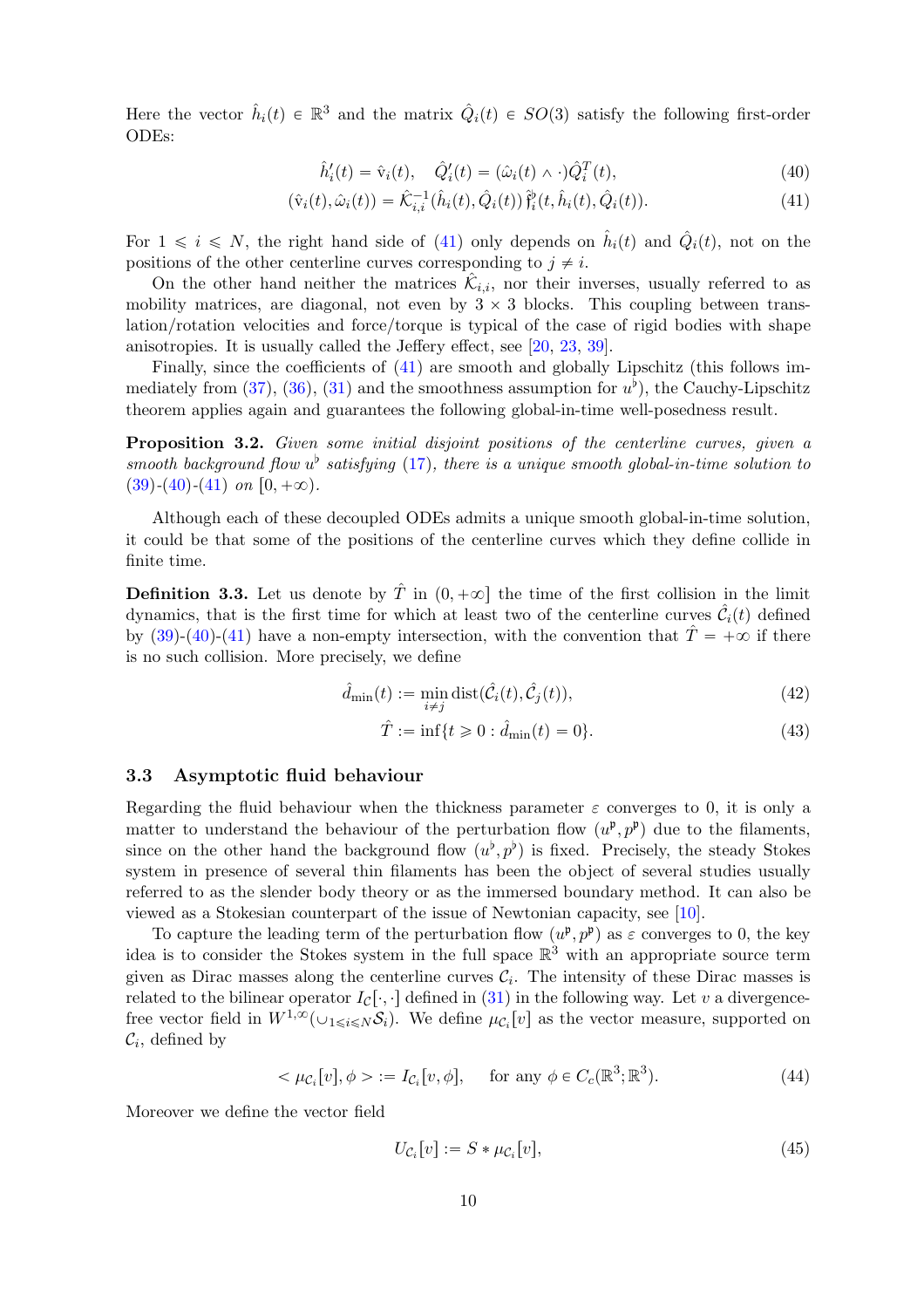where the symbol  $*$  stands for the convolution in  $\mathbb{R}^3$ , S is the Stokes kernel defined by [\(28\)](#page-7-3). This reads

$$
U_{\mathcal{C}_i}[v](x) = \frac{1}{2} \int_{\mathcal{C}_i} S(x - y)k(\tau(y))v(y) \, d\mathcal{H}^1(y),\tag{46}
$$

for any  $x \in \mathbb{R}^3 \setminus \mathcal{C}_i$ , where we recall that  $\tau$  is the unit tangent vector defined below [\(31\)](#page-7-2).

Let us recall that the counterpart of the Stokes kernel  $S$  for the pressure is the vector  $P(x)$ , defined for x in  $\mathbb{R}^3\backslash\{0\}$ , by

<span id="page-10-6"></span><span id="page-10-5"></span><span id="page-10-2"></span>
$$
P(x) = \frac{x}{4\pi|x|^3}.\tag{47}
$$

Notice that

$$
-\Delta S + \nabla P = \delta_0 \operatorname{Id} \quad \text{and} \quad \operatorname{div} S = 0,\tag{48}
$$

in the sense of distributions, where the differential operators are applied column-wise. Then we associate with the operator  $U_{\mathcal{C}_i}$  the following counterpart for the pressure

<span id="page-10-8"></span><span id="page-10-7"></span>
$$
P_{\mathcal{C}_i}[v](x) := P * \mu_{\mathcal{C}_i}[v],\tag{49}
$$

which reads for any  $x \in \mathbb{R}^3 \backslash \mathcal{C}_i$ ,

$$
P_{\mathcal{C}_i}[v](x) = \frac{1}{2} \int_{\mathcal{C}_i} P(x - y) \cdot k(\tau(y)) v(y) d\mathcal{H}^1(y).
$$

Thus it follows from  $(48)$  that, in the sense of distributions in the variable x,

$$
-\Delta U_{\mathcal{C}_i}[v] + \nabla P_{\mathcal{C}_i}[v] = \mu_{\mathcal{C}_i}[v] \quad \text{and} \quad \text{div } U_{\mathcal{C}_i}[v] = 0. \tag{50}
$$

Our main result below, see Theorem [3.4,](#page-10-1) establishes that the vector field

<span id="page-10-4"></span><span id="page-10-3"></span>
$$
\hat{u}^{\mathfrak{p}}(t,\cdot) := \sum_{1 \leq i \leq N} U_{\hat{\mathcal{C}}_i} [\hat{v}^{\mathcal{S}_i}(t,\cdot) - u^{\mathfrak{b}}(t,\cdot)],\tag{51}
$$

where

$$
\hat{v}^{S_i}(t,x) := \hat{h}'_i(t) + \hat{Q}'_i(t)\hat{Q}_i(t)^T(x - \hat{h}_i(t)),
$$
\n(52)

is the leading part of the perturbation flow  $u^{\mathfrak{p}}$  up to a renormalization factor  $|\log \varepsilon|^{-1}$ .

#### <span id="page-10-0"></span>3.4 Convergence result

The main result of this paper is the following theorem, which contains two points: (i) an estimate of the time of the first collision and (ii) the convergence of the dynamics of the filaments and of a renormalized fluid perturbation velocity as the thickness parameter  $\varepsilon$  of the filaments converges to zero. The following statement aims at providing a simple description of our results while some complementary more technical elements will be discussed below.

<span id="page-10-1"></span>Theorem 3.4. We consider some initial disjoint positions of the centerline curves, a smooth background flow  $u^{\flat}$  satisfying [\(17\)](#page-4-8), and the solutions  $(\hat{h}_i, \hat{Q}_i)_{1 \leq i \leq N}$  given by Proposition [3.2.](#page-9-3) Let T in  $(0, +\infty)$  the time of the first collision associated with this solution as defined in Definition [3.3.](#page-9-4) For each  $\varepsilon$  in  $(0, 1)$ , the initial positions of the filaments of thickness parameter  $\varepsilon$  are deduced from the ones for the centerline curves by [\(3\)](#page-2-4) and [\(11\)](#page-3-1). Let  $\kappa$  in (0,1) such that for any  $\varepsilon$  in  $(0, \kappa)$  the initial positions of the filaments are disjoints. Let us consider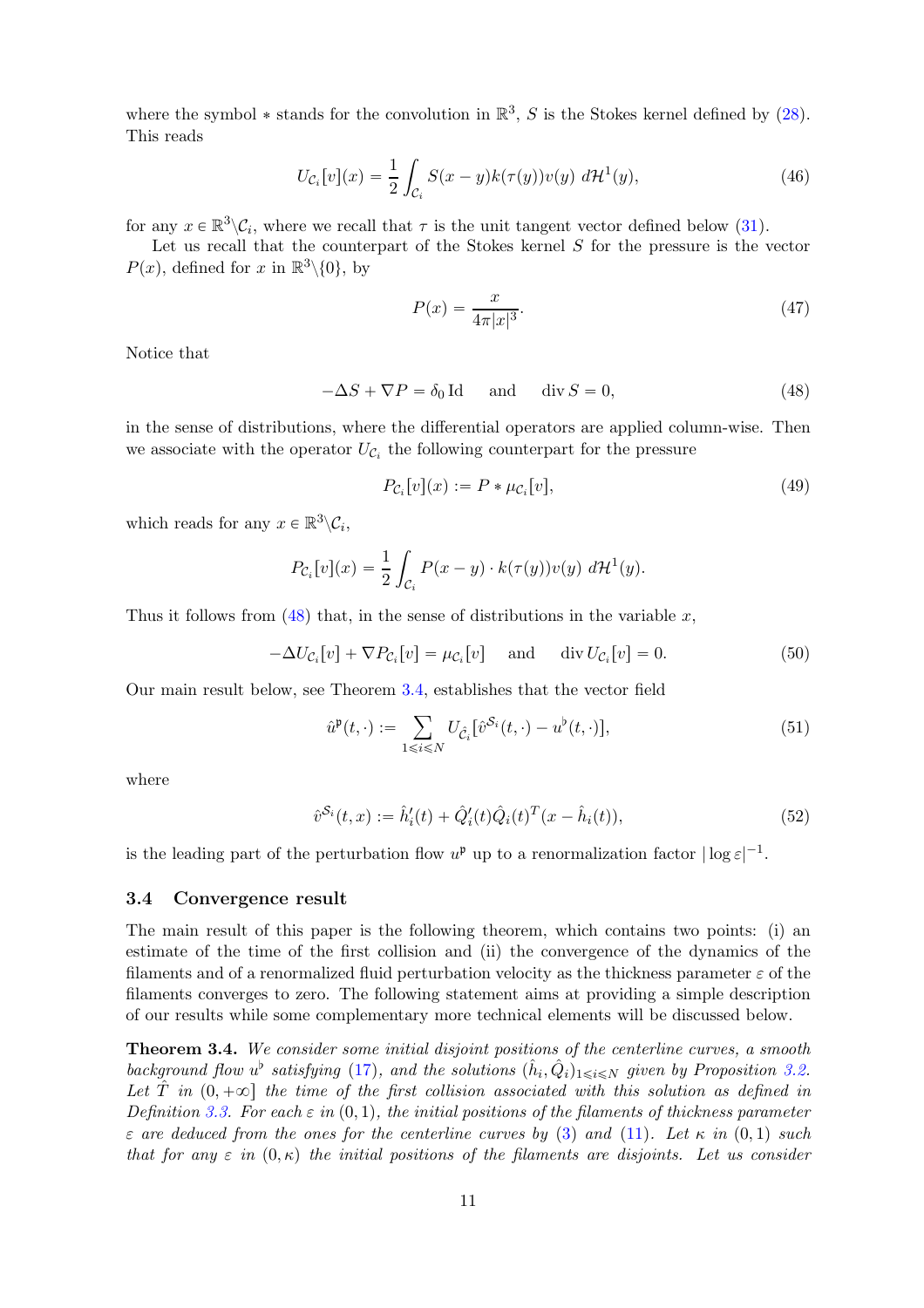some initial rigid velocities, all independent of  $\varepsilon$  in  $(0, \kappa)$ , for the N filaments. We denote, for  $\varepsilon$  in  $(0, \kappa)$ , the corresponding solutions  $(h_{i,\varepsilon}, Q_{i,\varepsilon})_{1\leq i\leq N}$  to the Newton-Stokes system [\(22\)](#page-5-6) up to the time  $T_{\varepsilon}^{\max}$  as given by Proposition [2.2.](#page-6-1)

Then on the one hand

<span id="page-11-3"></span><span id="page-11-1"></span>
$$
\liminf_{\varepsilon \to 0} T_{\varepsilon}^{\max} \geqslant \hat{T},\tag{53}
$$

and on the other hand, for any  $1 \leq i \leq N$ , for all  $T < \hat{T}$  there exists C depending only on  $u^{\flat}$ , the filaments  $\bar{S}_i^{\kappa}$  with thickness  $\kappa$ ,  $\inf_{t\in[0,T]} \hat{d}_{\min}(t)$  (see Definition [3.3\)](#page-9-4) and the initial velocities, and there exists  $\varepsilon_0 > 0$  depending in addition on T such that for all  $\varepsilon$  in  $(0, \varepsilon_0)$ ,

$$
\|(h_{\varepsilon,i}, Q_{\varepsilon,i}) - (\hat{h}_i, \hat{Q}_i)\|_{L^{\infty}(0,T)} \le C\left(\varepsilon + |\log \varepsilon|^{-1/2}T\right)e^{CT}.
$$
\n(54)

The perturbation flow  $u^{\mathfrak{p}}$  due to the filaments, extended by the filament velocity inside each filament, satisfies the following estimates: for any compact subset K of  $\mathbb{R}^3$  and for any p in [1, 2), for all  $t < T$ , for all  $\varepsilon$  in  $(0, \varepsilon_0)$ ,

<span id="page-11-0"></span>
$$
||u^{\mathfrak{p}}(t,\cdot)-|\log \varepsilon|^{-1}\,\hat{u}^{\mathfrak{p}}(t,\cdot)||_{L^{p}(K)} \leq C|\log \varepsilon|^{-1}\left(e^{-\frac{Ct}{\varepsilon^{2}|\log \varepsilon|}}+|\log \varepsilon|^{-\frac{1}{2}}e^{Ct}\right). \tag{55}
$$

where  $\hat{u}^{\mathfrak{p}}$  is given by [\(51\)](#page-10-3) and [\(52\)](#page-10-4).

A few comments on Theorem [3.4](#page-10-1) are in order.

Let us start with saying that Theorem [3.4](#page-10-1) establishes the convergence of the original system [\(22\)](#page-5-6) for the filaments to the reduced model [\(41\)](#page-9-2) for their centerline curves, as the thickness parameter  $\varepsilon$  converges to zero. Let us highlight that the system [\(22\)](#page-5-6) is a coupled system made of the Newton equations associated with all the filaments whereas the limit equation [\(41\)](#page-9-2) for each filament is decoupled from the others. Such a phenomenon enters the scope of the theme of hydrodynamic decoupling. Here it states that the main effect on each limit centerline curve is due to the background flow and not from the other filaments. The limit equations [\(41\)](#page-9-2) have the advantage in view of applications to only involve the geometry of the centerline curves rather than the one of the whole filaments.

The system [\(22\)](#page-5-6) is a second-order system whereas the limit equations [\(41\)](#page-9-2) are first-order equations. Therefore one initial data has to be dropped for the limit system [\(41\)](#page-9-2). Unless the initial data for the system [\(22\)](#page-5-6) satisfies the compatibility conditions  $(v_i(0), \omega_i(0))$  =  $(\hat{v}_i(0), \hat{\omega}_i(0))$ , for all  $1 \leq i \leq N$ , with  $(\hat{v}_i(t), \hat{\omega}_i(t))$  given by [\(41\)](#page-9-2), the velocities dynamics exhibit an initial layer, which prevents uniform convergence of the filament velocities down to the initial time. Indeed a byproduct of our analysis is that we are able to describe the nature of the initial stage: it is an exponential relaxation within a time interval of order  $O(\varepsilon^2 \log \varepsilon)$ . During that time, a transition of the amplitudes of the filament velocities occurs which is of order  $O(1)$ . After this initial stage, the dynamics of the filaments is adapted to the first-order dynamics of the limit system and the convergence occurs at least with a rate  $O(|\log \varepsilon|^{-\frac{1}{2}})$ . More precisely, for any  $T < \hat{T}$  there is  $\varepsilon_0 > 0$  and  $C > 0$  as in Theorem [3.4](#page-10-1) such that for any  $\varepsilon$  in  $(0, \varepsilon_0)$ , for any  $1 \leq i \leq N$ , and for any t in  $[0, T]$ ,

<span id="page-11-2"></span>
$$
|(v_i, \omega_i)(t) - (\hat{v}_i, \hat{\omega}_i)(t)| \le |(v_i, \omega_i)(0) - (\hat{v}_i, \hat{\omega}_i)(0)| e^{-\frac{Ct}{\varepsilon^2 |\log \varepsilon|}} + C|\log \varepsilon|^{-\frac{1}{2}} e^{Ct}.
$$
 (56)

Our analysis allows us to give an even better approximation of the solutions to [\(22\)](#page-5-6) when  $\varepsilon$  goes to 0, by a family of velocities, indexed by  $\varepsilon$ , given by a quasi-static balance similar to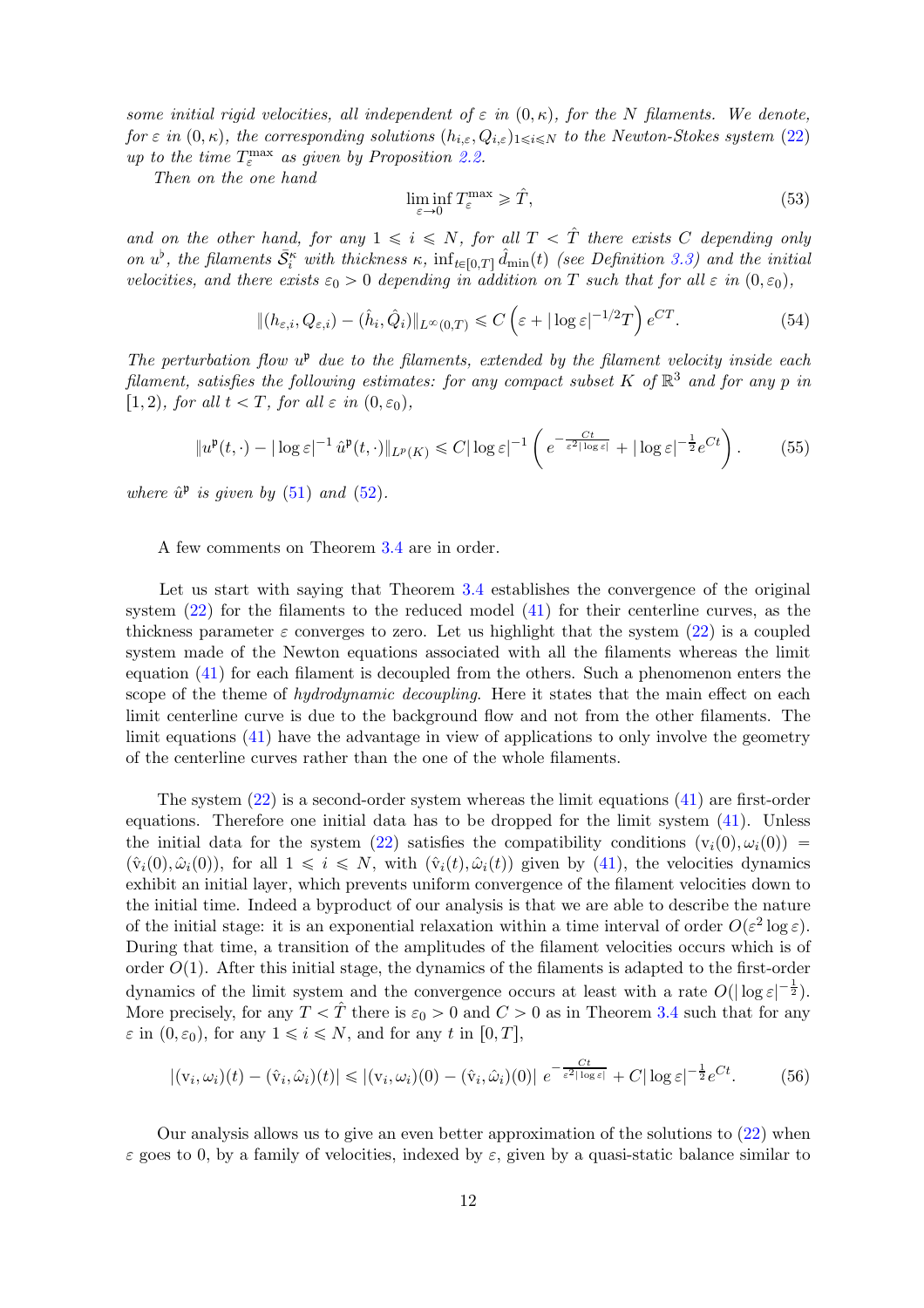$(41)$ , but with the Stokes resistance matrices and the Faxen force and torque associated with the whole set of filaments rather than their sole centerlines, see Theorem [6.5.](#page-43-1)

Regarding the fluid part of the system, Theorem [3.4](#page-10-1) establishes that after an initial relaxation stage the perturbation of the fluid velocity  $u^{\mathfrak{p}}$  is well-approximated in  $L_{\text{loc}}^p$  by  $|\log \varepsilon|^{-1}\hat{u}^{\mathfrak{p}}$  which is explicitly given (see [\(51\)](#page-10-3)) in terms of the limit dynamics of the filament centerlines only. The estimate [\(55\)](#page-11-0) should be interpreted in the sense that, firstly, the fluid perturbation is of order  $|\log \varepsilon|^{-1}$  in  $L^p_{\text{loc}}$ ,  $p < 2$  which corresponds to the Stokes resistance of the filaments. Secondly, the perturbation, rescaled to order 1, is well approximated by  $\hat{u}^{\mathfrak{p}}$ up to an error which corresponds to the sum of the errors of the positions [\(54\)](#page-11-1) and of the velocities [\(56\)](#page-11-2) of the filament centerlines. As we will see, it is possible to improve the estimate to  $L^p_{\text{loc}}$ ,  $p < 6$  on the expense of the rate of convergence. More precisely, for  $2 \leq p < 6$  and for all  $\delta > 0$ ,

$$
\|u^{\mathfrak{p}}(t,\cdot)-|\log \varepsilon|^{-1} \hat{u}^{\mathfrak{p}}(t,\cdot)\|_{L^{p}(K)} \tag{57}
$$
  
\$\leq C|\log \varepsilon|^{-1}\left(\sum\_{1\leq i\leq N} |(v\_{i},\omega\_{i})(0,\cdot)-(\hat{v}\_{i},\hat{\omega}\_{i})(0,\cdot)| e^{-\frac{Ct}{\varepsilon^{2}|\log \varepsilon|}}+|\log \varepsilon|^{-\frac{1}{2}(\frac{3}{p}-\frac{1}{2}-\delta)}e^{Ct}\right).

We observe that, at any time, the leading part  $\hat{u}^{\mathfrak{p}}$  of the perturbation flow given by  $(51)$ satisfies the modified Stokes equation in the sense of distributions in the variable x, in  $\mathbb{R}^3$ ,

$$
-\Delta \hat{u}^{\mathfrak{p}} + \nabla \hat{p}^{\mathfrak{p}} = \sum_{1 \leq i \leq N} \hat{\mu}_i^{\mathfrak{p}} \quad \text{ and } \quad \text{div } \hat{u}^{\mathfrak{p}} = 0,
$$

where for  $1 \leq i \leq N$ , the term  $\mu_i^{\mathfrak{p}}$  $\frac{p}{i}$  is the vector measure given by

<span id="page-12-0"></span>
$$
\hat{\mu}_i^{\mathfrak{p}} := \mu_{\hat{\mathcal{C}}_i} [\hat{v}^{\mathcal{S}_i} - u^{\mathfrak{b}}],
$$

where  $\hat{v}^{\mathcal{S}_i}$  is given by [\(52\)](#page-10-4) and  $\hat{p}^{\mathfrak{p}} := P * \hat{\mu}_i^{\mathfrak{p}}$ <sup>p</sup><sub>i</sub>, with P given by [\(47\)](#page-10-5). Moreover, for any  $1 \leq i \leq N$ , it follows from the definition of the vector fields  $v_{i,\alpha}$ , for  $\alpha = 1, 2, 3$ , in [\(26\)](#page-7-4), that the total mass of the measure  $\mu_i^{\mathfrak{p}}$  $_i^{\mathfrak{p}}$  is

$$
\int_{\hat{\mathcal{C}}_i} d\hat{\mu}_i^{\mathfrak{p}} = (\hat{\mathcal{K}}_{i,\alpha,i,\beta}(\hat{h}_i,\hat{Q}_i))_{1 \leq \alpha \leq 3; 1 \leq \beta \leq 6} (\hat{v}_i,\hat{\omega}_i) - (\hat{F}_{i,\alpha}^{\flat})_{1 \leq \alpha \leq 3},
$$

where we also recall the definitions [\(32\)](#page-8-4) and [\(33\)](#page-8-5). The right hand side above is precisely the leading part of the force due to the fluid on the i-th filament, up to the renormalization factor  $|\log \varepsilon|^{-1}$  and to the sign, so that its vanishing is precisely the part of [\(41\)](#page-9-2) which concerns the force. This is reminiscent of Newton's third law of motion (a.k.a. the action-reaction principle).

We emphasize that the perturbation flow  $u^{\mathfrak{p}}$  is not well approximated by  $|\log \varepsilon|^{-1} \hat{u}^{\mathfrak{p}}$  in  $H^1$ . On the one hand, the perturbation in  $H^1$  is actually of order  $|\log \varepsilon|^{-1/2}$  instead of  $|\log \varepsilon|^{-1}$  (since the Stokes resistance  $|\log \varepsilon|^{-1}$  corresponds to the square of the  $\dot{H}^1$ -norm). On the other hand, the  $H^1$ -norm turns out to be concentrated in a region of order  $\varepsilon$  around the filaments. Since the errors of the positions compared to the limit system is much larger (of order  $|\log \varepsilon|^{-1/2}$ ),  $|\log \varepsilon|^{-1} \hat{u}^{\mathfrak{p}}$  is not a good approximation in  $\hat{H}^1$ . However, we will show, see Proposition [7.1,](#page-45-1) that  $u^p$  is well approximated in  $\dot{H}^1$  by

$$
|\log \varepsilon|^{-1} \sum_{1 \le i \le N} U_{\mathcal{C}_i} [v^{\mathcal{S}_i}(t, \cdot) - u^\flat(t, \cdot)]. \tag{58}
$$

This estimate is actually an important ingredient in the proof of our main result.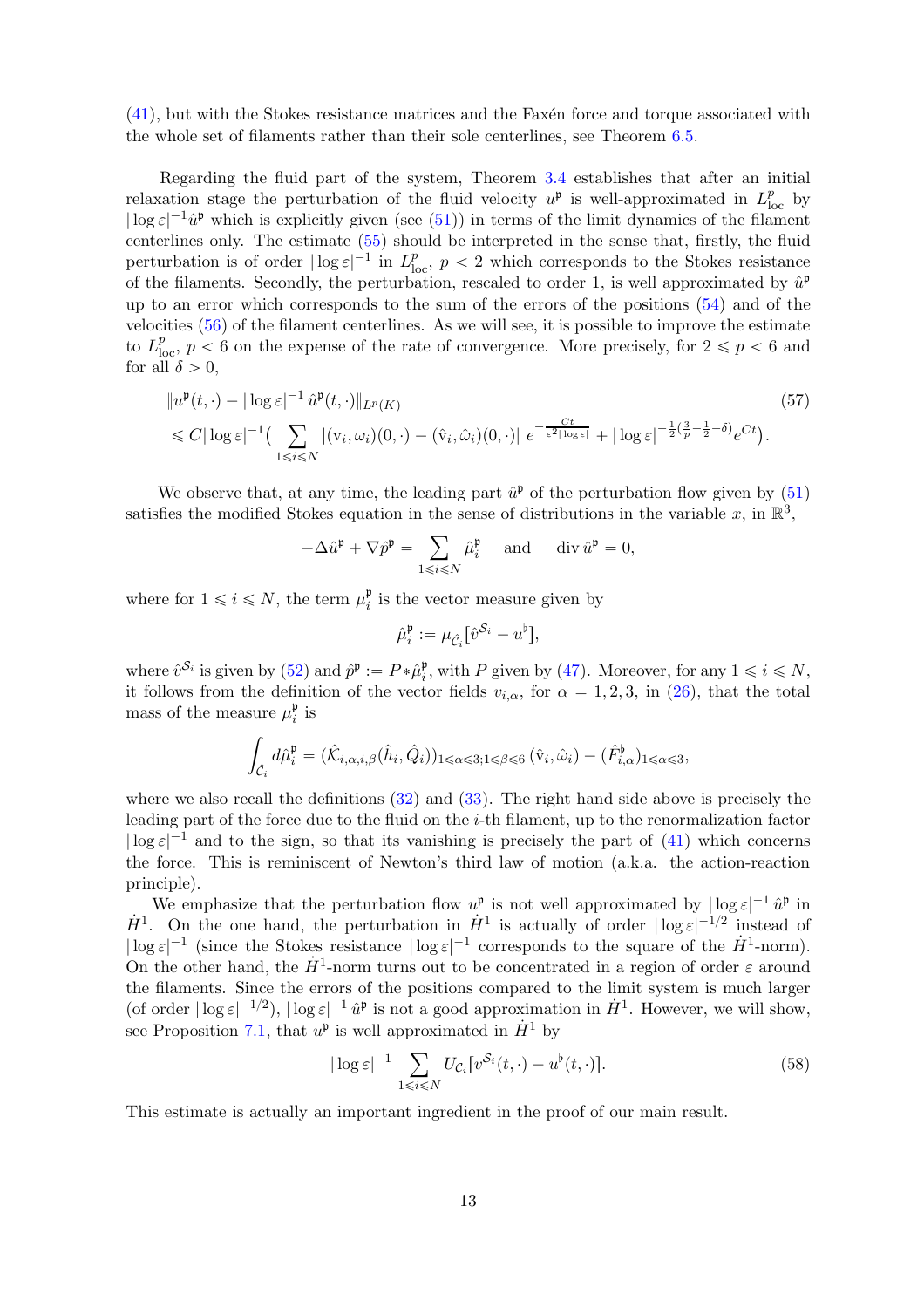#### <span id="page-13-0"></span>3.5 Strategy of the proof of Theorem [3.4](#page-10-1)

Let us give here a glimpse of some elements of the proof of Theorem [3.4,](#page-10-1) whose detailed proof is the purpose of the rest of the paper. Let us focus first on the way we deal with the  $\varepsilon$ -dependence in the filaments dynamics, letting aside for a while the role played by the Stokes system.

• A first ingredient is a reformulation of the Newton equations into a second-order ODE for the 6N degrees of freedom of the filaments, see [\(192\)](#page-38-0). This singularly perturbed ODE looks like the following toy-model:

<span id="page-13-1"></span>
$$
\varepsilon^2 q'' = -|\log \varepsilon|^{-1} (k^{\varepsilon}(q)q' - f^{\varepsilon}(q)) + r^{\varepsilon}, \tag{59}
$$

where the scalar unknown  $q$  stands for the variables encoding the positions of the filaments (with a mute dependence on  $\varepsilon$ ),  $k^{\varepsilon}$  are positive q-Lipschitz functions uniformly with respect to q and  $\varepsilon$ ,  $f^{\varepsilon}$  are q-Lipschitz functions uniformly with respect to q and  $\varepsilon$ , and  $r_{\varepsilon}$  is a remainder with nice estimates.

• A second ingredient is a modulated energy argument which consists in estimating the dynamics of

$$
\frac{1}{2}(q'-V^{\varepsilon}(q))^{2} \quad \text{ with } \quad V^{\varepsilon}(q) := (k^{\varepsilon}(q))^{-1} f^{\varepsilon}(q).
$$

This leads to

$$
q' = V^{\varepsilon}(q) + \tilde{r}^{\varepsilon},\tag{60}
$$

with  $\tilde{r}^{\varepsilon}$  satisfying some relevant estimates.

• A third ingredient is to prove that, roughly speaking,

<span id="page-13-2"></span>
$$
\forall \overline{q}, \quad V^{\varepsilon}(\overline{q}) \to \hat{V}(\overline{q}) \quad \text{as} \quad \varepsilon \to 0. \tag{61}
$$

• This finally allows to compare q and the solution  $\hat{q}$  of the limit ODE:

$$
\hat{q}' = \hat{V}(\hat{q}).
$$

Of course this protocol relies on a detailed analysis of the asymptotic behaviour on the fluid part, to obtain the behaviour with respect to  $\varepsilon$  of the coefficients in [\(59\)](#page-13-1) and to prove [\(61\)](#page-13-2). This analysis uses properties of the Stokes system in the presence of several filaments in the zero-thickness limit, for which time only plays the role of a parameter through the positions of the filaments. We will therefore devote a separate section to this issue first, see Section [4.](#page-17-0) This analysis will also allow to obtain the part of Theorem [3.4](#page-10-1) which concerns the asymptotic behaviour of the fluid.

<span id="page-13-3"></span>Remark 3.5. The idea of using a modulated energy to deal with singular ODEs is rather ubiquitous in nature; let us mention the paper [\[5\]](#page-48-3) for a spectacular use in the context of the analysis of the motion of a charged particle in a slowly varying electromagnetic field when the particle mass converges to zero. An important difference with the case of the equation [\(192\)](#page-38-0) is that in [\[5\]](#page-48-3) the term without derivative is a gyroscopic term, rather than a damping term, so that the modulation provides a center-guide along which the exact solution oscillates.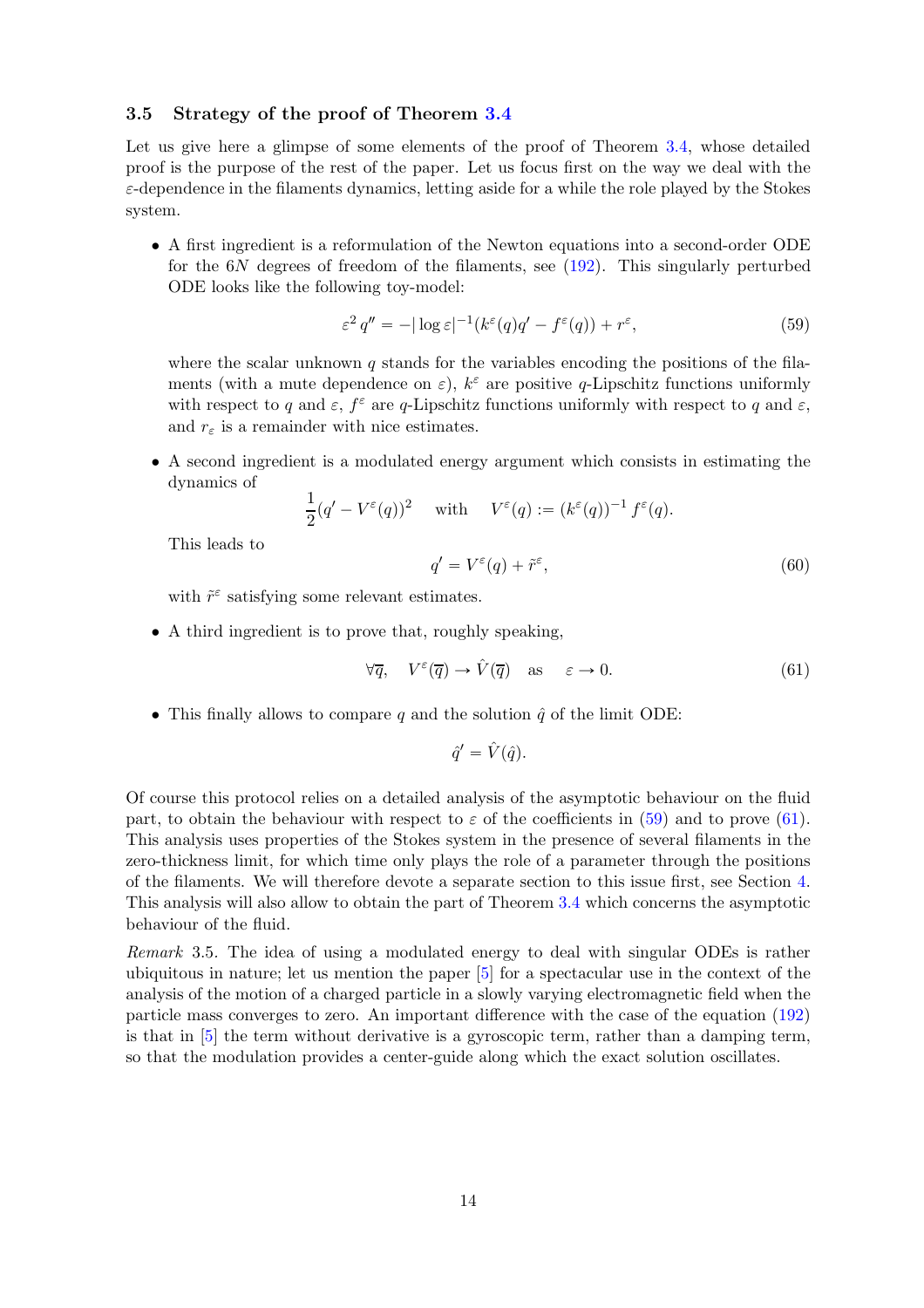#### <span id="page-14-0"></span>3.6 Organization of the proof of Theorem [3.4](#page-10-1)

In Section [4](#page-17-0) we analyze the asymptotic behaviour of the solution of the steady Stokes system in presence of several thin filaments with Dirichlet data at the interface between the fluid and the filaments. A well-known approximation consists in replacing the presence of the slender filaments by appropriate source terms which are measures supported on the filament centerlines in the steady Stokes system set in the whole space  $\mathbb{R}^3$ . The precise definition of this approximation is given in Section [4](#page-17-0) together with an error estimate of the difference between this approximation and the exact solution in the natural energy space, see Theorem [4.1.](#page-18-0) This analysis holds for any given configuration of the filaments as long as there is no intersection of two or more filaments.

In Section [5,](#page-31-0) we bound the shape derivatives of the Dirichlet energy of solutions of the steady Stokes system in presence of several thin filaments.

Section  $6$  is devoted to the proof of the part of Theorem [3.4](#page-10-1) which concerns the asymptotic behaviour of the filament centerlines.

On the other hand the part of Theorem [3.4](#page-10-1) which concerns the fluid asymptotic behaviour is proven in Section [7.](#page-45-0)

#### <span id="page-14-1"></span>3.7 Comparison with the literature

It is well known, see for example the classical textbooks[\[19,](#page-49-2) [35\]](#page-50-2), that the solution to the steady Stokes system in the exterior of bodies can be written in terms of boundary integral operators over the surfaces of the bodies. The purpose of the slender body theory is to approximate this solution in the case where the bodies are thin filaments by replacing the integral operators over the surfaces by integral operators over the filament centerlines. This idea dates back to Hancock [\[16\]](#page-49-3), Cox [\[8\]](#page-48-4), Batchelor [\[4\]](#page-48-5), Keller and Rubinow [\[25\]](#page-49-4), Johnson [\[22\]](#page-49-5) and had a regain of interest with the numerical work by Peskin [\[34\]](#page-50-3); see also the more recent papers [\[33,](#page-50-4) [38\]](#page-50-5). More precisely in the slender body theory, in the case where one considers the steady Stokes equations in the exterior of a single  $\varepsilon$ -thick filament  $\bar{S}_{i}^{\varepsilon}$ , as defined in [\(3\)](#page-2-4), with some boundary data v on  $\partial \bar{S}_i^{\varepsilon}$ , one substitutes to the exact solution u of this exterior problem, the solution  $u_f$  to the steady Stokes equations in the full space  $\mathbb{R}^3$  with as source term Dirac masses along the centerline curve  $\bar{C}_i$  of  $\bar{S}_i^{\varepsilon}$ , that is a measure  $\mu_f$  defined by

$$
\langle \mu_f, \phi \rangle := \int_{\bar{\mathcal{C}}_i} f \cdot \phi \, d\mathcal{H}^1, \quad \text{for any } \phi \in C_c(\mathbb{R}^3; \mathbb{R}^3), \tag{62}
$$

where the (vector) density f has to be chosen in a relevant way. Indeed  $u_f$  is given by  $u_f := S * \mu_f$ , where the symbol  $*$  stands for the convolution in  $\mathbb{R}^3$  and S is the Stokes kernel defined by [\(28\)](#page-7-3), which satisfies the steady Stokes equations, with zero source, in the exterior of the centerline curve  $\bar{C}_i$  and a fortiori in the exterior of the  $\varepsilon$ -thick filament  $\bar{S}_i^{\varepsilon}$ . Therefore, when comparing u and  $u_f$ , the key point is that the trace of  $u_f$  on  $\partial \bar{S}_i^{\varepsilon}$ , which is a linear integral operator acting on the density f, matches with v. However it has been shown in [\[14\]](#page-49-6) that this operator is actually not invertible. On the other hand, as already observed in [\[8\]](#page-48-4), the leading order part of the integral operator is completely local, and gives rise to the correspondence  $f(y) = \frac{1}{2}k(\tau(y))v(y)$  as in [\(46\)](#page-10-6). To our knowledge, we provide here for the first time rigorous quantitative error estimates for the zero order slender body approximation given by this correspondence. Neglecting higher-order terms has the advantage of an explicit approximation but restricts to errors of order  $|\log \varepsilon|$ . However, it seems that in the case of non-circular cross-section errors of this order are unavoidable anyway, if one only relies on approximations through force densities on the centerline. On the other hand, in the case of a filament with circular cross sections, one may consider refined approximations by adding to Dirac masses along the centerline curve some other higher-order singularities, in particular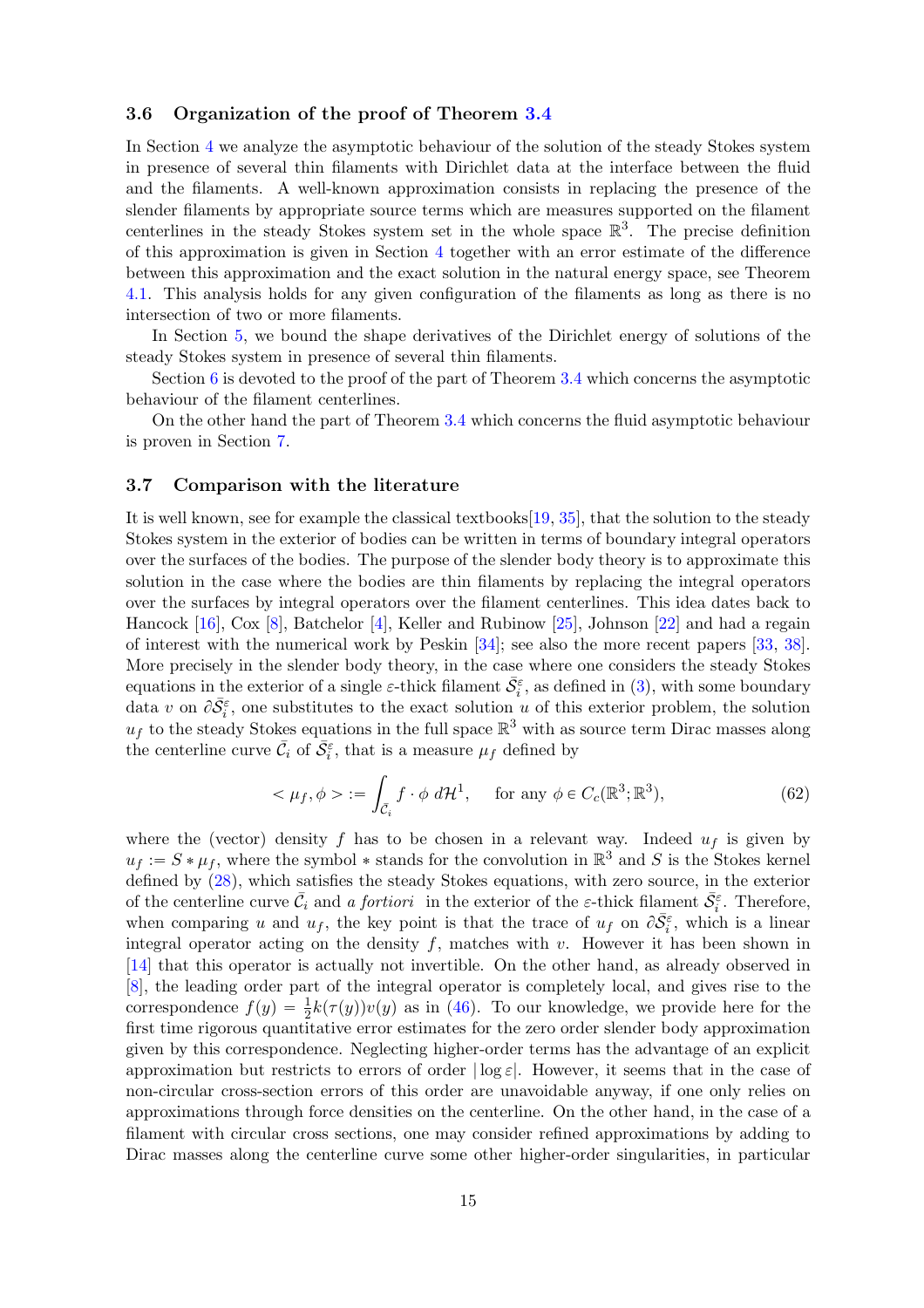the so-called doublets which correspond to  $\Delta S$ . In this case, invertible regularizations of the integral operator mentioned above have been studied in [\[29,](#page-49-7) [31\]](#page-50-6). Let us also mention the recent papers [\[32,](#page-50-7) [30\]](#page-50-8) which provide rigorous justifications of the slender body theory in the case where the density of force on the centerline curve of a single filament with circular cross sections is prescribed.

In [\[15\]](#page-49-8), Gonzalez has tackled the zero-radius limit of the quasi-static motion of a single massless filament. His result establishes a limit balance similar to our result, however only under an extra assumption on the asymptotic behaviour of the density of forces acting on the filament. His conditional result relies on an different approach than ours, that is on the boundary integral formulation of the Stokes equations.

The aforementioned papers are mostly concerned with the quasi-static Stokes problem in the exterior of a given filament and not with the time evolution of the filament. On the other hand, in [\[23\]](#page-49-1) a rigid body of arbitrary shape is considered, moving in a viscous incompressible flow driven by the unsteady incompressible Navier-Stokes equations. The authors provide a formal derivation of the motion in the limit where the size of the body converges to 0 and the mass density is fixed. This asymptotic analysis relies on the assumption that the fluid is undisturbed by the particle at the main order and that the rotation of the rigid body is  $O(1)$ , while it results from the analysis that at the leading order the particle behaves as a passive tracer in the fluid. In [\[39\]](#page-50-1) the authors have extended the analysis to other inertia regimes.

Readers familiar with the vortex filament conjecture for Euler Flows may be tempted to draw a comparison with the present work. This conjecture concerns the 3D incompressible Euler equations in the case where the initial vorticity is concentrated along a smooth curve. It is believed, see for instance [\[3,](#page-48-6) [28\]](#page-49-9), that the curve evolves in time by binormal curvature flow, to leading order. Therefore two huge differences in this problematic, compared to the present setting, are that: (i) it concerns a single phase problem, rather than a diphasic system where fluid and rigid bodies are considered, and (ii) the dynamics of the curve is way more intricate since it can deform in time, which corresponds to an infinite number of degrees of freedom. An important step toward this conjecture has recently been achieved by Jerrard and Seis in [\[21\]](#page-49-10) where it is shown that under the assumption that the vorticity remains concentrated along a smooth curve when time proceeds, then this curve approximatively evolves by binormal curvature flow. Despite these important differences, the mathematical analysis shares some common features, for example in the way to deal with singular line integral. In this respect, it is interesting to compare Lemma [4.4](#page-20-1) with [\[21,](#page-49-10) Section 4.5].

Let us also mention another possible comparison to a setting where the fluid is also assumed to be driven by the incompressible Euler equations: the work [\[13\]](#page-49-11) where the zero radius limit of the dynamics of several solids in a 2D perfect incompressible fluid is studied. In particular it shares with the present setting the feature to deal with the case where the inertia of some rigid bodies converges to zero in the limit so that their limit dynamics is a first-order equation rather than a second-order equation. Accordingly the proofs both use some modulated energy arguments, compare [\[13,](#page-49-11) Section 7] and Section [6.2](#page-39-0) below. However the forces which drive the limit dynamics are rather different in both settings, on the one hand they are gyroscopic type forces in the case of [\[13\]](#page-49-11), similarly to the setting evoked in Remark [3.5,](#page-13-3) and on the other hand they are viscous drag type forces in the present paper. Another difference is that in [\[13\]](#page-49-11) the limit dynamics of the particles are still coupled in the limit and they influence the fluid, as point vortices. On the other hand we deal here with some 3D rigid bodies shrinking to 1D limit rigid bodies instead of 2D rigid bodies shrinking to point particles.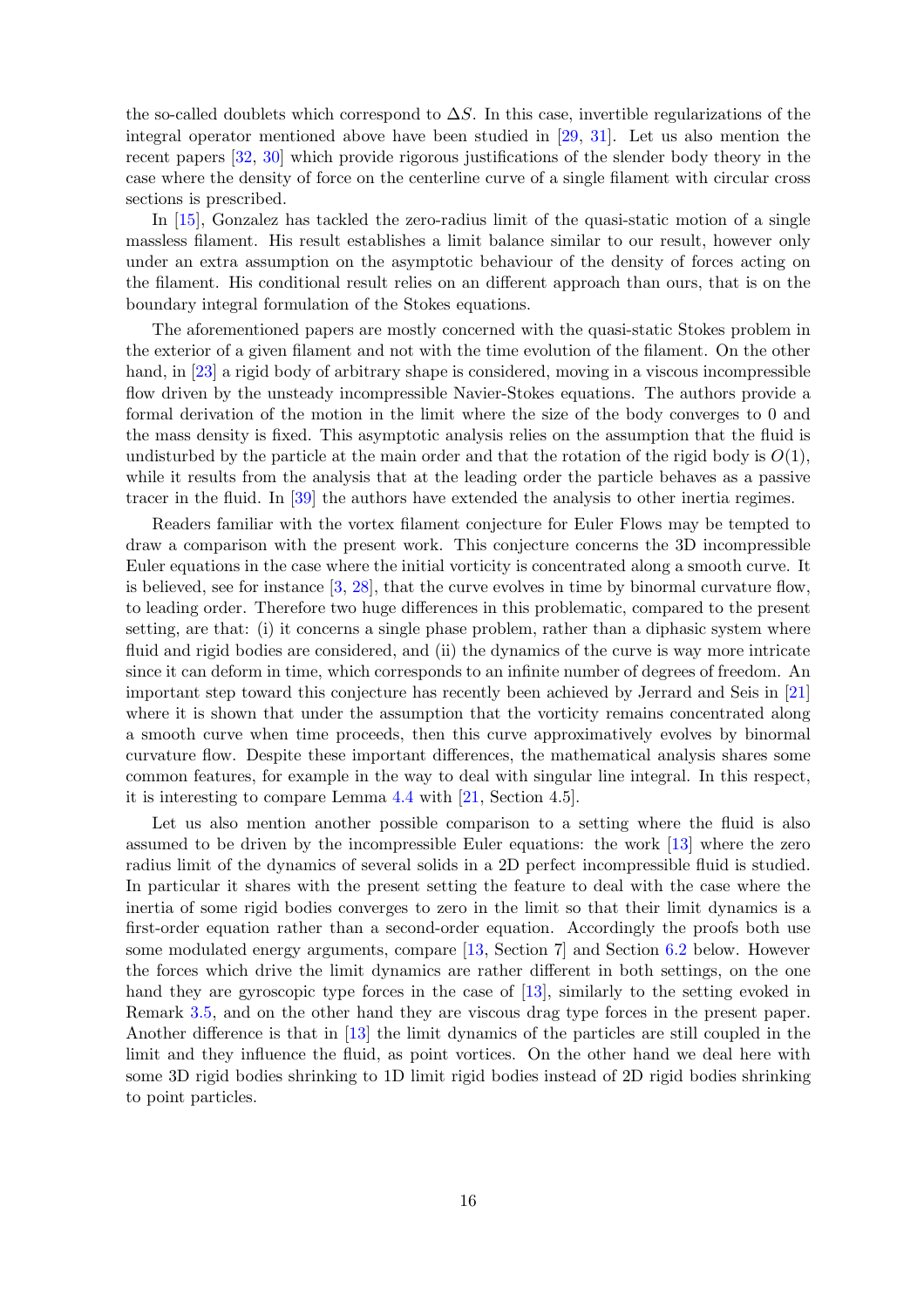#### <span id="page-16-0"></span>3.8 A few possible extensions as open problems

In this subsection, we state a few open problems regarding some extensions of the analysis performed in this paper.

Open Problem 3.6. We let aside the particular case of rod-like filaments whose centerlines are line segments, which seems to require additional work due to the degeneracy of the limit Stokes resistance matrix  $\hat{\mathcal{K}}$ , for which Lemma [3.1](#page-8-6) does not hold true. Indeed, the resistance to rotations around the orientation of the rod like filaments scales like  $\varepsilon^2$  rather than  $|\log \varepsilon|^{-1}$ . In the case where the cross sections of the filaments are circular, some decoupling of the dynamics occurs and one can substitute an orientation vector  $\xi$  in  $S^2$  to the orientation matrix  $Q_i$  in  $SO(3)$  in order to describe the filaments' rotations. In such a case, it seems possible to adjust our arguments in order to obtain a result similar to Theorem [3.4.](#page-10-1) However, in the case where the cross sections are not circular, the analysis seems more delicate.

Open Problem 3.7. In view of the quantitative convergence result obtained in Theorem [3.4,](#page-10-1) a natural issue is to obtain, in the general case as in the case of line segments, higher-order asymptotic expansions of the dynamics with respect to  $\varepsilon$ . In particular it would be interesting to analyze the influence of the cross sections on the dynamics. As it can be seen from the toymodel [\(59\)](#page-13-1), and from the compressed form of the Newton equations given in [\(192\)](#page-38-0) where we highlight that the coefficients are related to the fluid state and depend on  $\varepsilon$ , establishing such asymptotic expansions in time requires to prove some precise asymptotic description of the fluid state. In this direction it would be interesting to investigate if the analysis performed in [\[27,](#page-49-12) Chapter 12.2], which overcomes the difficulties related to the boundary layers associated with non circular cross-sections in the case of the Laplace equations with a circular centerline could be adapted to the present setting. Let us also mention that the influence of small scales in the cross sections can also be encoded by a different choice of the boundary conditions at the interface between the fluid phase and the solid phase. In this paper we concentrate on the case of the no-slip condition at the interface, but some other conditions could be considered as well, such as the Navier slip conditions, see [\[17\]](#page-49-13) and the references therein. Hence, it would be interesting to investigate whether or not the results of Theorem [3.4](#page-10-1) can be adapted to other boundary conditions. Moreover, one may wonder how a change of shape of the centerline curve influences the dynamics, and the convergence of the dynamics, as the thickness parameter  $\varepsilon$ goes to zero. Another natural issue to consider is whether the asymptotic description can be extended up to a collision. For a similar issue in a close setting let us mention the papers [\[6,](#page-48-0) [7\]](#page-48-1).

*Open Problem* 3.8. It would be interesting to investigate the case where the number  $N$  of filaments goes to  $+\infty$ , while the thickness parameter  $\varepsilon$  and the length  $\ell$  of the filaments go to 0 with  $\varepsilon \ll \ell \ll 1$ , so that at the limit the phase corresponding to the rigid filaments is then a cloud of point particles. A first question is to identify the limit dynamics of these particles. Moreover one may identify a case where the density of these particles is sufficient to create a collective effect at the main order on the fluid. This would extend the investigations on the Brinkman force for arbitrary shapes done in [\[10,](#page-48-2) [18\]](#page-49-14) from a case where anisotropy corresponds to a finite ratio to the case of an infinite ratio.

### <span id="page-16-1"></span>3.9 A few more notations

For  $E \subset \mathbb{R}^d$  and  $r > 0$  we denote

$$
B_r(E) = \{x \in \mathbb{R}^d : \text{dist}(x, E) < r\}.\tag{63}
$$

We use the convention that in our estimates the constant  $C$  might change from line to line and might depend on the background velocity, on the number  $N$  of filaments and on the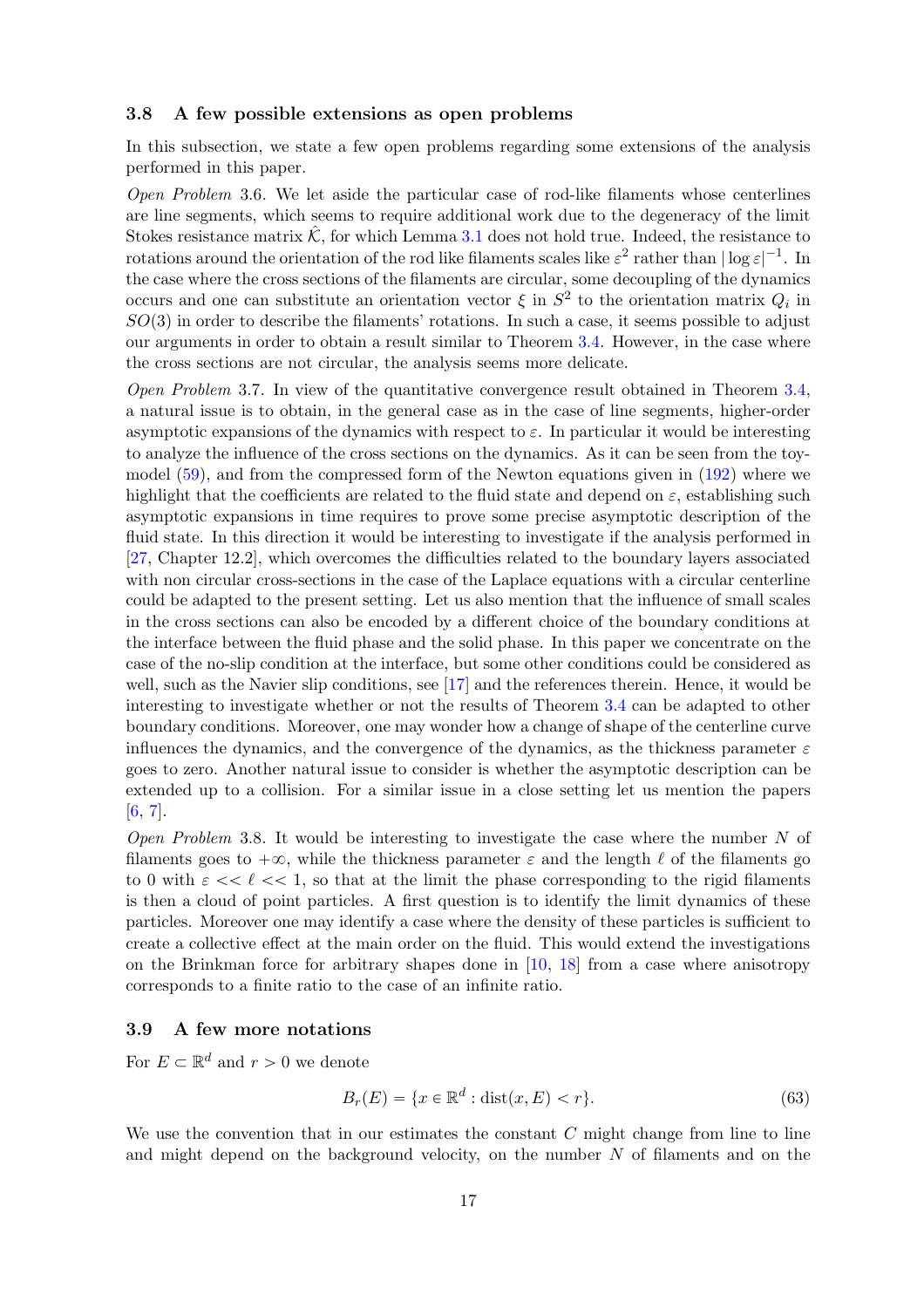functions specifying the reference filaments, i.e.  $\Psi_i$ ,  $\gamma_i$ ,  $R_i$ ,  $1 \leq i \leq N$ . We will always specify other dependencies and will make any dependence of C on  $\varepsilon$  explicit.

We also point out that the following convention is used throughout the paper: the letter  $u$  stands always for the fluid velocity, while the letter  $v$  stands for the solid velocities.

There are several smallness requirements on  $\varepsilon$  throughout the paper, typically denoted by  $\varepsilon < \varepsilon_0$ . Similarly as for the constant C we will for simplicity allow  $\varepsilon_0$  to change its value throughout the proofs of our results. Notice that we will usually take  $\varepsilon_0$  smaller than  $\kappa$ , where  $\kappa$  is defined in Theorem [3.4.](#page-10-1)

## <span id="page-17-0"></span>4 Immersed boundary method for the steady Stokes system in presence of several thin filaments

This section is devoted to the asymptotic behaviour, in the limit where the thickness  $\varepsilon$  of the filaments  $(S_j)_j$  converges to zero, of the solution u in  $\dot{H}^1(\mathbb{R}^3)$  to the problem

<span id="page-17-1"></span>
$$
-\Delta u + \nabla p = 0 \quad \text{and} \quad \text{div } u = 0 \quad \text{in } \mathcal{F}
$$
  

$$
u(x) = v(x) \quad \text{in } \mathcal{S}_i,
$$
  

$$
u(x) = 0 \quad \text{in } \mathcal{S}_j, \quad \text{for } j \neq i,
$$
  
(64)

where  $1 \leq i \leq N$  is given, as well as the data v which is assumed to satisfy

$$
v \in W^{1,\infty}(\mathcal{S}_i) \text{ satisfying } \int_{\mathcal{S}_i} \text{div } v = 0. \tag{65}
$$

Here these filaments are supposed to be given and fixed in terms of the reference filaments  $\bar{S}_j$  and some translations and rotations  $h_j, Q_j$  as in [\(11\)](#page-3-1) but without any time dependence. The quantities  $h_j, Q_j$  are supposed to be given in such a way that the filaments  $(S_j)_j$  do not overlap or touch. In fact all the results in this section that concern several filaments will be stated under the assumption that the minimal distance between the filament centerlines

<span id="page-17-5"></span><span id="page-17-4"></span><span id="page-17-3"></span><span id="page-17-2"></span>
$$
d_{\min} := \min_{i \neq j} \text{dist}(\mathcal{C}_i, \mathcal{C}_j),\tag{66}
$$

is bounded from below and under a smallness condition on  $\varepsilon$ . Together, this implies a lower bound on the distance between the filaments  $S_i$ .

To approximate the solution u to  $(64)$  we rely on the auxiliary velocity field  $U_{\mathcal{C}_i}[v]$  given in  $(45)$ . This velocity field solves the Stokes system in the full space  $\mathbb{R}^3$  with an appropriate source term given as Dirac masses along the limit curve  $\mathcal{C}_i$ . It follows from [\(46\)](#page-10-6), from the decay of the kernel S defined by  $(28)$  (and its derivative), and from the boundedness of k from [\(27\)](#page-7-5) that for all  $x \in \mathbb{R}^3 \backslash C_i$ 

$$
|U_{\mathcal{C}_i}[v](x)| \leq C \|v\|_{L^\infty} \min \left\{ \log \left( 1 + \frac{1}{\text{dist}(x, \mathcal{C}_i)} \right), \frac{1}{\text{dist}(x, \mathcal{C}_i)} \right\},\tag{67}
$$

$$
|\nabla U_{\mathcal{C}_i}[v](x)| \leq C \|v\|_{L^\infty} \min \left\{ \frac{1}{\text{dist}(x, \mathcal{C}_i)}, \frac{1}{\left(\text{dist}(x, \mathcal{C}_i)\right)^2} \right\}.
$$
 (68)

The following result establishes that  $U_{\mathcal{C}_i}[v]$  is the leading part of the solution u to [\(64\)](#page-17-1), up to a renormalization factor  $|\log \varepsilon|^{-1}$  as long as the filaments are sufficiently separated in terms of  $d_{\text{min}}$  given by [\(66\)](#page-17-2).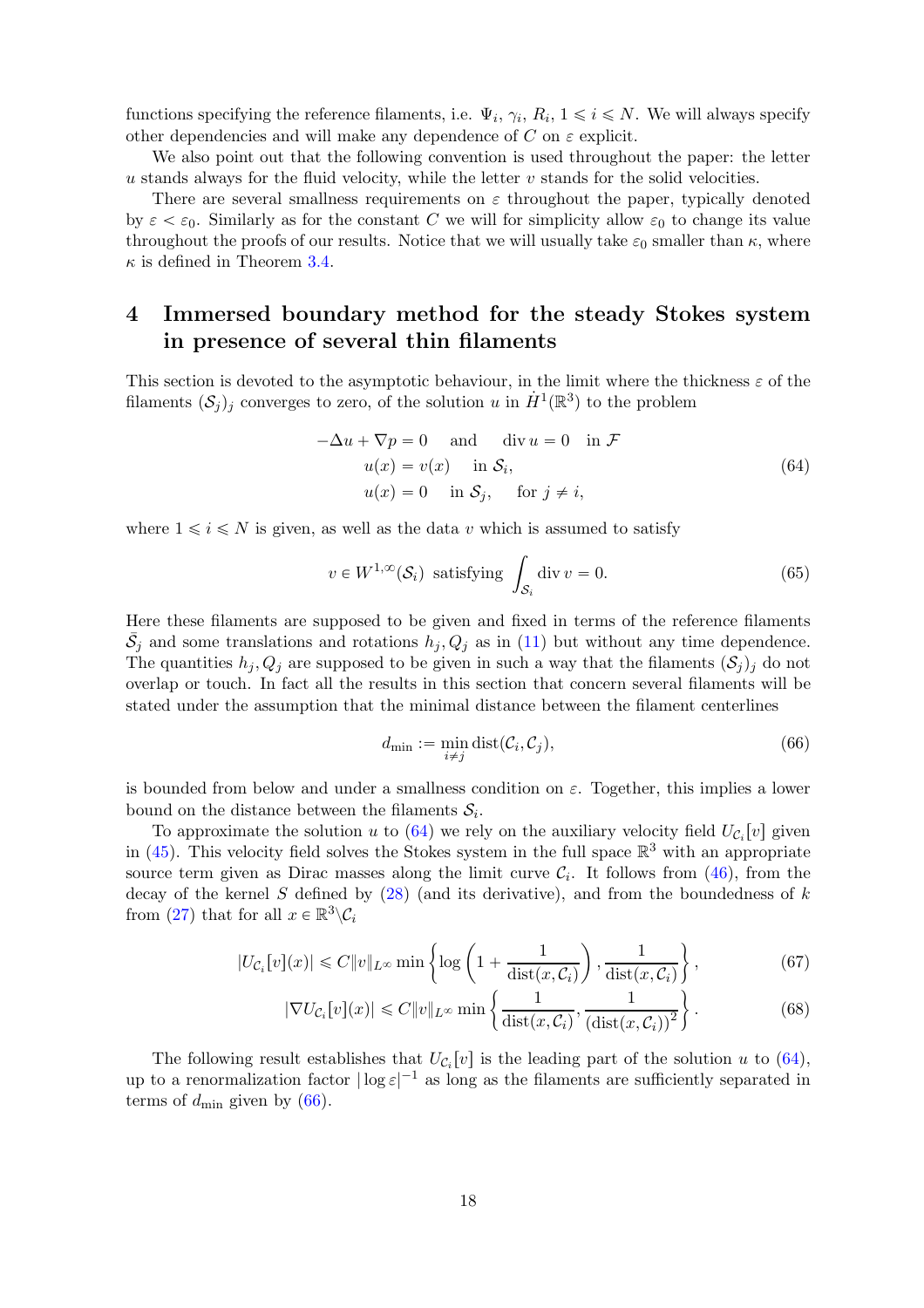<span id="page-18-0"></span>**Theorem 4.1.** For all  $d > 0$  there exists  $\varepsilon_0(d) > 0$  and  $C(d) > 0$ , for all filament configuration with  $d_{\min} \ge d$  and for all  $\varepsilon$  in  $(0, \varepsilon_0)$ , for any v satisfying [\(65\)](#page-17-3) we have the following result. The solution u to [\(64\)](#page-17-1) satisfies

<span id="page-18-6"></span><span id="page-18-5"></span><span id="page-18-2"></span>
$$
||u||_{\dot{H}^1(\mathbb{R}^3)} \leqslant C|\log \varepsilon|^{-1/2}||v||_{W^{1,\infty}(\mathcal{S}_i)}.\tag{69}
$$

Moreover,

$$
||u - |\log \varepsilon|^{-1} U_{\mathcal{C}_i}[v]||_{\dot{H}^1(\mathbb{R}^3 \setminus \mathcal{S}_i)} \leq C |\log \varepsilon|^{-1} ||v||_{W^{1,\infty}(\mathcal{S}_i)},\tag{70}
$$

$$
||u - |\log \varepsilon|^{-1} U_{\mathcal{C}_i}[v]||_{W^{1,q}(K)} \leq C |\log \varepsilon|^{-3/2} ||v||_{W^{1,\infty}(\mathcal{S}_i)},
$$
\n(71)

for any q in  $[1, 3/2)$  and any compact  $K \subset \mathbb{R}^3$ , where C in [\(71\)](#page-18-2) depends in addition on q and K.

To prove Theorem [4.1,](#page-18-0) we will proceed in several steps. First, in Subsection [4.2,](#page-20-0) we will establish pointwise estimates of  $U_{\mathcal{C}_i}[v]$ . Then in Subsection [4.4,](#page-27-0) we will deduce uniform estimates in  $\hat{H}^1(\mathbb{R}^3)$  based on Helmholtz' minimum dissipation theorem, see Theorem [4.9.](#page-27-1) This enables to tackle the very proof of Theorem [4.1](#page-18-0) in Subsection [4.4.](#page-27-0)

Theorem [4.1](#page-18-0) will be used in Section [7](#page-45-0) to prove the part of Theorem [3.4](#page-10-1) devoted to the asymptotic behavior of the fluid, once the asymptotic behavior of the dynamics of the filaments is obtained.

<span id="page-18-7"></span>Theorem [4.1](#page-18-0) is also useful to establish approximation results of the force exerted by the fluid on the filaments. To cover the different uses which we will need, we first show a rather general result, where we make use of the elementary rigid velocities  $v_{i,\alpha}$  defined in [\(26\)](#page-7-4). We associate with these fields, for  $1 \le \alpha \le 6$  and  $1 \le i \le N$ , the unique solutions  $V_{i,\alpha}$  in  $\dot{H}^1(\mathbb{R}^3)$ to

$$
-\Delta V_{i,\alpha} + \nabla P_{i,\alpha} = 0 \quad \text{and} \quad \text{div } V_{i,\alpha} = 0, \quad \text{in } \mathcal{F}, \tag{72a}
$$

<span id="page-18-9"></span><span id="page-18-4"></span>
$$
V_{i,\alpha} = \delta_{i,j} v_{i,\alpha}, \quad \text{in } \mathcal{S}_j. \tag{72b}
$$

The vector fields  $V_{i,\alpha}$  are smooth, decay as  $1/|x|$  at infinity, their first-order derivatives and the associated pressures  $P_{i,\alpha}$  decay as  $1/|x|^2$ .

The next result concerns the approximation of force and torque.

<span id="page-18-1"></span>Corollary 4.2. For all  $d > 0$  there exists a constant  $C = C(d) > 0$  such that for all  $\varepsilon$ in  $(0, \varepsilon_0(d))$ , for all filament configuration with  $d_{\min} \ge d$ , for all divergence-free functions  $v \in W^{1,\infty}(\cup_{j=1}^N S_j)$  and all  $1 \leq i \leq N$ , for  $1 \leq \alpha \leq 6$ ,

$$
\left| \int_{\cup_{j=1}^{N} \partial S_{j}} (\Sigma(V_{i,\alpha}, P_{i,\alpha})n) \cdot v \, d\mathcal{H}^{2} - |\log \varepsilon|^{-1} I_{\mathcal{C}_{i}}[v_{i,\alpha}, v] \right|
$$
\n
$$
\leq C |\log \varepsilon|^{-3/2} \|v\|_{W^{1,\infty}(\cup_{j=1}^{N} S_{j})}.
$$
\n
$$
(73)
$$

The proof of Corollary [4.2](#page-18-1) will be given in Subsection [4.5.](#page-29-0)

A first particular useful application of Corollary [4.2](#page-18-1) corresponds to the case where  $v =$  $\delta_{i,j}v_{j,\beta}$  for  $1 \leq \beta \leq 6$  and  $1 \leq i,j \leq N$ . It entails that for  $1 \leq \alpha, \beta \leq 6$  and  $1 \leq i,j \leq N$ , the quantity

<span id="page-18-8"></span>
$$
\mathcal{K}_{i,\alpha,j,\beta} := \int_{\partial \mathcal{S}_j} \left( \Sigma(V_{i,\alpha}, P_{i,\alpha}) n \right) \cdot v_{j,\beta} \, d\mathcal{H}^2,\tag{74}
$$

satisfies

<span id="page-18-3"></span>
$$
\left| \mathcal{K}_{i,\alpha,j,\beta} - |\log \varepsilon|^{-1} \hat{\mathcal{K}}_{i,\alpha,j,\beta} \right| \leq C |\log \varepsilon|^{-3/2}.
$$
 (75)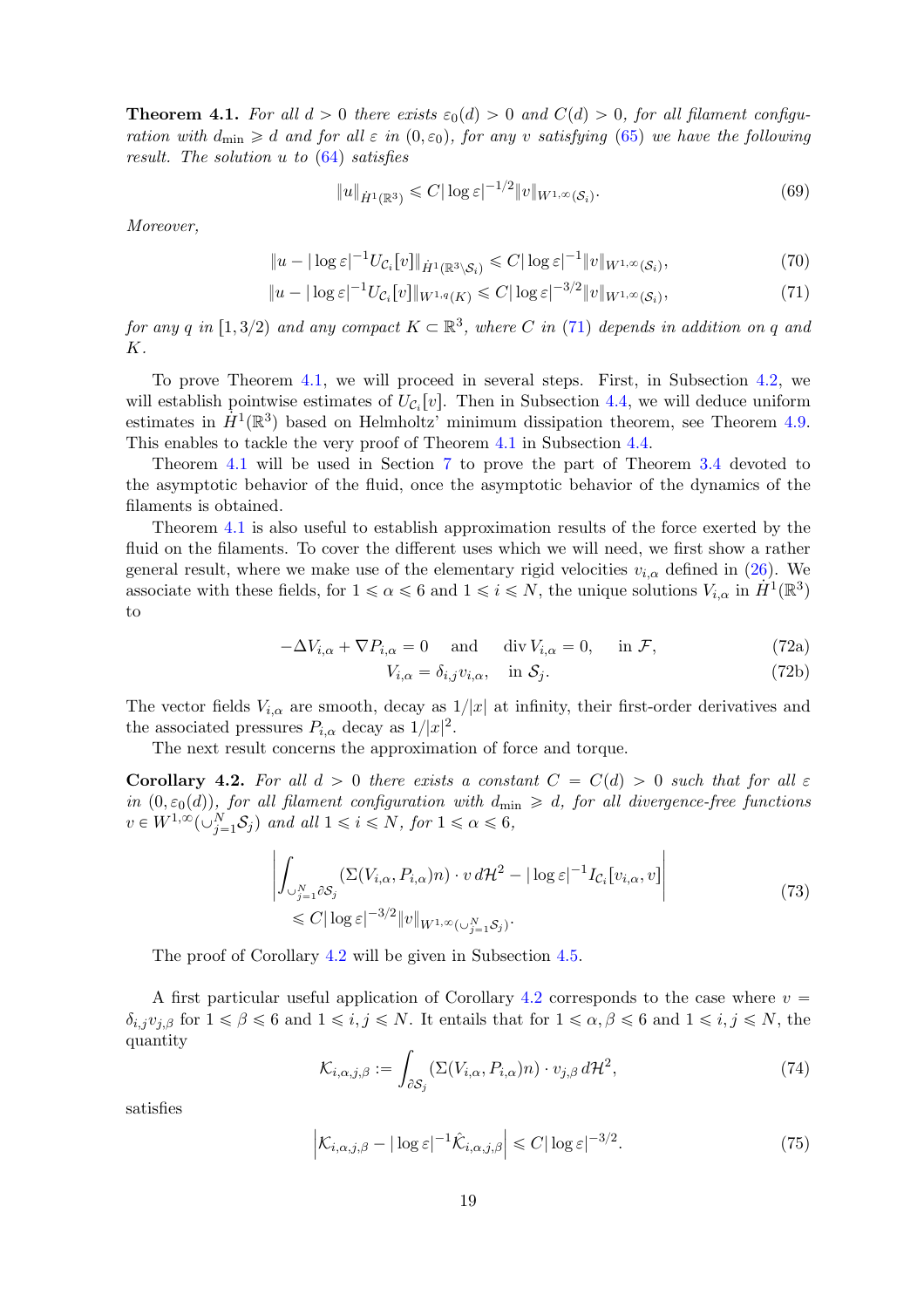Recall that the limit Stokes resistance matrices  $\hat{\mathcal{K}}_{i,\alpha,j,\beta}$  are defined in [\(32\)](#page-8-4) and are considered here as being associated with a fixed position of the centerline curves.

We will denote by K the  $6N \times 6N$  matrix whose coefficients are these quantities  $\mathcal{K}_{i,\alpha,i,\beta}$ , for  $1 \leq \alpha, \beta \leq 6$  and  $1 \leq i, j \leq N$ . Recall that the matrix K is referred to as the steady Stokes resistance tensor, that it depends on all the positions  $h_i$  and orientations  $Q_i$  and is symmetric positive definite, as a consequence of integrations by parts, energy and uniqueness properties of the exterior steady Stokes system. Let us refer for example to [\[24,](#page-49-15) Chapter 2], [\[11,](#page-48-7) Chapter 5], [\[26,](#page-49-16) Chapter 2 and 3].

Moreover it follows immediately from  $(75)$  and the coercivity of  $\hat{\mathcal{K}}$  that we observed in [\(38\)](#page-8-7) (recall that  $\hat{\mathcal{K}}$  is block-diagonal) that

$$
\mathcal{K} \geq \frac{1}{C} |\log \varepsilon|^{-1} \operatorname{Id} \quad \text{and} \quad |\mathcal{K}^{-1}| \leq C |\log \varepsilon|. \tag{76}
$$

Another particular use of Corollary [4.2](#page-18-1) is the case where  $v = u^{\flat}$ . It will provide some estimates on the so-called Faxén forces and torques defined by

<span id="page-19-6"></span><span id="page-19-3"></span><span id="page-19-2"></span>
$$
\mathfrak{f}^{\flat} := ((F_i^{\flat}, T_i^{\flat}))_{1 \leq i \leq N}.
$$
\n(77)

where

<span id="page-19-5"></span>
$$
F_i^{\flat} := (F_{i,\alpha}^{\flat})_{\alpha=1,2,3} \quad \text{and} \quad T_i^{\flat} := (T_{i,\alpha}^{\flat})_{\alpha=1,2,3}, \tag{78}
$$

with, for  $\alpha = 1, 2, 3, 1 \leq i \leq N$ ,

$$
F_{i,\alpha}^{\flat} := \int_{\cup_{j=1}^{N} \partial S_{j}} (\Sigma(V_{i,\alpha}, P_{i,\alpha})n) \cdot u^{\flat} d\mathcal{H}^{2},
$$
\n(79)

$$
T_{i,\alpha}^{\flat} := \int_{\cup_{j=1}^{N} \partial S_j} (\Sigma(V_{i,\alpha+3}, P_{i,\alpha+3})n) \cdot u^{\flat} d\mathcal{H}^2.
$$
 (80)

Indeed applying [\(73\)](#page-18-4) to  $v = u^{\flat}$ , we arrive at

$$
|\mathfrak{f}^{\flat} - |\log \varepsilon|^{-1} \hat{\mathfrak{f}}^{\flat}| \leq C |\log \varepsilon|^{-3/2} \|u^{\flat}\|_{W^{1,\infty}}.
$$
\n
$$
(81)
$$

Above

<span id="page-19-7"></span><span id="page-19-4"></span>
$$
\hat{\mathfrak{f}}^\flat := (\hat{\mathfrak{f}}^\flat_i)_{1 \leqslant i \leqslant N},
$$

where we recall that, for  $1 \leq i \leq N$ , the vector  $\hat{f}_i^b$  gathering the limit Faxén forces and torques is defined in [\(36\)](#page-8-2) and is here considered as being associated with a fixed position of the centerline curves.

#### <span id="page-19-0"></span>4.1 Modified centerlines for the non-closed filaments

To simplify the proof of Theorem [4.1,](#page-18-0) we introduce slightly modified centerline curves in the case of non-closed filaments, i.e. the case when  $\gamma_i$  is not periodic. In this case, we cut an  $\varepsilon$ layer at both endpoints. More precisely, we define

$$
\bar{\mathcal{C}}_i^{\varepsilon} := \gamma_i([\varepsilon, L_i - \varepsilon]),\tag{82}
$$

and correspondingly, we write  $\mathcal{C}_i^{\varepsilon}$  for the curve which is obtained from  $\bar{\mathcal{C}}_i^{\varepsilon}$  through translation and rotation. This cut-off version satisfies

<span id="page-19-1"></span>
$$
dist(\mathcal{C}_i^{\varepsilon}, \partial \mathcal{S}_i) \geqslant c\varepsilon \tag{83}
$$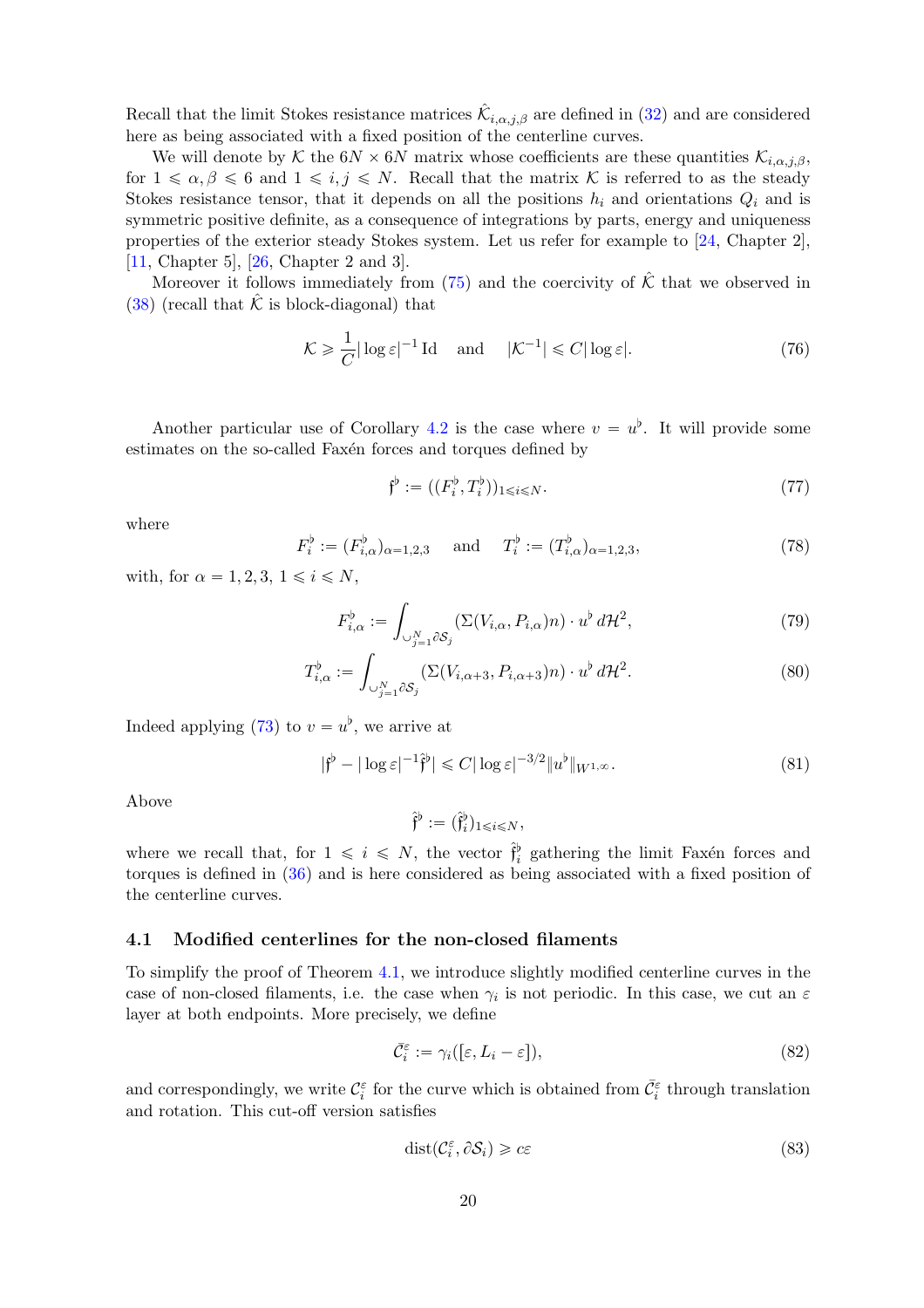for all  $\varepsilon < \varepsilon_0$  and some  $c > 0$  independent of  $\varepsilon$ . We remark that  $\mathcal{C}_i^{\varepsilon}$  resembles the so-called effective centerline in [\[30\]](#page-50-8).

In the case of a closed filament, i.e. when  $\gamma_i$  is periodic, [\(83\)](#page-19-1) is automatically satisfied for  $\mathcal{C}_i^{\varepsilon} := \mathcal{C}_i.$ 

We show the following lemma, which allows us to prove Theorem [4.1](#page-18-0) by replacing  $U_{\mathcal{C}_i}$  in [\(70\)](#page-18-5) by  $U_{\mathcal{C}_i^{\varepsilon}}$ .

<span id="page-20-8"></span>**Lemma 4.3.** Let v as in [\(65\)](#page-17-3). Then there exists  $C > 0$  such that for all  $\varepsilon$  in  $(0, \varepsilon_0)$ ,

$$
||U_{\mathcal{C}_i^{\varepsilon}}[v] - U_{\mathcal{C}_i}[v]||_{\dot{H}^1(\mathbb{R}^3 \setminus \mathcal{S}_i)} \leqslant C\sqrt{\varepsilon}||v||_{L^{\infty}(\mathcal{S}_i)}.
$$
\n(84)

*Proof.* By linearity,  $U_{\mathcal{C}_i}[v] - U_{\mathcal{C}_i^{\varepsilon}}[v] = U_{\mathcal{C}_i \setminus \mathcal{C}_i^{\varepsilon}}[v]$ . Similarly to the pointwise estimate [\(68\)](#page-17-4), we observe that for all  $x \in \mathbb{R}^3 \backslash \mathcal{C}_i$ ,

$$
|\nabla U_{\mathcal{C}_i \setminus \mathcal{C}_i^{\varepsilon}}[v](x)| \leq \|v\|_{L^{\infty}(\mathcal{S}_i)} \min \left\{ \frac{1}{\text{dist}(x, \mathcal{C}_i \setminus \mathcal{C}_i^{\varepsilon})}, \frac{\varepsilon}{(\text{dist}(x, \mathcal{C}_i \setminus \mathcal{C}_i^{\varepsilon}))^2} \right\}.
$$
 (85)

Denote by  $\partial \mathcal{C}_i$  the two endpoints of the curve  $\mathcal{C}_i$ . Then, using that for all  $x \in \mathbb{R}^3 \setminus \mathcal{S}_i$ 

$$
dist(x, C_i \setminus C_i^{\varepsilon}) \geq c \, dist(x, \partial C_i) \tag{86}
$$

<span id="page-20-7"></span><span id="page-20-5"></span><span id="page-20-4"></span><span id="page-20-3"></span><span id="page-20-2"></span> $\Box$ 

estimate [\(85\)](#page-20-2) yields [\(84\)](#page-20-3).

#### <span id="page-20-0"></span>4.2 Pointwise estimates

This section is devoted to the analysis of the behavior of  $U_{\mathcal{C}_i^{\varepsilon}}[v]$  on the boundary of the filament  $S_i$ .

We introduce  $\xi_i$  as the orthogonal projection from  $\partial S_i$  to  $C_i$  which is well-defined for  $\varepsilon$ sufficiently small since, by assumption,  $\gamma_i$  has no self-intersections. Moreover, we denote by  $\partial \mathcal{C}_i^{\varepsilon}$  the boundary of the 1-dimensional manifold  $\mathcal{C}_i^{\varepsilon} \subset \mathbb{R}^3$ , which is empty if  $\gamma_i$  is a closed curve (as we defined  $\mathcal{C}_{i}^{\varepsilon} = \mathcal{C}_{i}$  in this case) and contains precisely 2 points otherwise.

<span id="page-20-1"></span>**Lemma 4.4.** Let v as in [\(65\)](#page-17-3). Then there exists  $C > 0$  such that for all  $\varepsilon$  in  $(0, \varepsilon_0)$ ,

$$
|U_{\mathcal{C}_i}[v] - |\log \varepsilon| \, v \circ \xi_i|(x) \leq C \|v\|_{W^{1,\infty}(\mathcal{S}_i)} \left(1 + |\log(\text{dist}(x, \partial \mathcal{C}_i^{\varepsilon}))|\right),\tag{87}
$$

on  $\partial S_i$ . Moreover,

$$
||U_{\mathcal{C}_i}[v]||_{\dot{H}^1(\mathbb{R}^3\setminus\mathcal{S}_i)} \leq C |\log \varepsilon|^{\frac{1}{2}} ||v||_{L^\infty(\mathcal{S}_i)},\tag{88}
$$

and

$$
||U_{\mathcal{C}_i}[v]||_{W^{1,p}(K)} \leq C_{K,p} ||v||_{L^{\infty}(\mathcal{S}_i)},
$$
\n(89)

for all p in  $[1, 2)$  and all compact  $K \subset \mathbb{R}^3$ . Furthermore, for all  $d > 0$ , there exists C depending on d such that

<span id="page-20-6"></span>
$$
||U_{\mathcal{C}_i}[v]||_{W^{1,\infty}(\mathbb{R}^3 \setminus B_d(\mathcal{C}_i))} \leq C ||v||_{L^{\infty}(\mathcal{S}_i)} \text{ for } j \neq i. \tag{90}
$$

*Proof.* The estimates in  $(88)$ ,  $(89)$  and  $(90)$  are direct consequences of the pointwise estimates [\(67\)](#page-17-5) and [\(68\)](#page-17-4).

It remains to prove [\(87\)](#page-20-7). We will assume that the filament is non-closed. The case of a closed filament is slightly easier. Since the statement concerns only a single filament, we might assume that  $C_i = \bar{C}_i$ , and in particular  $C_i^{\varepsilon} = \gamma_i([\varepsilon, L_i - \varepsilon])$ . Then, we introduce the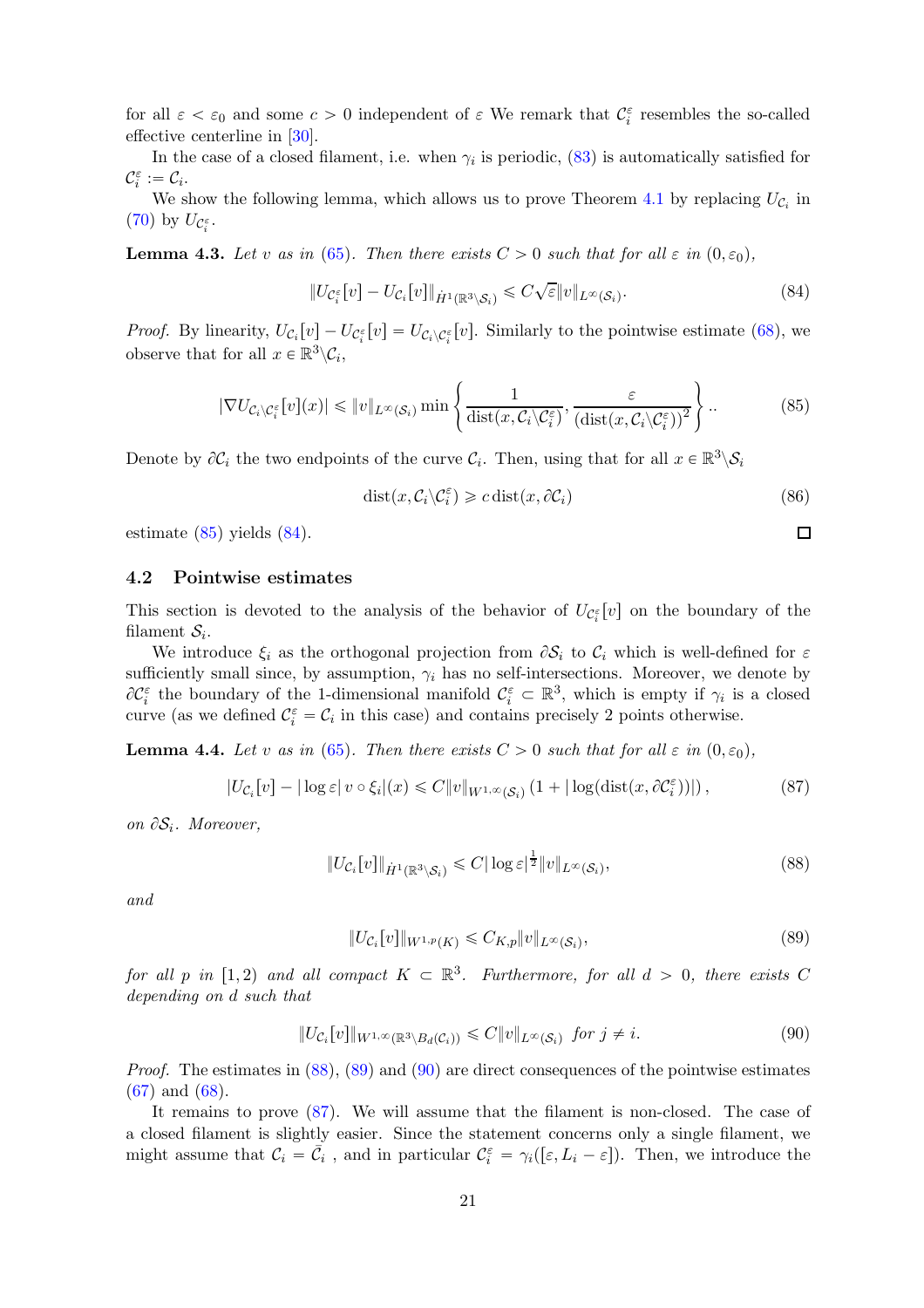function  $\bar{s}$  from  $\partial S_i$  to  $[0, L_i]$  by the formula  $\gamma_i(\bar{s}(x)) = \xi_i(x)$  for any  $x$  in  $\partial S_i$ . In the rest of the proof, we will drop the index  $i$ .

newFix  $x \in \partial S$ . Note that  $\bar{s}(x) \in [0, \varepsilon] \cup [L - \varepsilon, L]$  implies  $dist(x, \partial C^{\varepsilon}) \leq C \varepsilon$ . In this case, [\(87\)](#page-20-7) follows immediately [\(67\)](#page-17-5) applied to  $\mathcal{C}^{\varepsilon}$  and [\(83\)](#page-19-1). Therefore, we might assume in the following that  $\bar{s}(x) \in (\varepsilon, L - \varepsilon)$ .

Let us denote the straight line approximation at  $\bar{s} = \bar{s}(x)$  by

<span id="page-21-0"></span>
$$
\gamma_0(s) := \gamma(\bar{s}) + (s - \bar{s})\gamma'(\bar{s}).
$$

We observe that for all  $s \in [\varepsilon, L - \varepsilon]$  we have

$$
|\gamma(s) - \gamma_0(s)| \leq C|s - \bar{s}|^2, \quad |\gamma'(s) - \gamma'_0(s)| \leq C|s - \bar{s}|,\tag{91}
$$

$$
|x - \gamma(s)| \geq c|s - \bar{s}| \quad \text{and} \quad |x - \gamma_0(s)| \geq |s - \bar{s}|. \tag{92}
$$

Then, we split the integral

$$
U_{\mathcal{C}_i}[v](x) = \frac{1}{2} \int_{\varepsilon}^{L-\varepsilon} \left( S(x - \gamma(s)) k(\gamma'(s)) v(\gamma(s)) ds \right. = \frac{1}{2} (U_1(x) + U_2(x)), \tag{93}
$$

where

$$
U_1(x) := \int_{\varepsilon}^{L-\varepsilon} S(x - \gamma_0(s)) k(\gamma'(\bar{s})) v(\gamma(\bar{s})) ds,
$$
\n(94)

$$
U_2(x) := \int_{\varepsilon}^{L-\varepsilon} \left( S(x - \gamma(s)) k(\gamma'(s)) v(\gamma(s)) - S(x - \gamma_0(s)) k(\gamma'(\bar{s})) v(\gamma(\bar{s})) \right) ds. \tag{95}
$$

We decompose  $U_1(x)$  further by observing the following. By definition of S,

$$
S(x - \gamma_0(s)) = \frac{1}{8\pi} \frac{1}{|x - \gamma_0(s)|} \Big( \operatorname{Id} + A(x - \gamma_0(s)) \Big),\tag{96}
$$

where, for p in  $\mathbb{R}^3\backslash\{0\},\$ 

$$
A(p) := \frac{p}{|p|} \otimes \frac{p}{|p|}.
$$

Moreover,

$$
\text{Id} = 8\pi S_0(\gamma'(\bar{s})) - \gamma'(\bar{s}) \otimes \gamma'(\bar{s}) = 8\pi S_0(\gamma'(\bar{s})) - A((\bar{s} - s)\gamma'(\bar{s})),\tag{97}
$$

where  $S_0$  is defined in  $(29)$ , so that

$$
S(x - \gamma_0(s)) = \frac{1}{8\pi} \frac{1}{|x - \gamma_0(s)|} \Big( 8\pi S_0(\gamma'(\bar{s})) + A(x - \gamma_0(s)) - A((\bar{s} - s)\gamma'(\bar{s})) \Big). \tag{98}
$$

This leads to

<span id="page-21-1"></span>
$$
U_1(x) = U_{1,a}(x) + U_{1,b}(x),\tag{99}
$$

with

$$
U_{1,a}(x) := \Big(\int_{\varepsilon}^{L-\varepsilon} \frac{1}{|x - \gamma_0(s)|} ds\Big) S_0(\gamma'(\bar{s})) k(\gamma'(\bar{s})) v(\gamma(\bar{s})),
$$
  

$$
U_{1,b}(x) := \frac{1}{8\pi} \Big(\int_{\varepsilon}^{L-\varepsilon} \frac{A(x - \gamma_0(s)) - A((\bar{s} - s)\gamma'(\bar{s})}{|x - \gamma_0(s)|} ds\Big) k(\gamma'(\bar{s})) v(\gamma(\bar{s})).
$$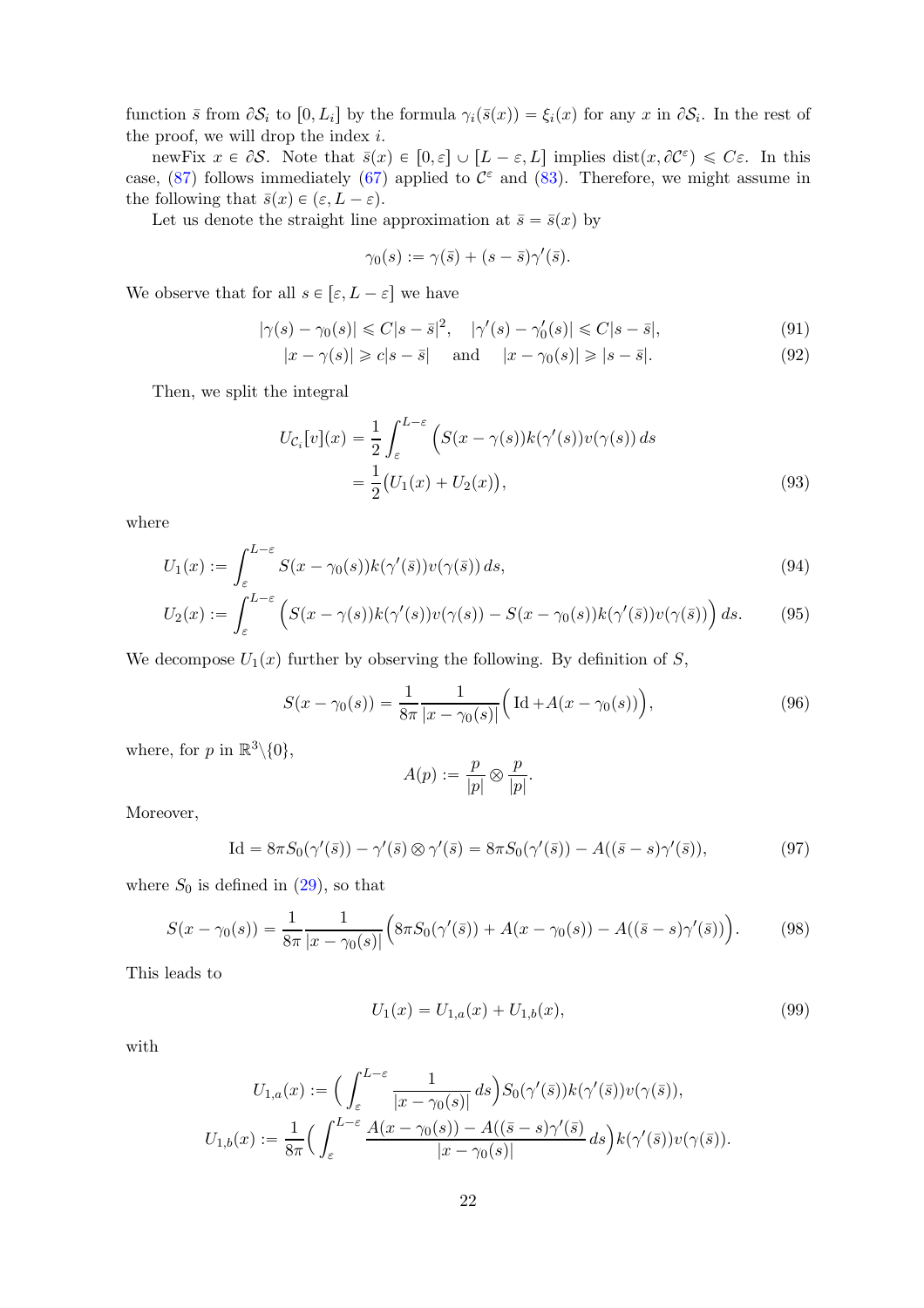Then, thanks to the identity [\(30\)](#page-7-7), to the fact that  $\gamma(\bar{s})$  is the orthogonal projection of x on  $\mathcal{C}_i$ , to the change of variables  $z = (s - \bar{s})\gamma'(\bar{s})$  and to the fact that  $\gamma$  is a parametrization by arc length, we obtain

$$
U_{1,a}(x) = \left(\int_{\varepsilon}^{L-\varepsilon} \frac{1}{|x - \gamma_0(s)|} ds\right) v(\gamma(\bar{s}))
$$
\n
$$
= \left(\int_{-\bar{s}+\varepsilon}^{L-\bar{s}-\varepsilon} \frac{1}{(|x - \gamma(\bar{s})|^2 + z^2)^{1/2}} dz\right) v(\gamma(\bar{s}))
$$
\n
$$
= (\sinh^{-1}(|x - \gamma(\bar{s})|^{-1}(L-\bar{s}-\varepsilon)) - \sinh^{-1}(-|x - \gamma(\bar{s}-\varepsilon)|^{-1}\bar{s})) v(\gamma(\bar{s})).
$$
\n(100)

Using that  $\sinh^{-1}(z) = \log(z + \sqrt{1 + z^2})$ , for any real z, and that  $c\epsilon \leq |x - \gamma(\bar{s})| \leq C\epsilon$ , elementary but tedious estimates show that

$$
\left| U_{1,a}(x) - 2|\log \varepsilon |v(\gamma(\bar{s})) \right| \leq C|v(\gamma(\bar{s}))|(1 + |\log(\text{dist}(x, \partial \mathcal{C}^{\varepsilon}))|),\tag{101}
$$

where we used that  $\partial \mathcal{C}^{\varepsilon} = {\gamma(\varepsilon), \gamma(L - \varepsilon)}$ .

To estimate  $U_{1,b}(x)$ , we use

<span id="page-22-1"></span><span id="page-22-0"></span>
$$
|A(p) - A(q)| \le C \min\left\{1, |p - q| \max\left\{\frac{1}{|p|}, \frac{1}{|q|}\right\}\right\}.
$$
 (102)

Thus,  $|U_{1,b}(x)|$  is bounded by

$$
C|v(\gamma(\bar{s}))| \int_{\varepsilon}^{L-\varepsilon} \frac{1}{|x-\gamma_0(s)|} \min\left\{1, |x-\gamma(\bar{s})| \max\left\{\frac{1}{|x-\gamma_0(s)|}, \frac{1}{|s-\bar{s}|}\right\}\right\} ds,
$$

and therefore by

$$
C|v(\gamma(\bar{s}))|\Big(\int_{\bar{s}-\varepsilon}^{\bar{s}+\varepsilon}\frac{1}{(\varepsilon^2+(s-\bar{s})^2)^{1/2}}\,ds+\int_{[\varepsilon,L-\varepsilon]\setminus[\bar{s}-\varepsilon,\bar{s}+\varepsilon]}\frac{\varepsilon}{(s-\bar{s})^2}\,ds\Big),
$$

so that finally

$$
|U_{1,b}(x)| \leq C|v(\gamma(\bar{s}))|.\tag{103}
$$

We now estimate  $U_2(x)$ . Using that

$$
|S(x_1) - S(x_2)| \le C|x_1 - x_2| \max\left\{\frac{1}{|x_1|^2}, \frac{1}{|x_2|^2}\right\},\tag{104}
$$

we deduce that

$$
|S(x-\gamma(s))k(\gamma'(s))v(\gamma(s))-S(x-\gamma_0(s))k(\gamma'(\bar{s}))v(\gamma(\bar{s}))|\leq C\|v\|_{W^{1,\infty}(S_i)}.
$$

Therefore,

$$
|U_2(x)| \leq C \|v\|_{W^{1,\infty}(\mathcal{S}_i)}.\tag{105}
$$

<span id="page-22-3"></span><span id="page-22-2"></span> $\Box$ 

Combining [\(93\)](#page-21-0), [\(99\)](#page-21-1), [\(101\)](#page-22-1), [\(103\)](#page-22-2) and [\(105\)](#page-22-3), we arrive at [\(87\)](#page-20-7).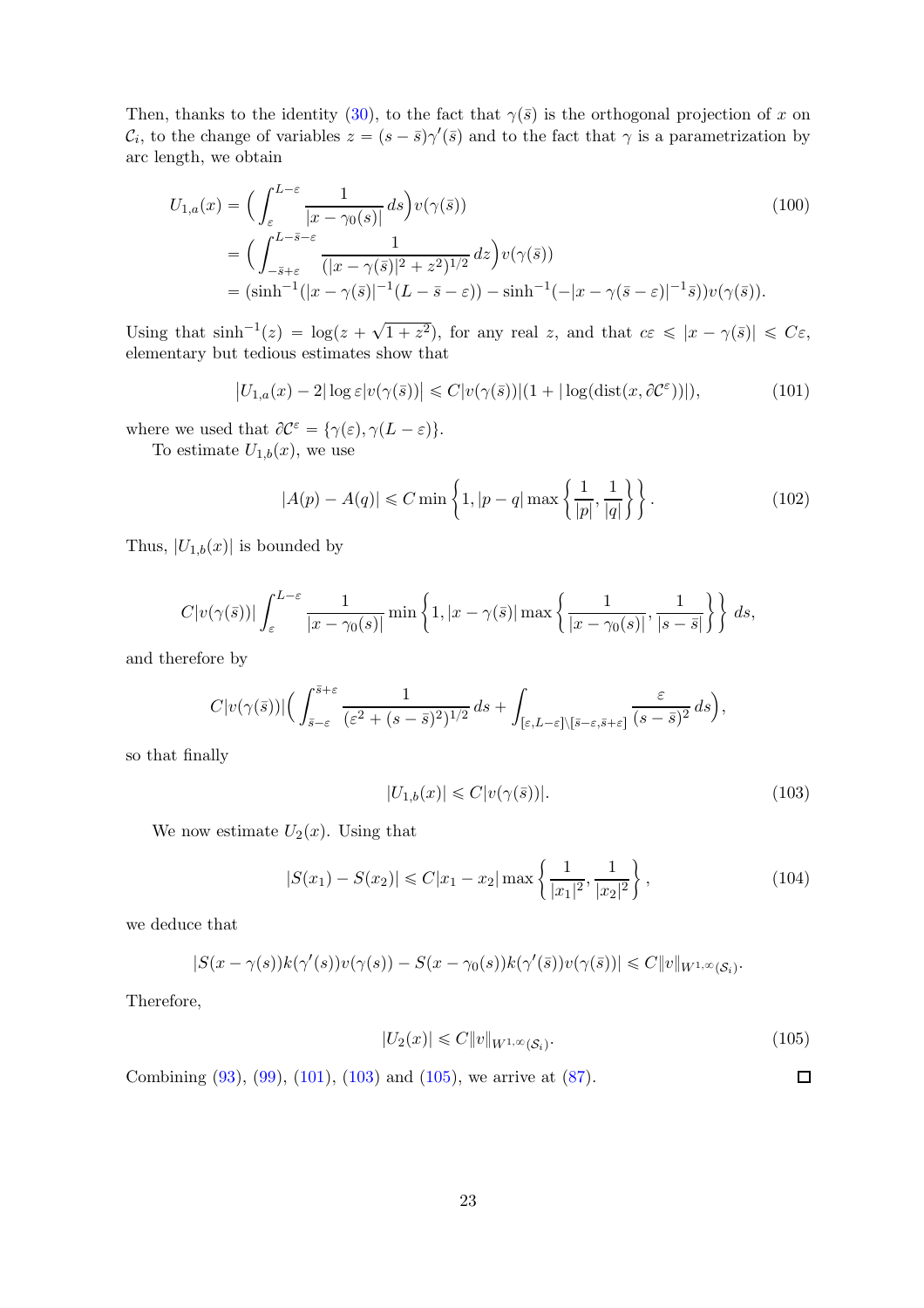

<span id="page-23-1"></span>Figure 2: Illustration of the construction of the curve  $\rho$  from x to  $x_0$  via  $x_1$  and  $x_2$ 

## <span id="page-23-0"></span>4.3 Bogovskii and extension operators with some uniformity with respect to the domain

A second ingredient of the proof of Corollary  $4.2$  is the use of some Bogovski<sup>i</sup> operators with some natural norms that are bounded uniformly with respect to the domain.

We will make use of a statement regarding Bogovski<sup>i</sup> operators associated with John domains. Roughly speaking, an open bounded domain  $\Omega$  is a John domain with respect to a point  $x_0$  if each point y in  $\Omega$  can be reached by a Lipschitz curve beginning at  $x_0$  and contained in  $\Omega$  in such a way that, for every point x in the curve, the distance from x to y is proportional to the distance from x to the boundary of  $\Omega$ . This class strictly contains the Lipschitz domains. Notice nevertheless that external cusps are not allowed. Let us now give the precise definition of John domains following the definition of [\[1\]](#page-48-8).

**Definition 4.5.** Let  $\Omega \subset \mathbb{R}^n$  be an open bounded domain. Then,  $\Omega$  is called a John domain with constant  $Z > 0$  if there exists  $x_0 \in \Omega$  such that for all  $x \in \Omega$  there is an Z-Lipschitz map  $\rho: [0, |x - x_0|] \to \Omega$  such that  $\rho(0) = x$ ,  $\rho(|x - x_0|) = x_0$  and for all  $t \in [0, |x - x_0|]$ ,

<span id="page-23-2"></span>
$$
dist(\rho(t), \partial \Omega) \geq t/Z.
$$
\n(106)

The filaments  $S_i$  are Lipschitz domains and therefore any smooth neighborhood of  $S_i$  is a John domain. In the next Lemma, we prove that suitable neighborhoods are John domains uniformly in  $\varepsilon$ .

<span id="page-23-3"></span>**Lemma 4.6.** Let  $d > 0$ . Then, there exists  $\varepsilon_0 > 0$  such that for all  $\varepsilon < \varepsilon_0$ ,  $B_d(\mathcal{C}_i) \setminus \mathcal{S}_i$  is a John domain with a constant Z independent of  $\varepsilon$ .

Proof. We first consider the case of a closed filaments. The necessary adaptations for nonclosed filaments will be discussed at the end of the proof.

Fix  $c < d$  such that the projection  $\xi_i: B_c(C_i) \to C_i$  as in Lemma [4.4](#page-20-1) is well defined. We will consider  $\varepsilon_0$  in  $(0, c)$ .

Choose any reference point  $x_0 \in B_d(\mathcal{C}_i) \backslash B_c(\mathcal{C}_i)$ . To construct a curve from  $x \in B_d(\mathcal{C}_i) \backslash S_i$ to  $x_0$ , we proceed in three steps: we construct three curves  $\rho_1$ ,  $\rho_2$  and  $\rho_3$  that once pasted together connect x to  $x_0$ . We parametrize the curves by arclength and reparametrize at the end to obtain a curve  $\rho: [0, |y - x_0|] \to B_d(\mathcal{C}_i) \backslash \mathcal{S}_i$  connecting x to  $x_0$ . In the following construction, the constants  $\eta, C > 0$  will be independent of  $\varepsilon$ . The construction is visualized in Figure [2.](#page-23-1)

Let  $R := 2\|\Psi_i\|_{\infty}$ , where we recall from [\(3\)](#page-2-4) that  $\Psi_i$  specifies the cross section of the reference filament. In particular, we have  $S_i \subset \overline{B_{\varepsilon R/2}(\mathcal{C}_i)}$ .

First, if  $x \in B_{\varepsilon R}(\mathcal{C}_i)$ , we construct a Lipschitz curve  $\rho_1$ :  $[0, T_1]$  from x to  $x_1 \in \partial B_{\varepsilon R}(\mathcal{C}_i)$ which satisfies  $T_1 \leqslant C \varepsilon R$  and  $dist(\rho_1(t), \partial S_i) \geqslant \eta t$ . If  $x \notin B_{\varepsilon R}(\mathcal{C}_i)$ , we set  $x_1 = x$ . To construct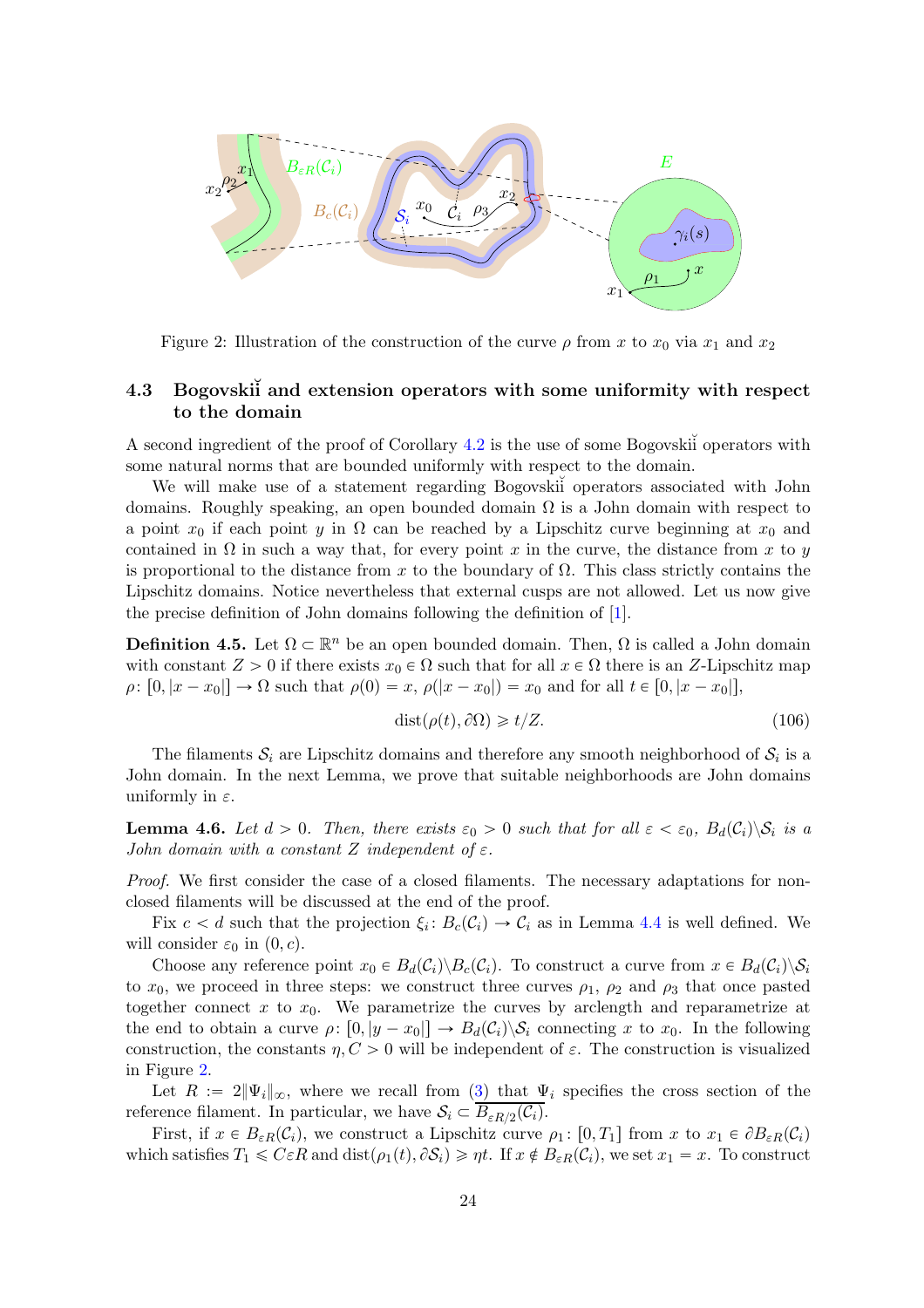$\rho_1$ , we consider  $\xi_i(x)$  the projection of x on  $\mathcal{C}_i$  and  $\bar{s}$  such that  $\gamma_i(\bar{s}) = \xi_i(x)$ . Let A be the plane through  $\xi_i(x)$  perpendicular to  $\gamma'_i(\bar{s})$ . Note that  $x \in A$ . Then, for  $\varepsilon$  sufficiently small,  $E = A \cap (B_{\varepsilon R}(\mathcal{C}_i) \setminus \mathcal{S}_i)$  is a smooth two dimensional domain, and  $\hat{E} := \frac{1}{\varepsilon}E$  is independent of  $\varepsilon$  and depends smoothly on  $\xi_i(x)$ . Therefore, we may construct  $\hat{\rho}_1$  in  $\hat{E}$  in order to obtain an appropriate curve  $\rho_1$  by rescaling.

Second, we construct a Lipschitz curve  $\rho_2: [0, T_2] \to B_d(\mathcal{C}_i) \backslash \mathcal{S}_i$  from  $x_1$  to some  $x_2 \in$  $B_d(\mathcal{C}_i) \backslash B_c(\mathcal{C}_i)$  such that  $T_2 = (c - (\varepsilon R + \text{dist}(x_1, B_{\varepsilon R}(\mathcal{C}_i)))_{+}$  and

$$
\text{dist}(\rho_2(t), \mathcal{S}_i) \ge \text{dist}(\rho_2(t), B_{\varepsilon R}(\mathcal{C}_i)) + \frac{1}{2}\varepsilon R = t + \text{dist}(x_1, B_{\varepsilon R}(\mathcal{C}_i)) + \frac{1}{2}\varepsilon R. \tag{107}
$$

To construct  $\rho_2$ , we just move along the gradient of dist( $\cdot$ ,  $\partial B_{\varepsilon R}(C_i)$ ). The gradient of dist $(\cdot, \partial B_{\varepsilon R}(\mathcal{C}_i))$  coincides with the gradient of dist $(\cdot, \mathcal{C}_i)$  outside of  $B_{\varepsilon R}(\mathcal{C}_i)$ . The gradient is well defined through our choice of  $c$ , and  $(107)$  holds.

Third, we construct a Lipschitz curve  $\rho_3: [0, T_3] \to B_d(\mathcal{C}_i) \backslash B_c(\mathcal{C}_i)$  from  $x_2$  to  $x_0$  such that  $|T_3| \leq C|x_2 - x_0|$ . The existence of  $\rho_3$  is straightforward since  $B_d(\mathcal{C}_i) \setminus B_c(\mathcal{C}_i)$  is a Lipschitz domain independent of  $\varepsilon$  which contains  $x_0$ . In particular observe that the part of the condition [\(106\)](#page-23-2) which concerns the distance to the external boundary  $\partial B_d(C_i)$  of the domain  $B_d(C_i)\setminus\mathcal{S}_i$ is clear.

Now, we glue the three curves together and rescale to obtain  $\rho: [0, |x - x_0|] \to B_d(\mathcal{C}_i) \backslash \mathcal{S}_i$ which has a Lipschitz constant

<span id="page-24-0"></span>
$$
Z_0 = \frac{T}{|x - x_0|} =: \frac{T_1 + T_2 + T_3}{|x - x_0|}.
$$
\n(108)

Moreover,  $\rho$  satisfies

$$
\text{dist}(\rho(t), \partial S_i) \geq \begin{cases} \frac{\eta t |x - x_0|}{T} & 0 \leq t \leq \frac{T_1 |x - x_0|}{T} \\ c \left( t - \frac{T_1 |x - x_0|}{T} \right) + \frac{1}{2} \varepsilon R & \frac{T_1 |x - x_0|}{T} \leq t \leq \frac{(T_1 + T_2) |x - x_0|}{T} \\ c & \frac{(T_1 + T_2) |x - x_0|}{T} \leq t \leq |x - x_0|. \end{cases} \tag{109}
$$

Note that the additional constant  $c$  in the second line above arises because the distance to  $\partial \mathcal{S}_i$  is considered instead of the distance to  $\mathcal{C}_i$ . We claim that

<span id="page-24-2"></span><span id="page-24-1"></span>
$$
T \leqslant C|x - x_0|.\tag{110}
$$

which implies that  $Z_0$  is bounded independently of  $\varepsilon$  and x.

To prove the claim note that

$$
T \leqslant C\varepsilon R \mathbf{1}_{x \in B_{\varepsilon R}(\mathcal{C}_i)} + (c - (\varepsilon R + \text{dist}(x_1, B_{\varepsilon R}(\mathcal{C}_i)))_+ + C|x_2 - x_0|,\tag{111}
$$

where the notation 1 is used for the indicator function of the set written as an index. Consider first the case  $x \in B_{\varepsilon R}(\mathcal{C}_i)$ . Then, for  $\varepsilon$  sufficiently small,  $\varepsilon R \leqslant c \leqslant 2|x - x_0|$ . Moreover,  $x_1 \in \partial B_{\varepsilon R}(\mathcal{C}_i)$ . Thus

$$
(c - (\varepsilon R + \text{dist}(x_1, B_{\varepsilon R}(C_i)))_+ = |x_1 - x_2| \leq c \leq 2|x - x_0|,\tag{112}
$$

and finally

$$
|x_2 - x_0| \le |x - x_0| + |x - x_1| - |x_1 - x_2| \le |x - x_0| + 2c \le C|x - x_0| \tag{113}
$$

such that we conclude  $(110)$ .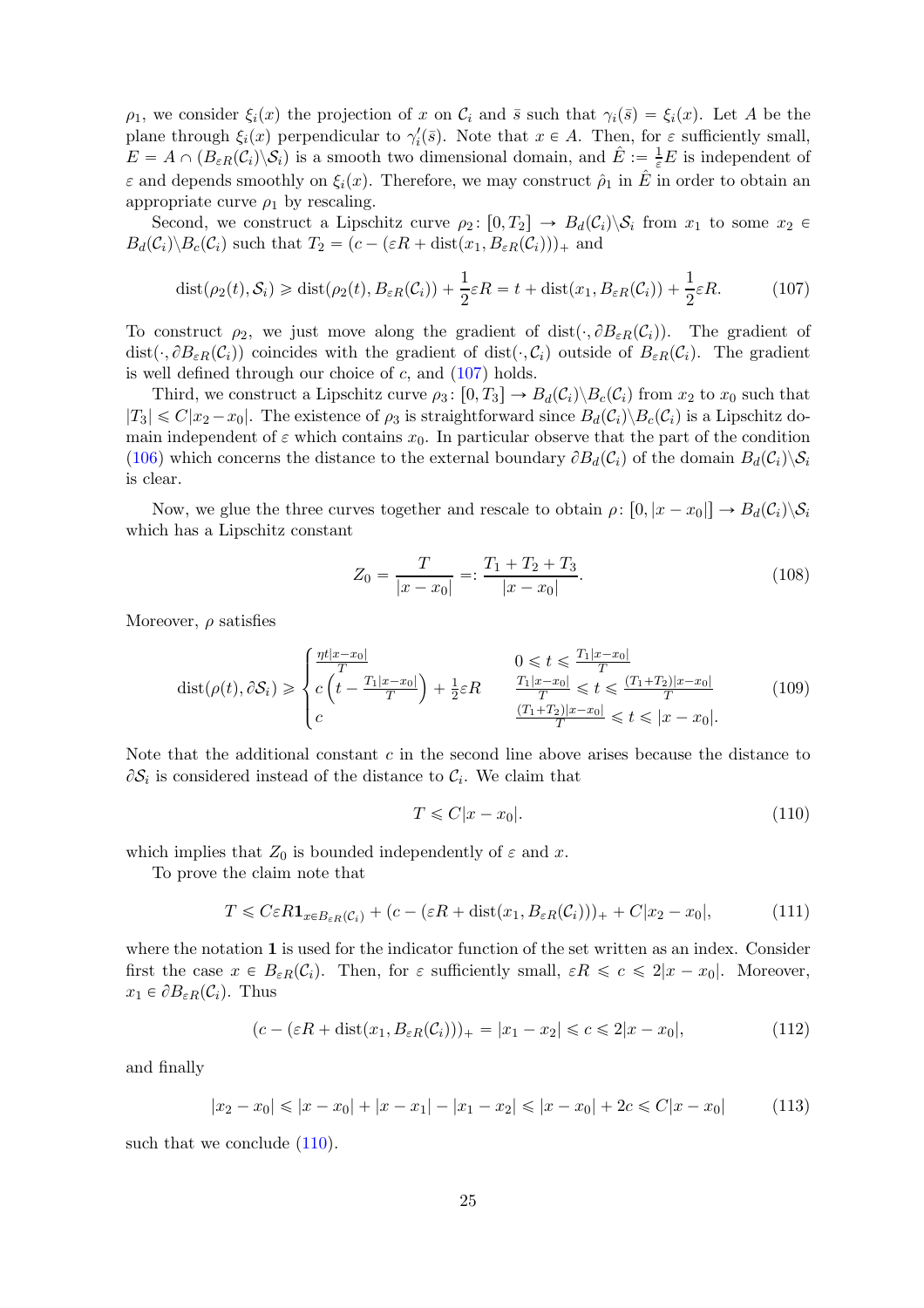If  $x \notin B_{\varepsilon R}(\mathcal{C}_i)$  but  $x \in B_c(\mathcal{C}_i)$ , then we use that  $x_2$  is the orthogonal projection of  $x = x_1$ to  $\partial B_c(\mathcal{C}_i)$ . Thus

$$
T_2 = |x - x_2| = \text{dist}(x, \partial B_c(\mathcal{C}_i)) \le |x - x_0| \tag{114}
$$

and we deduce again [\(110\)](#page-24-1) by the triangle inequality. In the case  $x \notin B_c(C_i)$ , the claim is also trivially satisfied since  $T_1 = T_2 = 0$ .

It remains to verify that  $dist(\rho(t), \partial S_i) \geq t/Z$ , for some Z independent of x and  $\varepsilon$ . By [\(109\)](#page-24-2), we see that this is satisfied on the first and on the third part of the curve. Recalling  $|T_1| \leqslant C \varepsilon R$ , the same holds for the second part of the curve. This finishes the proof.

In the case of a non-closed filament, the proof works almost the same. The only necessary change is due to the fact that the plane A as defined in the construction of  $\rho_1$  above does not always contain x. Indeed  $x \notin A$  if the segment  $[x, \xi(x)]$  is not perpendicular to  $\gamma_i(\bar{s})$  which can only happen if  $\xi(x) \in \partial \mathcal{C}_i$ . Fix such an  $x \in B_c(\mathcal{C}_i)$  and let  $P(x)$  be the projection of x to  $\partial S_i$ . Then, since the faces of  $\partial S_i$ , i.e. the surfaces  $\{y \in \partial S_i : \xi(y) \in \partial C_i\}$ , are flat, the straight curve

$$
\rho_{1,2}(t) := x + t \frac{x - P(x)}{|x - P(x)|} \text{ satisfies } \text{dist}(\rho_{1,2}(t), \partial \mathcal{S}_i) \geq t,
$$
\n(115)

for all  $t \leq T_2$  which we again take to be the time where  $\rho_{1,2}(t) \in \partial B_c(\mathcal{C}_i)$ . From there, we can continue with the curve  $\rho_3$  as above. continue with the curve  $\rho_3$  as above.

Now the statement that we will use is the following particular case of [\[1,](#page-48-8) Theorem 4.1], where  $L_0^2$  denotes the space of  $L^2$ -functions with vanishing mean.

<span id="page-25-0"></span>**Theorem 4.7** ([\[1,](#page-48-8) Theorem 4.1]). Let  $\Omega \subset \mathbb{R}^3$  be a John domain with constant Z. Then there exists a bounded linear operator Bog:  $L_0^2(\Omega) \to H_0^1(\Omega)$  such that for all  $f \in L_0^2(\Omega)$ 

$$
\operatorname{div} \operatorname{Bog} f = f,\tag{116}
$$

and the operator norm  $\| \text{Bog} \|_{L^2_0(\Omega) \to H^1_0(\Omega)}$  depends only on Z and diam $(\Omega)$ .

Relying on this result, we prove the following lemmas about extending functions defined on  $\partial S_i$ .

<span id="page-25-1"></span>**Lemma 4.8.** Let  $d > 0$ . Then, there exists  $\varepsilon_0(d) > 0$  and  $C(d) > 0$  such that for all  $\varepsilon$  in  $(0, \varepsilon_0)$  the following holds. Let  $\chi$  in  $H^1(\partial S_j)$  satisfying

$$
\int_{\partial S_j} \chi \cdot n \, d\mathcal{H}^2 = 0.
$$

Then, there exists a divergence-free function  $\psi \in \dot{H}^1(\mathbb{R}^3 \setminus \mathcal{S}_j)$  such that  $\psi = \chi$  on  $\partial \mathcal{S}_j$ , supp $\psi \subset \mathcal{S}_j$  $B_d(\mathcal{C}_i)$  and

$$
\|\psi\|_{\dot{H}^1(\mathbb{R}^3 \setminus \mathcal{S}_j)}^2 \leq \frac{C}{\varepsilon} \|\chi\|_{L^2(\partial \mathcal{S}_j)}^2 + C\varepsilon \|\nabla \chi\|_{L^2(\partial \mathcal{S}_j)}^2.
$$
\n(117)

*Proof.* We consider first the case of a closed filament  $S_i$ . The necessary adaptations for a non-closed filament will be discussed at the end of the proof. Let  $c > 0$  and  $T_{\varepsilon} = B_{\varepsilon c}(\mathcal{S}_j) \backslash \mathcal{S}_j$ . Denote by  $P_{\varepsilon}$  the projection from  $T_{\varepsilon}$  to  $\partial S_i$ . Then, there exists  $(c, \varepsilon_0)$  (depending only on  $\mathcal{C}_i$ ) such that for all  $\varepsilon < \varepsilon_0$ ,  $P_{\varepsilon}$  is well-defined, smooth and  $|\nabla P_{\varepsilon}| \leq C$ . By further reducing  $\varepsilon_0$ (depending on d), we ensure that  $T_{\varepsilon} \subset B_d(\mathcal{C}_j)$ . Let  $\theta_{\varepsilon}$  be a smooth cutoff function supported in  $T_{\varepsilon}$  such that  $\theta_{\varepsilon} = 1$  on  $\partial S_j$  and  $|\nabla \theta_{\varepsilon}| \leqslant \frac{C}{\varepsilon}$ .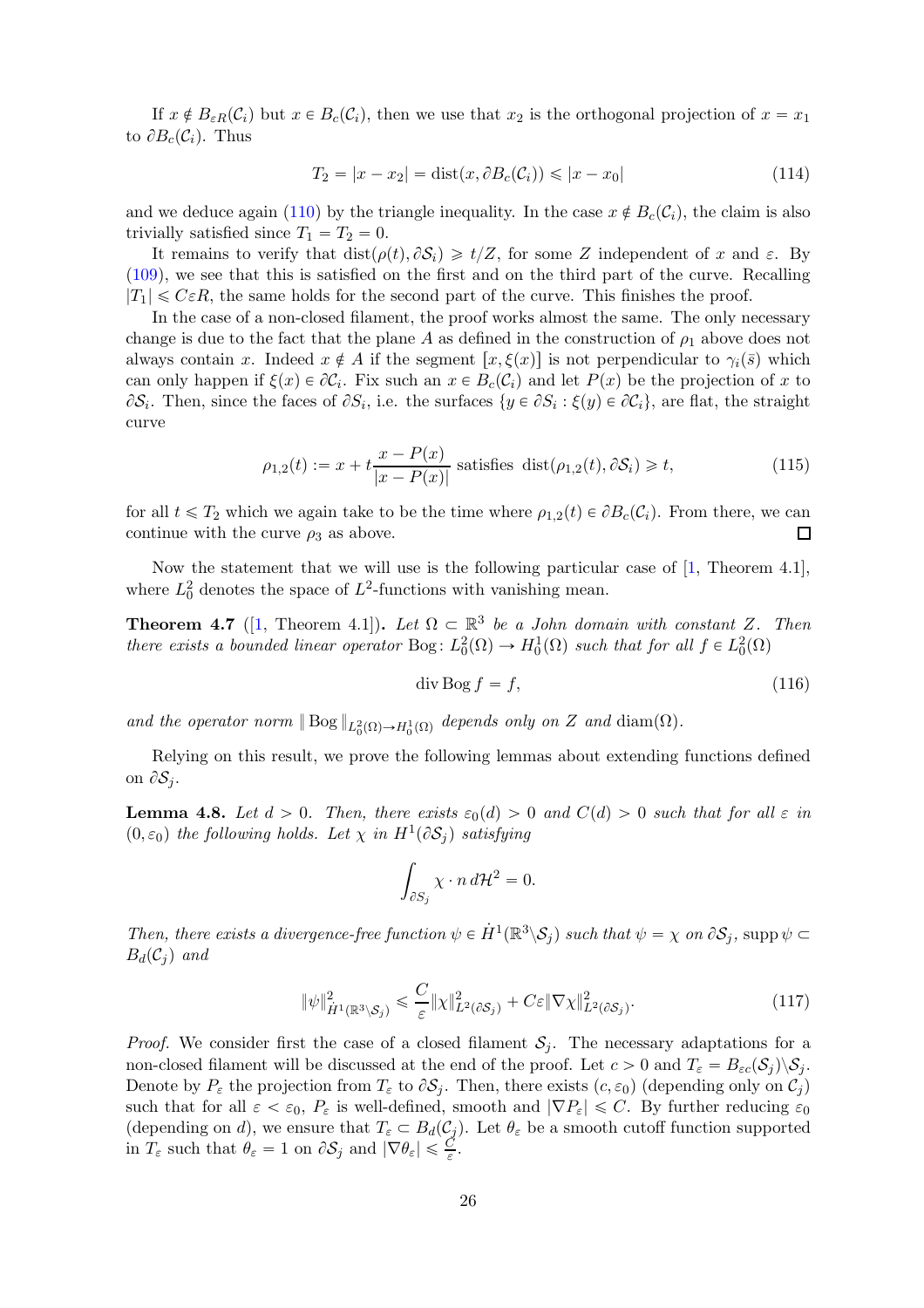Consider the function

$$
\psi(x) = \theta_{\varepsilon}(x)\chi(P_{\varepsilon}(x)) - \text{Bog}(\text{div}(\theta_{\varepsilon}(\cdot)\chi(P_{\varepsilon}(\cdot)))(x),\tag{118}
$$

where Bog denotes suitable Bogovskii operators on  $B_d(\mathcal{C}_i) \backslash \mathcal{S}_i$ , provided by Theorem [4.7.](#page-25-0) Due to Lemma [4.6](#page-23-3) such operators Bog exist with an operator norm independent of  $\varepsilon$ , for  $\varepsilon$ sufficiently small. We readily check the condition

$$
\int_{B_d(\mathcal{C}_j)\backslash\mathcal{S}_j} \operatorname{div}(\theta_{\varepsilon}(x)\chi(P_{\varepsilon}(x))) = \int_{\partial\mathcal{S}_j} \chi \cdot n \, d\mathcal{H}^2 = 0. \tag{119}
$$

Therefore, we have

$$
\|\psi\|_{\dot{H}^1(\mathbb{R}^3 \setminus \mathcal{S}_j)}^2 \leq C \|\nabla(\theta_\varepsilon \chi \circ P_\varepsilon)\|_{L^2(\mathbb{R}^3 \setminus \mathcal{S}_j)}^2 \tag{120}
$$

$$
\leqslant C\varepsilon^{-2} \|\chi \circ P_{\varepsilon}\|_{L^2(T_{\varepsilon})}^2 + C\|\nabla \chi \circ P_{\varepsilon}\|_{L^2(T_{\varepsilon})}^2. \tag{121}
$$

Finally, we observe that, by a change of coordinates and Fubini's principle,

$$
\|\chi \circ P_{\varepsilon}\|_{L^2(T_{\varepsilon})}^2 \leq \varepsilon \|\chi\|_{L^2(\partial S_j)}^2,
$$
\n(122)

and analogously for the gradient. This implies the result. For the change of coordinates we used that for each  $r \in (0, \varepsilon c)$ ,  $P_{\varepsilon}$  is a diffeomorphism (uniformly in r and  $\varepsilon$ ) from  $\partial B_r(\mathcal{S}_i)$  to  $\partial S_i$  for  $c, \varepsilon_0$  sufficiently small.

This is not the case for a non-closed filament  $S_j$  which is only Lipschitz. Thus, we need to slightly modify the definition of  $P_{\varepsilon}$ . To this end, we first define  $\tilde{P}_{\varepsilon}$  as the projection from  $T_{\varepsilon}$  to

$$
\mathcal{Z}_j := \{ x \in \mathcal{S}_j : \text{ dist}(x, \partial \mathcal{S}_j) \geq c\varepsilon \}. \tag{123}
$$

After possibly reducing c and  $\varepsilon_0$ ,  $\mathcal{Z}_j$  satisfies an exterior sphere condition with  $R \geq 4c\varepsilon$ , which makes this projection well-defined and also  $P_{\varepsilon} : T_{\varepsilon} \to \partial S_j$ ,

$$
P_{\varepsilon}(x) := \tilde{P}_{\varepsilon}(x) + c\varepsilon \frac{x - \tilde{P}_{\varepsilon}(x)}{|x - \tilde{P}_{\varepsilon}(x)|}.
$$
\n(124)

Then,  $P_{\varepsilon}$  is again a diffeomorphism (uniformly in r and  $\varepsilon$ ) from  $\partial B_r(\mathcal{S}_i)$  to  $\partial \mathcal{S}_i$ . Indeed, the exterior sphere condition yields for all  $x, y \in T_{\varepsilon}$ 

<span id="page-26-2"></span><span id="page-26-1"></span>
$$
|\tilde{P}_{\varepsilon}(x) - \tilde{P}_{\varepsilon}(y)| \leq 2|x - y|.
$$
\n(125)

Thus, for all  $x, y \in \partial B_r(\mathcal{S}_j)$ 

$$
|P_{\varepsilon}(x) - P_{\varepsilon}(y)| \leq 2|x - y| + c\varepsilon \frac{|x - y| + |\tilde{P}_{\varepsilon}(x) - \tilde{P}_{\varepsilon}(y)|}{r + c\varepsilon} \leq 5|x - y|.
$$

It remains to check that

<span id="page-26-0"></span>
$$
|P_{\varepsilon}(x) - P_{\varepsilon}(y)| \geq c_0 |x - y|.
$$
\n(126)

To this end, we distinguish two cases: in the first case,  $|\tilde{P}_{\varepsilon}(x) - \tilde{P}_{\varepsilon}(y)| \geq |x - y|/8$ . In this case [\(126\)](#page-26-0) follows from [\(125\)](#page-26-1) applied to  $P_{\varepsilon}(x), P_{\varepsilon}(y)$  instead of  $x, y$  and using that  $\tilde{P}_{\varepsilon}(P_{\varepsilon}(x)) =$  $\tilde{P}_{\varepsilon}(x)$ . In the opposite case,  $|\tilde{P}_{\varepsilon}(x) - \tilde{P}_{\varepsilon}(y)| \leq |x - y|/8$  Then, using  $r \leq c \varepsilon$ , [\(124\)](#page-26-2) implies

$$
|P_{\varepsilon}(x) - P_{\varepsilon}(y)| \geq \frac{|x - y|}{2} - 2|\tilde{P}_{\varepsilon}(x) - \tilde{P}_{\varepsilon}(y)| \geq \frac{|x - y|}{4}.
$$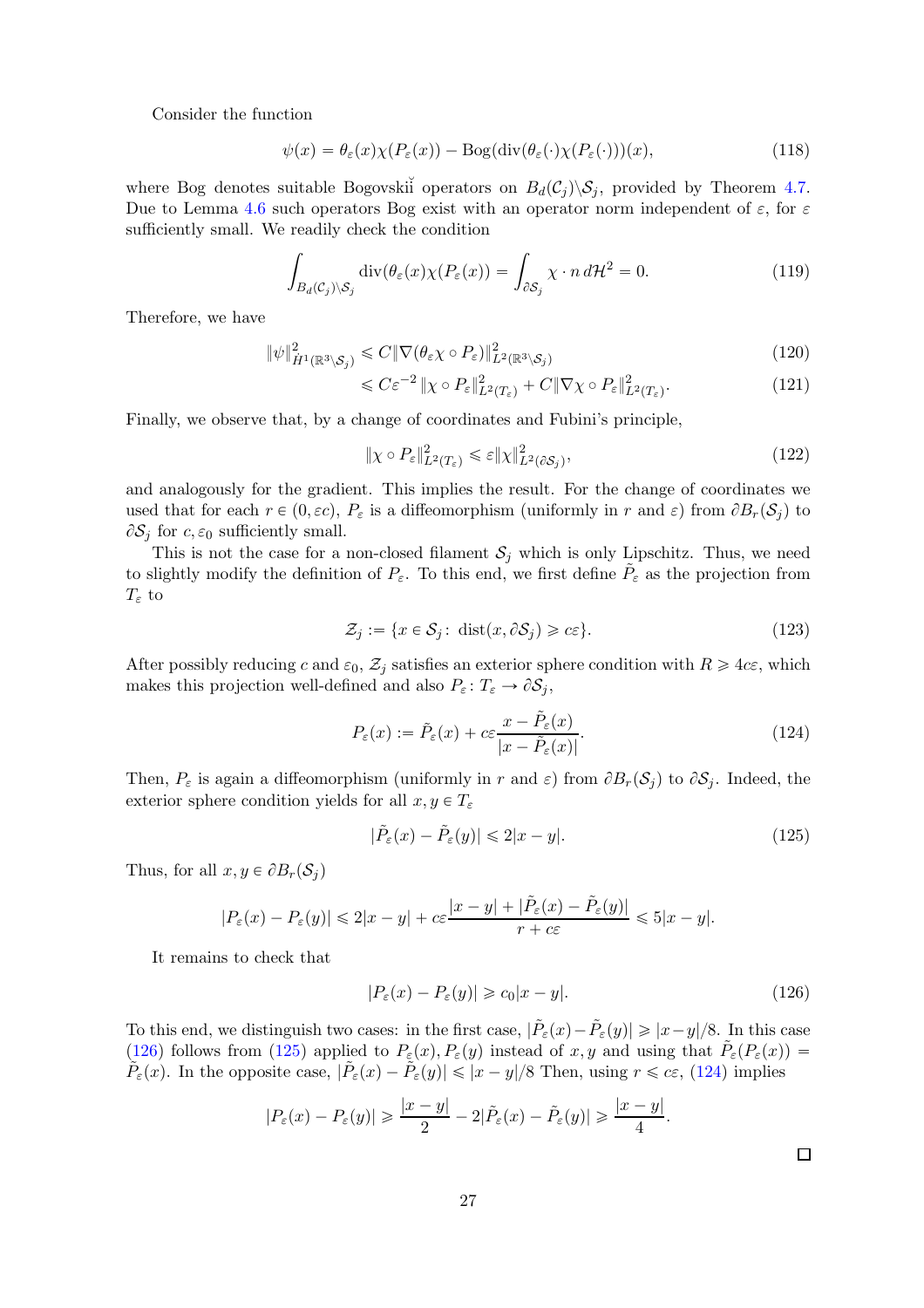### <span id="page-27-0"></span>4.4 Proof of Theorem [4.1](#page-18-0)

Let us first focus on proving  $(70)$ , observing that the estimate  $(69)$  will follow from  $(70)$ ,  $(88)$ and [\(90\)](#page-20-6).

By Lemma [4.3](#page-20-8) it suffices to show [\(70\)](#page-18-5) with  $U_{\mathcal{C}_i}$  replaced by  $U_{\mathcal{C}_i^{\varepsilon}}$ , namely

$$
||u - |\log \varepsilon|^{-1} U_{\mathcal{C}_i^{\varepsilon}}[v]||_{\dot{H}^1(\mathbb{R}^3 \setminus \mathcal{S}_i)} \leq C |\log \varepsilon|^{-1} ||v||_{W^{1,\infty}(\mathcal{S}_i)},
$$
\n(127)

Let

<span id="page-27-2"></span>
$$
u_r := u - |\log \varepsilon|^{-1} U_{\mathcal{C}_i^{\varepsilon}}[v].
$$

Using [\(90\)](#page-20-6) for inside  $S_j$ , for  $j \neq i$ , and the definition of u, we observe that, to prove the estimate  $(127)$ , it suffices to show that

$$
||u_r||_{\dot{H}^1(\mathcal{F})} \leq C|\log \varepsilon|^{-1}||v||_{W^{1,\infty}(\mathcal{S}_i)}.
$$
\n(128)

We apply Lemma [4.8](#page-25-1) with  $\chi = u_r$ , which satisfies the condition

$$
\int_{\partial S_j} u_r \cdot n \, d\mathcal{H}^2 = \int_{S_j} \text{div} \, u_r = 0,\tag{129}
$$

for  $1 \leq i \leq N$ .

By  $(87)$ , since

$$
\int_{\partial S_i} |\log(\text{dist}(x, \partial \mathcal{C}_i^{\varepsilon}))|^2 d\mathcal{H}^2 \leq C\varepsilon,
$$

we have

$$
||u_r||_{L^2(\partial S_i)}^2 \leqslant C\varepsilon |\log \varepsilon|^{-2} ||v||_{W^{1,\infty}(S_i)}^2.
$$
\n(130)

Moreover from the pointwise estimate [\(68\)](#page-17-4) applied to  $U_{\mathcal{C}_i^{\varepsilon}}$  and recalling [\(83\)](#page-19-1), we find

$$
\|\nabla_{\tau} u_r\|_{L^2(\partial \mathcal{S}_i)}^2 \leq \frac{C}{\varepsilon} |\log \varepsilon|^{-2} \|v\|_{W^{1,\infty}(\mathcal{S}_i)}^2,
$$
\n(131)

where  $\nabla_{\tau}$  denotes the tangential part of the gradient. Finally, for  $j \neq i$ , we observe that [\(90\)](#page-20-6) implies

$$
||u_r||_{L^2(\partial \mathcal{S}_j)}^2 \leqslant C\varepsilon |\log \varepsilon|^{-2} ||v||_{W^{1,\infty}(\mathcal{S}_i)}^2,
$$
\n(132)

$$
\|\nabla_{\tau}u_r\|_{L^2(\partial S_i)}^2 \leq C\varepsilon |\log \varepsilon|^{-2} \|v\|_{W^{1,\infty}(S_j)}^2,
$$
\n(133)

for some constant depending on d.

Thus, Lemma [4.8](#page-25-1) yields a divergence-free function  $\tilde{u}_r = \sum \psi_i \in H^1(\mathcal{F})$  with  $\tilde{u}_r = u_r$  on  $\partial\mathcal{F}$  and

$$
\|\tilde{u}_r\|_{\dot{H}^1(\mathcal{F})} \leq C |\log \varepsilon|^{-1} \|v\|_{W^{1,\infty}}.
$$
\n(134)

We conclude by recalling that  $u_r$  solves the Stokes equations in  $\mathcal{F}$ . Thus, it minimizes the  $H^1$ -norm among all divergence-free functions which satisfy the same boundary conditions according to the Helmholtz minimum dissipation theorem which we now recall.

<span id="page-27-1"></span>**Theorem 4.9.** If u in  $\dot{H}^1(\mathcal{F})$  satisfies

 $-\Delta u + \nabla p = 0$ , and div  $u = 0$  in F,

and  $\tilde{u}$  in  $\dot{H}^1(\mathcal{F})$  satisfies

$$
\operatorname{div} \tilde{u} = 0 \quad \text{in } \mathcal{F} \quad \text{and} \quad \tilde{u} = u \quad \text{on } \partial \mathcal{F},
$$

then

$$
||u||_{\dot{H}^{1}(\mathcal{F})} \leq ||\tilde{u}||_{\dot{H}^{1}(\mathcal{F})}.
$$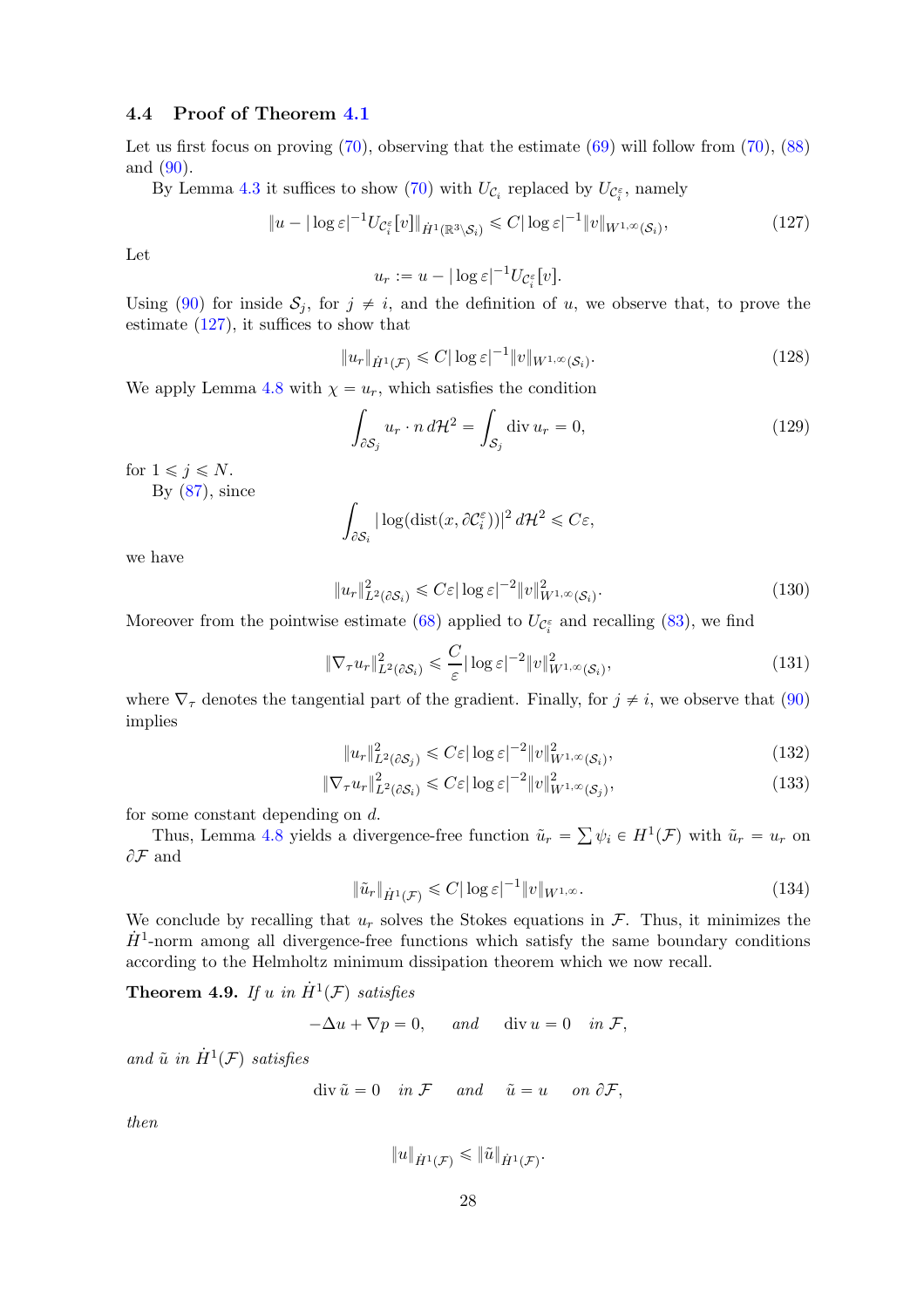*Proof.* Using  $\tilde{u} - u$  as a test function in the weak formulation of the PDE for u, we find  $(\tilde{u} - u, u)_{\tilde{u}^1(\mathcal{F})} = 0$  and thus  $\|\tilde{u}\|_{\tilde{u}^1(\mathcal{F})}^2 = \|\tilde{u} - u\|_{\tilde{u}^1(\mathcal{F})}^2 + \|u\|_{\tilde{u}^1(\mathcal{F})}^2$ .  $(\tilde{u}-u, u)_{\dot{H}^1(\mathcal{F})}=0$  and thus  $\|\tilde{u}\|^2_{\dot{H}^1(\mathcal{F})}=\|\tilde{u}-u\|^2_{\dot{H}^1(\mathcal{F})}+\|u\|^2_{\dot{H}^1(\mathcal{F})}.$ 

For the proof of Theorem [4.1,](#page-18-0) it remains to show [\(71\)](#page-18-2). This estimate follows directly from [\(70\)](#page-18-5), [\(89\)](#page-20-5) and the following lemma.

**Lemma 4.10.** For all  $d > 0$  and  $p < 3/2$  there exists  $\varepsilon_0(d) > 0$  and  $C_p(d) > 0$  such that for all  $\varepsilon < \varepsilon_0$  and all  $d_{\min} \ge d$  the following holds. Let  $q \in [p, \infty]$  and let  $v \in H^1(\mathcal{F}) \cap W^{1,q}_{loc}(\mathbb{R}^3)$ be divergence-free and solve the homogeneous Stokes equations in  $\mathcal{F}$ , that is

$$
-\Delta v + \nabla p = 0 \quad \text{and} \quad \text{div } v = 0 \quad \text{in } \mathcal{F}.
$$

Then,

$$
||v||_{W^{1,p}_{\text{loc}}} \leq C_p |\log \varepsilon|^{-1/2} \|\nabla v\|_{L^2(\mathcal{F})} + \varepsilon^{\frac{2}{q'} - \frac{2}{p'}} \|\nabla v\|_{L^q(\cup_i \mathcal{S}_i)}.
$$
\n(135)

*Proof.* Let K be compact,  $g \in L^{p'}$ , supp  $g \subset K$  and let w solve

$$
-\Delta w + \nabla \pi = \text{div}\,g \quad \text{and} \quad \text{div}\,w = 0 \quad \text{in }\mathbb{R}^3.
$$

Then, by standard regularity theory and Sobolev embedding with  $1/p' = 1/r - 1/3$ 

$$
\|\nabla w\|_{L^{p'}(\mathbb{R}^3)} + \|w\|_{L^{\infty}(\mathbb{R}^3)} \leq C_p (\|\nabla w\|_{L^{p'}(\mathbb{R}^3)} + \|\nabla w\|_{L^r(\mathbb{R}^3)}) \leq C_{K,p} \|g\|_{L^{p'}(\mathbb{R}^3)},
$$
(136)

where we used in the last step that  $g \in L^r(\mathbb{R}^3)$  due to its compact support. Thus the desired estimate for  $\|\nabla v\|_{L^p(K)}$  will follow by duality once we have shown

$$
\int_{\mathbb{R}^3} \nabla v \cdot g = 2 \int_{\mathbb{R}^3} Dw : Dv \tag{137}
$$

$$
\leqslant C_p \left( |\log \varepsilon|^{-1/2} \|\nabla v\|_{L^2(\mathcal{F})} + \varepsilon^{\frac{2}{q'} - \frac{2}{p'}} \|\nabla v\|_{L^q(\cup_i \mathcal{S}_i)} \right) \left( \|\nabla w\|_{L^{p'}(\mathbb{R}^3)} + \|w\|_{L^\infty(\mathbb{R}^3)} \right). \tag{138}
$$

The estimate for  $||v||_{L^p(K)}$  follows along the same lines by considering the problem  $-\Delta w'$  +  $\nabla \pi' = g$  and the fact that

<span id="page-28-0"></span>
$$
\int v \cdot g = 2 \int_{\mathbb{R}^3} Dw' : Dv.
$$

Note that the regularity of  $w'$  is even better than the regularity of  $w$ .

To show [\(137\)](#page-28-0), we split the left hand side into

$$
2\int_{\mathbb{R}^3} Dw : Dv = 2\int_{\cup S_i} Dw : Dv + 2\int_{\mathcal{F}} Dw : Dv =: I_1 + I_2
$$
 (139)

By Hölder's inequality, we estimate

$$
I_1 \leqslant C \varepsilon^{\frac{2}{q'} - \frac{2}{p'}} \|\nabla v\|_{L^q(\cup_i \mathcal{S}_i)} \|\nabla w\|_{L^{p'}},\tag{140}
$$

where we used  $|\cup S_i| \leq C\varepsilon^2$ . Moreover, by some integrations by parts, we have that

$$
I_2 = \sum_{1 \leq i \leq N} \int_{\partial S_i} \Sigma(v, p) n \cdot w = 2 \int_{\mathbb{R}^3 \setminus \mathcal{F}} D\varphi : Dv \leq 2 \|v\|_{\dot{H}^1(\mathcal{F})} \|\varphi\|_{\dot{H}^1(\mathcal{F})}
$$
(141)

for all divergence-free functions  $\varphi \in \dot{H}^1(\mathbb{R}^3)$  with  $\varphi = w$  in  $S_i$ .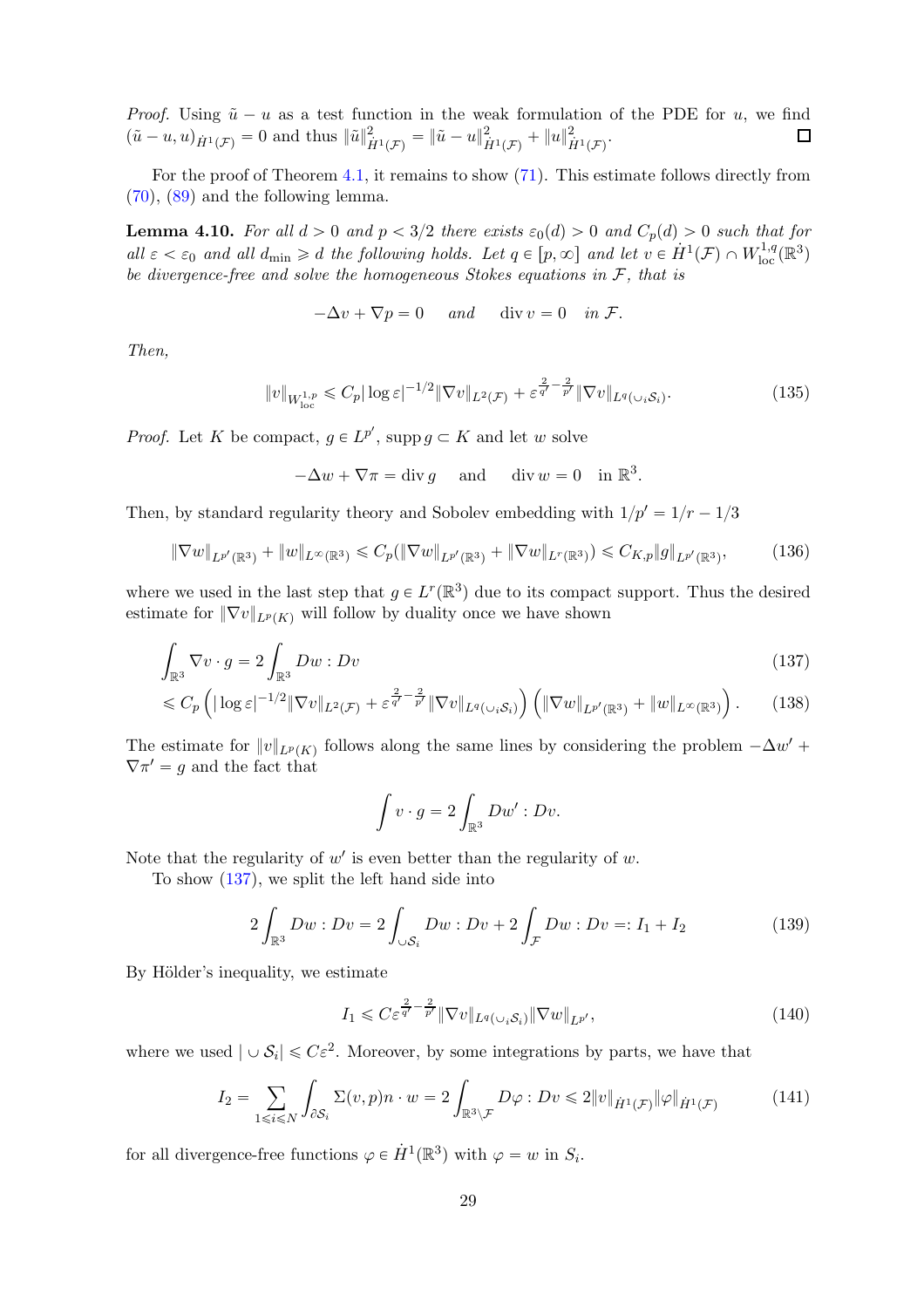Therefore, it remains to show that such a function  $\varphi$  exists which satisfies

<span id="page-29-4"></span>
$$
\|\varphi\|_{\dot{H}^1} \leq C |\log \varepsilon|^{-1/2} \left( \|\nabla w\|_{L^{p'}(\mathbb{R}^3)} + \|w\|_{L^{\infty}(\mathbb{R}^3)} \right). \tag{142}
$$

The construction of such a function  $\varphi$  is similar to the construction in the proof of Lemma [4.8.](#page-25-1) However, since we have better control of the function which we want to extend, we will see that using a different cut-off function yields better estimates than in Lemma [4.8.](#page-25-1) More precisely, we consider  $R \geq 0$  (independent of  $\varepsilon$ ) and  $\varepsilon_0$  sufficiently small, such that  $\mathcal{S}_i \subset B_{\varepsilon R}(\mathcal{C}_i) \subset B_d(\mathcal{C}_i)$  for all  $1 \leq i \leq N$ . Then, we define

$$
\theta_{\varepsilon}(x) := \begin{cases}\n\frac{\log(\text{dist}(x, \cup_{i} C_{i})) - \log d}{\log(\varepsilon R) - \log d} & \text{in } \cup_{i} (B_{d}(C_{i}) \setminus B_{\varepsilon R}(C_{i})) \\
1 & \text{in } \cup_{i} B_{\varepsilon R}(C_{i}) \\
0 & \text{in } \mathbb{R}^{3} \setminus (\cup_{i} B_{d}(C)).\n\end{cases}
$$
\n(143)

Note that this cut-off function corresponds to the 2-dimensional capacitary function of a ball  $B_{\varepsilon}(x)$  within  $B_{d}(x)$ .

Now we define

$$
\varphi := \theta_{\varepsilon} w - \text{Bog}(\nabla \theta_{\varepsilon} \cdot w). \tag{144}
$$

<span id="page-29-3"></span><span id="page-29-2"></span><span id="page-29-1"></span> $\Box$ 

Note that supp  $\nabla \theta_{\varepsilon} \subset \cup B_d(\mathcal{C}_i) \backslash B_{\varepsilon R}(\mathcal{C}_i)$ . We may apply Lemma [4.6](#page-23-3) to this domain to estimate the Bogovski<sup>i</sup> operator since  $B_{\varepsilon R}(\mathcal{C}_i)$  just corresponds to a filament with centerline  $\mathcal{C}_i$  and circular cross section.

Thus, we can estimate

$$
\|\varphi\|_{\dot{H}^1} \leq \|w\nabla\theta_{\varepsilon}\|_{L^2(\mathbb{R}^3)} + \|\theta_{\varepsilon}\nabla w\|_{L^2(\mathbb{R}^3)} \tag{145}
$$
  

$$
\leq \|w\|_{L^\infty(\mathbb{R}^3)} \|\nabla\theta_{\varepsilon}\|_{L^2(\mathbb{R}^3)} + \|\theta_{\varepsilon}\|_{L^r(\mathbb{R}^3)} \|\nabla w\|_{L^{p'}(\mathbb{R}^3)},
$$

where  $\frac{1}{r} + \frac{1}{p'}$  $\frac{1}{p'} = \frac{1}{2}$  $\frac{1}{2}$ . To conclude, we assume that  $\varepsilon_0$  is chosen small enough such that  $\log d$  –  $\log(\varepsilon R) \geq \frac{1}{2} |\log \varepsilon|$ . Then,

$$
\|\nabla \theta_{\varepsilon}\|_{L^{2}(\mathbb{R}^{3})}^{2} \leq C |\log \varepsilon|^{-2} \sum_{1 \leq i \leq N} \int_{B_{d}(\mathcal{C}_{i}) \setminus B_{\varepsilon R}(\mathcal{C}_{i})} \frac{1}{\text{dist}^{2}(x, \mathcal{C}_{i})} dx \leq C |\log \varepsilon|^{-1}, \quad (146)
$$

and for all  $r < \infty$ ,

$$
\|\theta_{\varepsilon}\|_{L^r(\mathbb{R}^3)}^r \leq C |\log \varepsilon|^{-r} \sum_{1 \leq i \leq N} \int_{B_d(\mathcal{C}_i)} |\log(\mathrm{dist}(x, \mathcal{C}_i))|^r + |\log d|^r \, dx \leq C_r |\log \varepsilon|^{-r}.\tag{147}
$$

Inserting  $(146)$  and  $(147)$  in  $(145)$  yields  $(142)$ . This concludes the proof.

#### <span id="page-29-0"></span>4.5 Proof of Corollary [4.2](#page-18-1)

This subsection is devoted to the proof of Corollary [4.2.](#page-18-1) Let us therefore consider a vector field v in  $W^{1,\infty}(\cup_{j=1}^N S_j)$  and divergence-free. Our aim is to establish the inequality [\(73\)](#page-18-4) regarding the approximation of

$$
\int_{\cup_{j=1}^{N} \partial S_j} (\Sigma(V_{i,\alpha}, P_{i,\alpha})n) \cdot v \, d\mathcal{H}^2 \quad \text{by} \quad |\log \varepsilon|^{-1} I_{\mathcal{C}_i}[v_{i,\alpha}, v], \tag{148}
$$

where the functions  $(V_{i,\alpha}, P_{i,\alpha})$  are defined in [\(72\)](#page-18-7). Let

$$
u_{i,\alpha} := |\log \varepsilon|^{-1} U_{\mathcal{C}_i}[v_{i,\alpha}] \quad \text{and} \quad p_{i,\alpha} := |\log \varepsilon|^{-1} P_{\mathcal{C}_i}[v_{i,\alpha}], \tag{149}
$$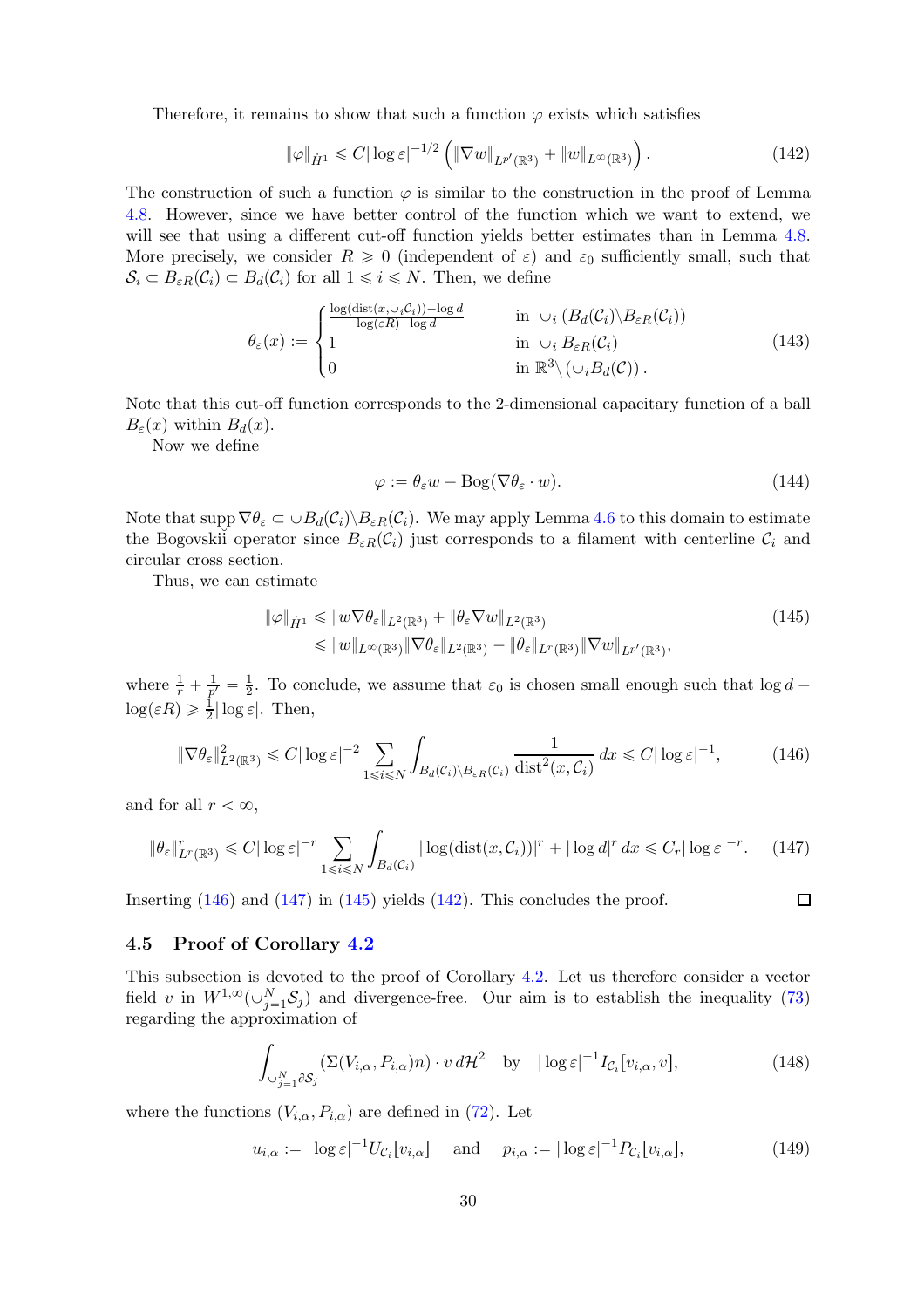where  $U_{\mathcal{C}_i}$  and  $P_{\mathcal{C}_i}$  are the operators respectively defined in [\(45\)](#page-9-5) and [\(49\)](#page-10-7). By [\(50\)](#page-10-8),

<span id="page-30-1"></span><span id="page-30-0"></span>
$$
-\Delta u_{i,\alpha} + \nabla p_{i,\alpha} = |\log \varepsilon|^{-1} \mu_{\mathcal{C}_i}[v_{i,\alpha}], \quad \text{div } u_{i,\alpha} = 0,
$$
\n(150)

in the sense of distributions in  $\mathbb{R}^3$ . Let us decompose

$$
\int_{\bigcup_{j=1}^{N} \partial S_{j}} (\Sigma(V_{i,\alpha}, P_{i,\alpha})n) \cdot v \, d\mathcal{H}^{2} - |\log \varepsilon|^{-1} I_{\mathcal{C}_{i}}[v_{i,\alpha}, v] \n= \int_{\partial S_{i}} \Sigma(u_{i,\alpha}, p_{i,\alpha})n \cdot v \, d\mathcal{H}^{2} - |\log \varepsilon|^{-1} I_{\mathcal{C}_{i}}[v_{i,\alpha}, v] \n+ \int_{\bigcup_{j=1}^{N} \partial S_{j}} (\Sigma(V_{i,\alpha}, P_{i,\alpha})n) \cdot v \, d\mathcal{H}^{2} - \int_{\partial S_{i}} \Sigma(u_{i,\alpha}, p_{i,\alpha})n \cdot v \, d\mathcal{H}^{2}.
$$
\n(151)

By an integration by parts inside the filament  $S_i$  and recalling the definition [\(31\)](#page-7-2), we deduce from [\(150\)](#page-30-0) that

$$
\int_{\partial S_i} \Sigma(u_{i,\alpha}, p_{i,\alpha}) n \cdot v \, d\mathcal{H}^2 = \int_{S_i} (-\Delta u_{i,\alpha} + \nabla p_{i,\alpha}) \cdot v + \int_{S_i} \Sigma(u_{i,\alpha}, p_{i,\alpha}) : D(v)
$$

$$
= |\log \varepsilon|^{-1} I_{\mathcal{C}_i}[v_{i,\alpha}, v] + \int_{S_i} \Sigma(u_{i,\alpha}, p_{i,\alpha}) : D(v). \tag{152}
$$

By  $(68)$ , and by observing that the pressure  $P_{\mathcal{C}_i}$  satisfies the same pointwise decay estimates as the velocity gradient  $\nabla U_{\mathcal{C}_i}$ 

$$
\left| \int_{\mathcal{S}_i} \Sigma(u_{i,\alpha}, p_{i,\alpha}) : D(v) \right| \leq C \|v\|_{W^{1,\infty}(\mathcal{S}_i)} \int_{\mathcal{S}_i} \frac{1}{\text{dist}(x, \mathcal{C}_i)} dx \leq C \varepsilon \|v\|_{W^{1,\infty}(\mathcal{S}_i)}.
$$
 (153)

Let  $w := \sum_{i=1}^{N} w_i$ , where  $w_i$  is the solution to [\(64\)](#page-17-1). Then  $w = v$  in  $\cup_{j=1}^{N} S_j$  and thus,

<span id="page-30-3"></span><span id="page-30-2"></span>
$$
\int_{\bigcup_{j=1}^{N} \partial S_{j}} (\Sigma(V_{i,\alpha}, P_{i,\alpha})n) \cdot v \, d\mathcal{H}^{2} = \int_{\bigcup_{j=1}^{N} \partial S_{j}} (\Sigma(V_{i,\alpha}, P_{i,\alpha})n) \cdot w \, d\mathcal{H}^{2}
$$
\n
$$
= \int_{\mathcal{F}} D(V_{i,\alpha}) : D(w)
$$
\n
$$
= \int_{\mathbb{R}^{3} \setminus S_{i}} D(V_{i,\alpha}) : D(w),
$$

since  $D(V_{i,\alpha}) = 0$  in  $\cup_{j\neq i} \mathcal{S}_j$ . On the other hand, it follows from [\(150\)](#page-30-0) that

$$
\int_{\partial S_i} \Sigma(u_{i,\alpha}, p_{i,\alpha}) n \cdot v d\mathcal{H}^2 = \int_{\partial S_i} \Sigma(u_{i,\alpha}, p_{i,\alpha}) n \cdot w \ d\mathcal{H}^2
$$

$$
= \int_{\mathbb{R}^3 \setminus S_i} D(u_{i,\alpha}) : D(w) \ d\mathcal{H}^2,
$$

so that

$$
\int_{\cup_{j=1}^{N} \partial S_{j}} (\Sigma(V_{i,\alpha}, P_{i,\alpha})n) \cdot v \, d\mathcal{H}^{2} - \int_{\partial S_{i}} \Sigma(u_{i,\alpha}, p_{i,\alpha})n \cdot w d\mathcal{H}^{2}
$$
\n
$$
= \int_{\mathbb{R}^{3} \setminus S_{i}} D(V_{i,\alpha} - u_{i,\alpha}) : D(w).
$$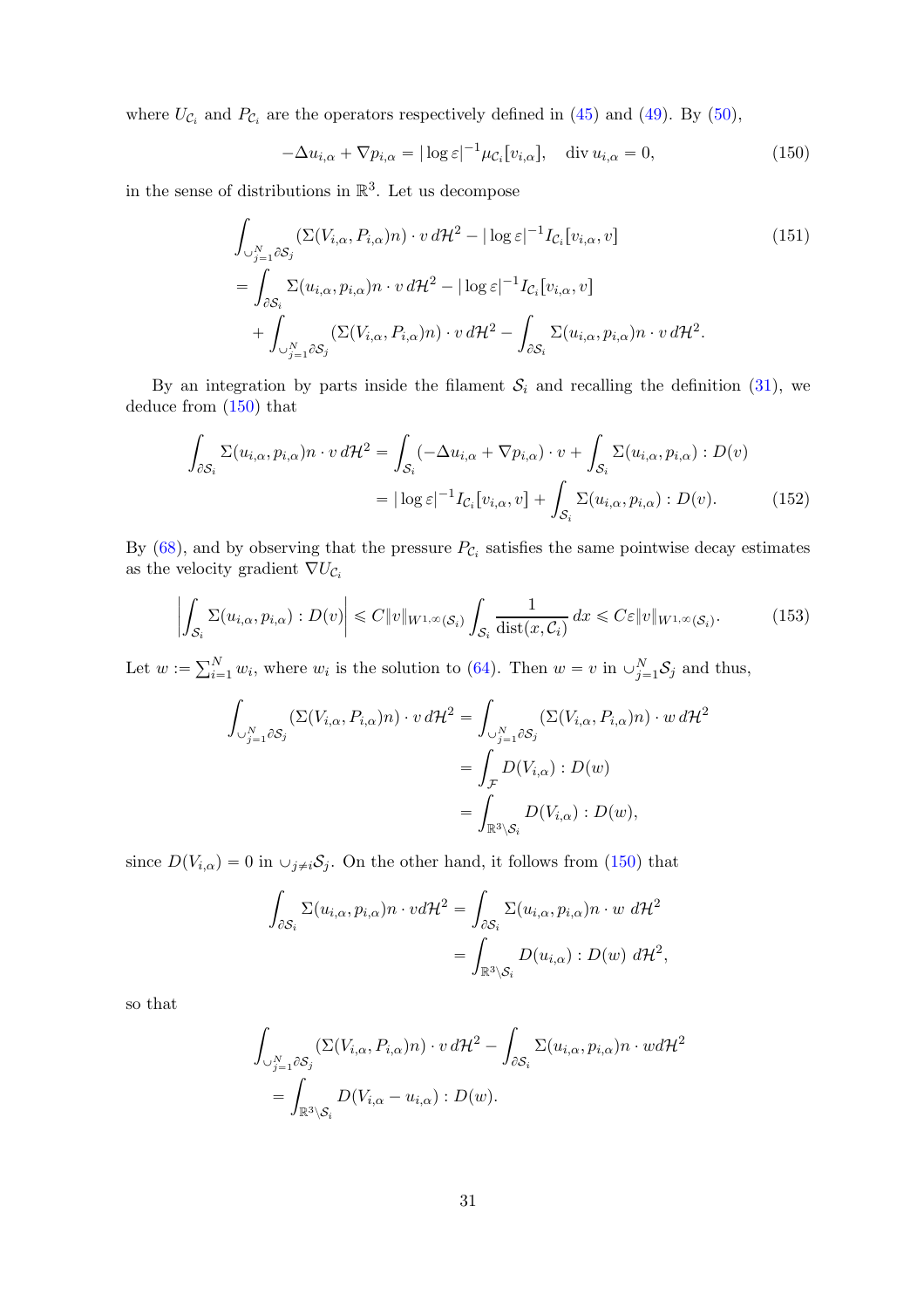Therefore, by Theorem [4.1,](#page-18-0) we deduce that

<span id="page-31-1"></span>
$$
\left| \int_{\cup_{j=1}^{N} \partial S_{j}} (\Sigma(V_{i,\alpha}, P_{i,\alpha})n) \cdot h \, d\mathcal{H}^{2} - \int_{\partial S_{i}} \Sigma(u_{i,\alpha}, p_{i,\alpha})n \cdot v d\mathcal{H}^{2} \right|
$$
  
\n
$$
\leq \|u_{i,\alpha} - V_{i,\alpha}\|_{\dot{H}^{1}(\mathbb{R}^{3}\setminus S_{i})} \|w\|_{\dot{H}^{1}(\mathbb{R}^{3})}
$$
  
\n
$$
\leq C |\log \varepsilon|^{-3/2} \|v\|_{W^{1,\infty}(\cup_{j} S_{j})}.
$$
\n(154)

Gathering  $(151)$ ,  $(152)$ ,  $(153)$  and  $(154)$  we arrive at  $(73)$  and this finishes the proof of Corollary [4.2.](#page-18-1)

## <span id="page-31-0"></span>5 Shape derivatives

Since the filaments evolve in time, it is necessary to tackle the behaviour of the solutions to the Stokes system with Dirichlet data in the filaments under rigid displacements of the filaments. To this end we establish the following bound on the shape derivatives, with respect to rigid motions of the filaments, of the interaction energy of two solutions to the Stokes system with fixed values in the filaments. This bound is uniform with respect to  $\varepsilon$  and to the positions for which a positive minimal distance between the centerlines is guaranteed.

<span id="page-31-2"></span>**Proposition 5.1.** For all  $d > 0$ , there are  $C(d) > 0$  and  $\varepsilon_0(d) > 0$  such that for all  $\varepsilon$  in  $(0, \varepsilon_0)$ , for all  $(h, Q)$  in  $\mathbb{R}^{3N} \times SO(3)^N$  such that the corresponding minimal distance  $d_{\min}$ between the centerlines defined in [\(66\)](#page-17-2), satisfies  $d_{\min} \ge d$ , and for all divergence-free vector fields  $\varphi_1$  and  $\varphi_2$  in  $W^{2,\infty}(\mathbb{R}^3)$ , the following holds true. The corresponding solutions  $\psi_1$  and  $\psi_2$  in  $\dot{H}^1(\mathcal{F})$  to the Stokes problem

<span id="page-31-4"></span>
$$
-\Delta \psi_i + \nabla p_i = 0 \quad and \quad \text{div } \psi_i = 0 \quad in \ \mathcal{F},
$$
  

$$
\psi_i = \varphi_i \quad on \ \cup_{j=1}^N \partial S_j,
$$
 (155)

where the position  $S_j$  of the filaments are deduced from their original positions by  $(h, Q)$  as in  $(11)$ , satisfy

$$
|\nabla_{h,Q}\big(D(\psi_1), D(\psi_2)\big)_{L^2(\mathcal{F})}|\n\leq C|\log \varepsilon|^{-1}\Big(\|\varphi_1\|_{W^{1,\infty}(\mathbb{R}^3)}\|\varphi_2\|_{W^{2,\infty}(\mathbb{R}^3)} + \|\varphi_1\|_{W^{2,\infty}(\mathbb{R}^3)}\|\varphi_2\|_{W^{1,\infty}(\mathbb{R}^3)}\Big).
$$
\n(156)

Above the notation  $\left(\cdot,\cdot\right)_{L^2(\mathcal{F})}$  stands for the inner product in  $L^2(\mathcal{F})$ .

Proof of Proposition [5.1.](#page-31-2) To establish the bound  $(156)$  of the shape derivative of the interaction energy

<span id="page-31-5"></span><span id="page-31-3"></span>
$$
(D(\psi_1), D(\psi_2))_{L^2(\mathcal{F})},
$$

we estimate the difference of such interaction energies corresponding to two close configurations of the filaments. To this end, let  $d > 0$ , let  $\varphi_1, \varphi_2$  divergence-free vector fields in  $W^{2,\infty}(\mathbb{R}^3)$ . Let  $(h, Q) \in \mathbb{R}^{3N} \times SO(3)^N$  with  $d_{\min} \geq d$  and let  $(h, \check{Q}) \in \mathbb{R}^{3N} \times SO(3)^N$  such that  $|(h, Q) - (h, Q)| \le \delta$  small enough, to be chosen later. For  $i = 1, 2$ , let  $\psi_i$  and  $\psi_i$ , the solutions to  $(155)$  corresponding to the same boundary data  $\varphi_i$ , and to the filaments' positions  $p_i$  and  $p_i$ ,  $Q$ ), respectively. Corresponding pressures are denoted by  $p_i$  and  $\tilde{p}_i$ . Thus, for  $i = 1, 2$ , on the one hand  $(\psi_i, p_i)$  satisfies [\(155\)](#page-31-4) and on the other hand  $(\psi_i, \check{p}_i)$  satisfies

$$
-\Delta \check{\psi}_i + \nabla \check{p}_i = 0 \quad \text{and} \quad \text{div } \check{\psi}_i = 0 \quad \text{in } \check{\mathcal{F}},
$$
  

$$
\check{\psi}_i = \varphi_i \quad \text{on } \cup_{j=1}^N \partial \check{\mathcal{S}}_j,
$$
 (157)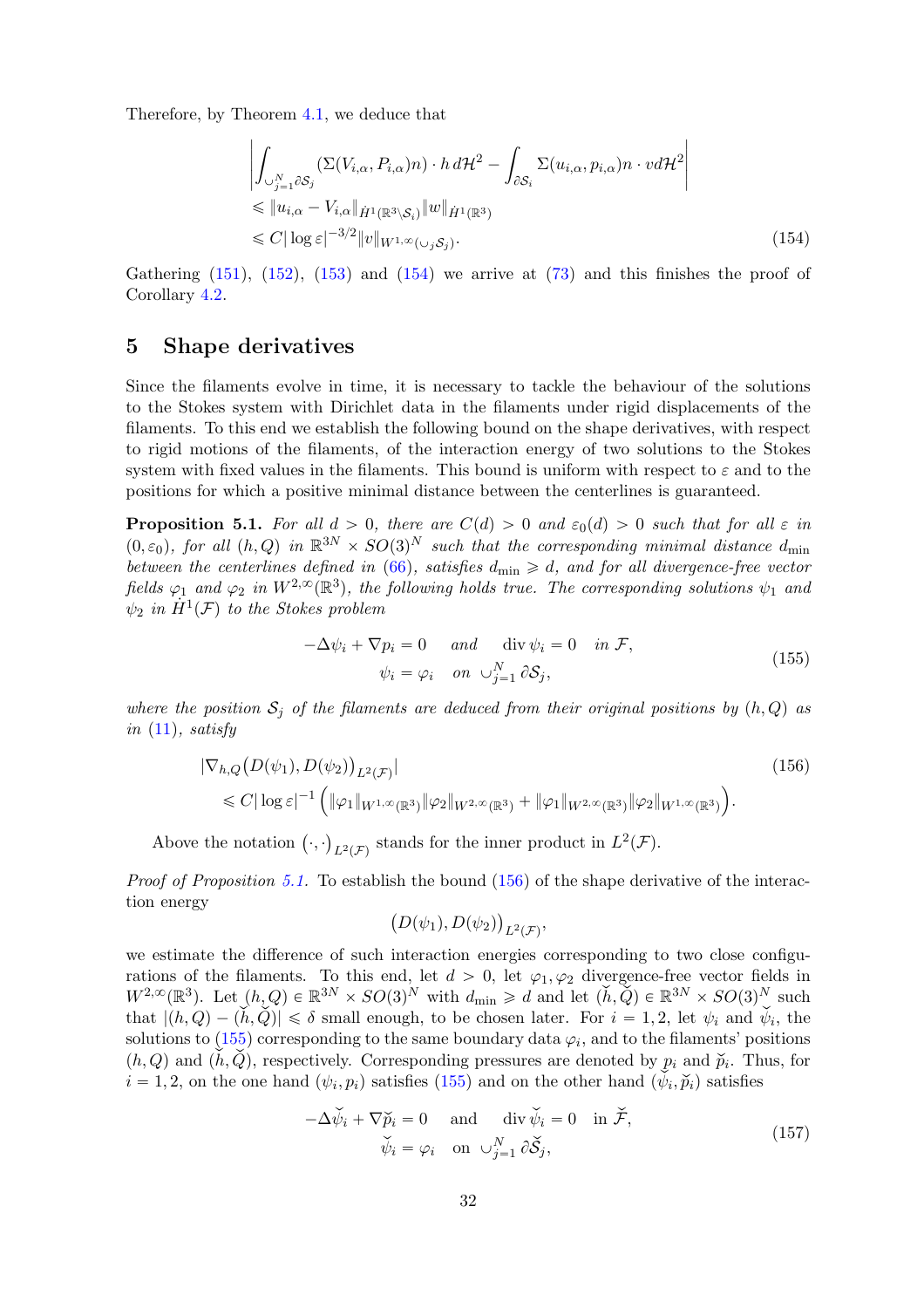where F and  $\tilde{\mathcal{F}}$  denote the fluid domain respectively corresponding to  $(h, Q)$  and  $(\dot{h}, \dot{Q})$ , while the sets  $S_j$  and  $\dot{S}_j$  are the positions respectively occupied by the filaments in the two configurations.

To prove Proposition [5.1](#page-31-2) we are going to prove that there are  $C(d) > 0$  and  $\varepsilon_0(d) > 0$ such that for all  $\varepsilon$  in  $(0, \varepsilon_0)$ ,

$$
|(D(\psi_1), D(\psi_2))_{L^2(\mathcal{F})} - (D(\check{\psi}_1), D(\check{\psi}_2))_{L^2(\check{\mathcal{F}})}|
$$
\n
$$
\leq C\delta |\log \varepsilon|^{-1} \left( \|\varphi_1\|_{W^{1,\infty}(\mathbb{R}^3)} \|\varphi_2\|_{W^{2,\infty}(\mathbb{R}^3)} + \|\varphi_1\|_{W^{2,\infty}(\mathbb{R}^3)} \|\varphi_2\|_{W^{1,\infty}(\mathbb{R}^3)} \right).
$$
\n(158)

Without loss of generality, we may restrict the proof to the case where only one filament is displaced, say the first one, so that the positions of the other filaments is the same for the two configurations, that is  $(\check{h}_i, \check{Q}_j) = (h_j, Q_j)$  for all  $2 \leq j \leq N$ . As a consequence,

<span id="page-32-7"></span><span id="page-32-6"></span>
$$
\mathcal{S}_j = \check{\mathcal{S}}_j, \text{ for all } 2 \le j \le N. \tag{159}
$$

Moreover, up to a change of frame, we may also assume without loss of generality that the position of the first filament satisfies  $(h_1, Q_1) = (0, Id)$ , and we recall that the position  $(h_1, Q_1)$ of the first filament in the second configuration is in general different from  $(0,Id)$  but  $\delta$ -close so that

<span id="page-32-1"></span>
$$
|\check{h}_1| + |\check{Q}_1 - \text{Id}| \le \delta. \tag{160}
$$

Step 1: Construction of a suitable deformation. In this first step we introduce an auxiliary vector field associated with  $\psi_i$ , see [\(169\)](#page-33-0) for the definition, but which solves a Stokes system in  $\mathcal{F}$ , see [\(176\)](#page-34-0) for the exact system.

We choose a neighborhood  $\mathcal{T}_1$  defined by  $\mathcal{T}_1 = \mathcal{S}_1^{2\varepsilon}$  (i.e. the filament corresponding to  $2\varepsilon$ instead of  $\varepsilon$ ). Lemma [4.6](#page-23-3) ensures that the set

<span id="page-32-2"></span>
$$
\mathcal{J} := B_{d/4}(\mathcal{C}_1) \backslash \mathcal{T}_1,\tag{161}
$$

is a John domain with a constant Z independent of  $\varepsilon$  for  $\varepsilon$  sufficiently small. Let  $\eta \in$  $C_c^{\infty}(B_{d/4}(\mathcal{C}_1))$  be a nonnegative cut-off function such that  $\eta = 1$  in  $\mathcal{T}_1$ .

Let  $\phi$  be the function from  $\mathbb{R}^3$  to  $\mathbb{R}^3$  such that for all x in  $\mathbb{R}^3$ ,

<span id="page-32-0"></span>
$$
\phi(x) := x + \left( (\check{Q}_1 - \text{Id})x + \check{h}_1 \right) \eta(x). \tag{162}
$$

By construction,

<span id="page-32-3"></span>
$$
\phi(\mathcal{F}) = \check{\mathcal{F}}, \quad \text{in particular} \quad \phi(\mathcal{S}_1) = \check{\mathcal{S}}_1,\tag{163}
$$

and

<span id="page-32-5"></span>
$$
\phi|_{\mathbb{R}^3 \setminus (B_{d/4}(\mathcal{C}_1))} = \mathrm{Id}_{\mathbb{R}^3 \setminus (B_{d/4}(\mathcal{C}_1))} . \tag{164}
$$

Moreover  $\phi$  and  $\phi^{-1}$  are diffeomorphisms from  $\mathbb{R}^3$  to  $\mathbb{R}^3$  with

<span id="page-32-4"></span>
$$
|\nabla \phi| + |\nabla \phi^{-1}| \leq C,\tag{165}
$$

for a constant C independent of d for  $\delta$  sufficiently small. To see that  $\phi$  is injective for δ sufficiently small, and to estimate  $\nabla \phi^{-1}$ , we estimate  $|\phi(x_1) - \phi(x_2)|$  from below for all  $x_1, x_2 \in \mathbb{R}^3$ . Clearly, if  $x_i \notin \text{supp } \eta$  for  $i = 1, 2$ , the estimate is trivial. Let us assume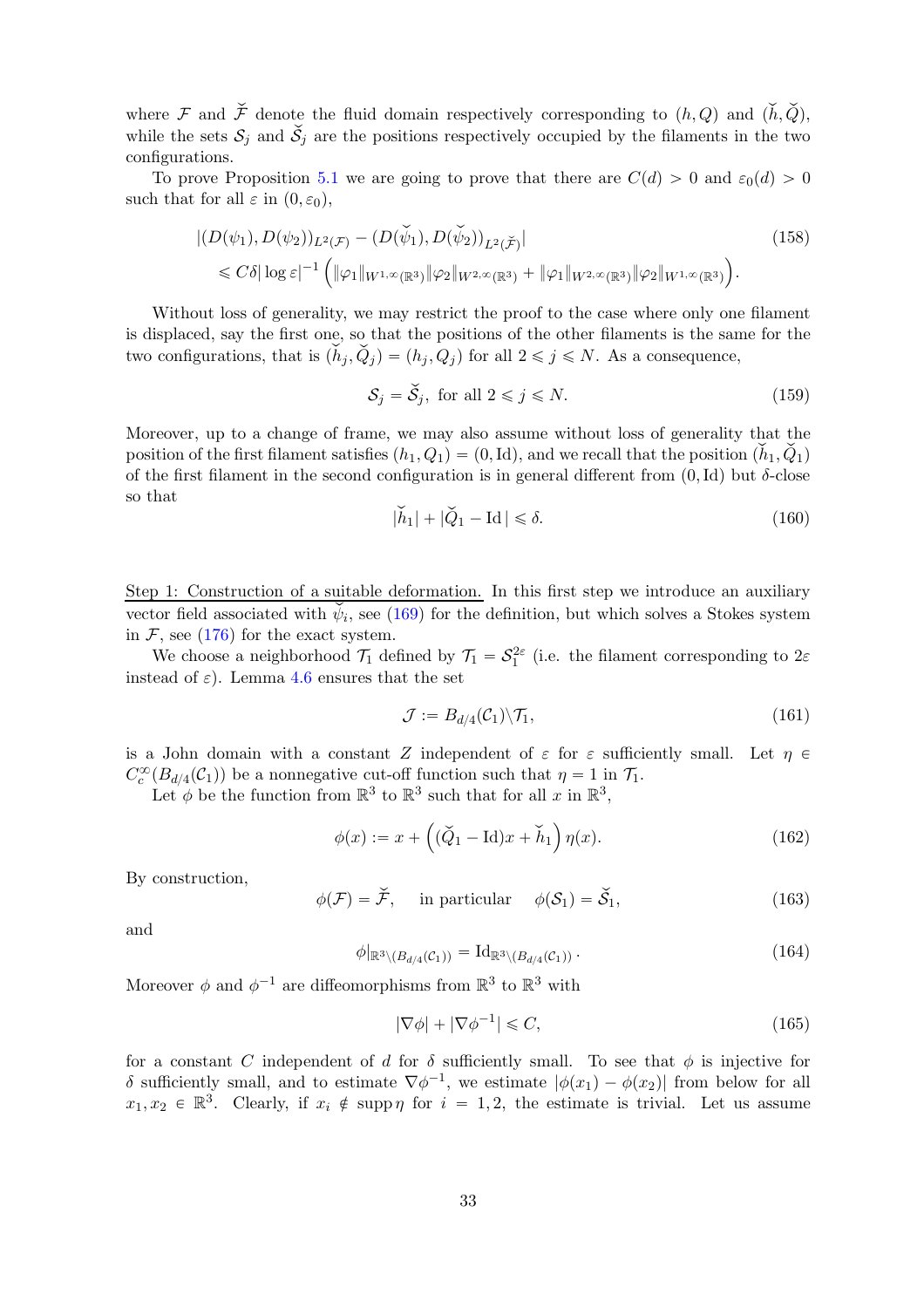$x_2 \in \text{supp } \eta$  and note that since  $h_1 = 0$  this implies  $|x_2| \leq C + d$ , where the constant C depends only on the reference filament  $\bar{S}_1$ . Thus, using [\(162\)](#page-32-0) and [\(160\)](#page-32-1), we have that

$$
|\phi(x_1) - \phi(x_2)|
$$
  
\n
$$
\geq |x_1 - x_2| - |((\check{Q}_1 - \text{Id})x_1 + \check{h}_1)\eta(x_1) - ((\check{Q}_1 - \text{Id})x_2 + \check{h}_1)\eta(x_2)|
$$
  
\n
$$
\geq |x_1 - x_2| - |\check{Q}_1 - \text{Id}||x_1 - x_2|\eta(x_1) - |(\check{Q}_1 - \text{Id})x_2 + \check{h}_1||\eta(x_1) - \eta(x_2)|
$$
  
\n
$$
\geq \frac{1}{2}|x_1 - x_2|,
$$

for  $\delta$  sufficiently small.

Furthermore, for all  $x$  in  $\mathbb{R}^3$ , we set

<span id="page-33-1"></span>
$$
\Phi(x) := \nabla \phi(x) = \text{Id} + (\check{Q}_1^T - \text{Id})\eta(x) + ((\check{Q}_1 - \text{Id})x + \check{h}_1) \otimes \nabla \eta,
$$
\n(166)

with the convention that  $\nabla \phi = (\partial_i \phi_j)_{i,j}$ . From the definition of  $\phi$  and  $\Phi$  in [\(162\)](#page-32-0) and [\(166\)](#page-33-1) it follows that

<span id="page-33-2"></span>
$$
|(\nabla \phi^T) \nabla \phi - \text{Id}| + |\nabla \Phi| + |\nabla^2 \Phi| \le C\delta \mathbf{1}_{\mathcal{J}},\tag{167}
$$

where  $\mathbf{1}_{\mathcal{J}}$  is the indicator function of the set  $\mathcal{J}$  defined in [\(161\)](#page-32-2).

Since  $\eta = 1$  in  $\mathcal{T}_1$ ,

for all 
$$
x \in \mathcal{T}_1
$$
,  $(\Phi \check{\psi}_i \circ \phi)(x) = \check{Q}_1^T \psi_i(\check{Q}_1 x + \check{h}_1)$ . (168)

In particular the vector field  $\Phi \psi_i \circ \phi$  is divergence-free in  $\mathcal{T}_1$ . We define

<span id="page-33-0"></span>
$$
\tilde{\psi}_i := \Phi \check{\psi}_i \circ \phi - \text{Bog}(\text{div}(\Phi \check{\psi}_i \circ \phi)) \quad \text{and} \quad \tilde{p}_i = \tilde{p}_i \circ \phi,
$$
\n(169)

where Bog denotes a Bogovski<sup>i</sup> operator provided by Theorem [4.7](#page-25-0) in the domain  $\mathcal{J}$ , which satisfies

<span id="page-33-6"></span>
$$
supp(\text{div}(\Phi\check{\psi}_i\circ\phi))\subset\mathcal{J}.\tag{170}
$$

Recall that, according to Theorem [4.7](#page-25-0) and the fact that  $\mathcal J$  is a John domain with a constant Z independent of  $\varepsilon$  for  $\varepsilon$  sufficiently small, the operator Bog mentioned above satisfies that there exists  $C > 0$  such that for  $\varepsilon$  sufficiently small,

$$
\text{for all } f \in L_0^2(\mathcal{J}), \quad \|\operatorname{Bog} f\|_{H^1(\mathcal{J})} \leq C \|f\|_{L^2(\mathcal{J})}.\tag{171}
$$

Step 2: The divergence of  $\Phi \psi_i \circ \phi$ . In this step, we prove the following identity, which in combination with [\(167\)](#page-33-2), is helpful below, see [\(180\)](#page-34-1), to prove that in  $\mathcal{J}$ , div $(\Phi \check{\psi}_i \circ \phi)$  is a  $O(\delta)$ :

$$
\operatorname{div}(\Phi \check{\psi}_i \circ \phi) = (\operatorname{div} \Phi) \cdot (\psi_i \circ \phi) + ((\nabla \phi)^T \nabla \phi - Id) : ((\nabla \check{\psi}_i) \circ \phi).
$$
 (172)

Let us first recall that for some regular enough fields of matrices  $A$  and of vectors  $v$ , the following identity holds true:

<span id="page-33-5"></span><span id="page-33-4"></span><span id="page-33-3"></span>
$$
\operatorname{div}(Av) = (\operatorname{div} A) \cdot v + A : \nabla v,\tag{173}
$$

where the operator div has to be applied row-wise to A.

In particular, by applying [\(173\)](#page-33-3) to the case where  $A = \Phi$  and  $v = \psi_i \circ \phi$ , and recalling that  $\Phi = \nabla \phi$ , we obtain that

$$
\operatorname{div}(\Phi \check{\psi}_i \circ \phi) = (\operatorname{Div}\Phi) \cdot (\psi_i \circ \phi) + \nabla \phi : \nabla(\check{\psi}_i \circ \phi)
$$
  
=  $(\operatorname{Div}\Phi) \cdot (\psi_i \circ \phi) + (\nabla \phi)^T \nabla \phi : ((\nabla \check{\psi}_i) \circ \phi),$  (174)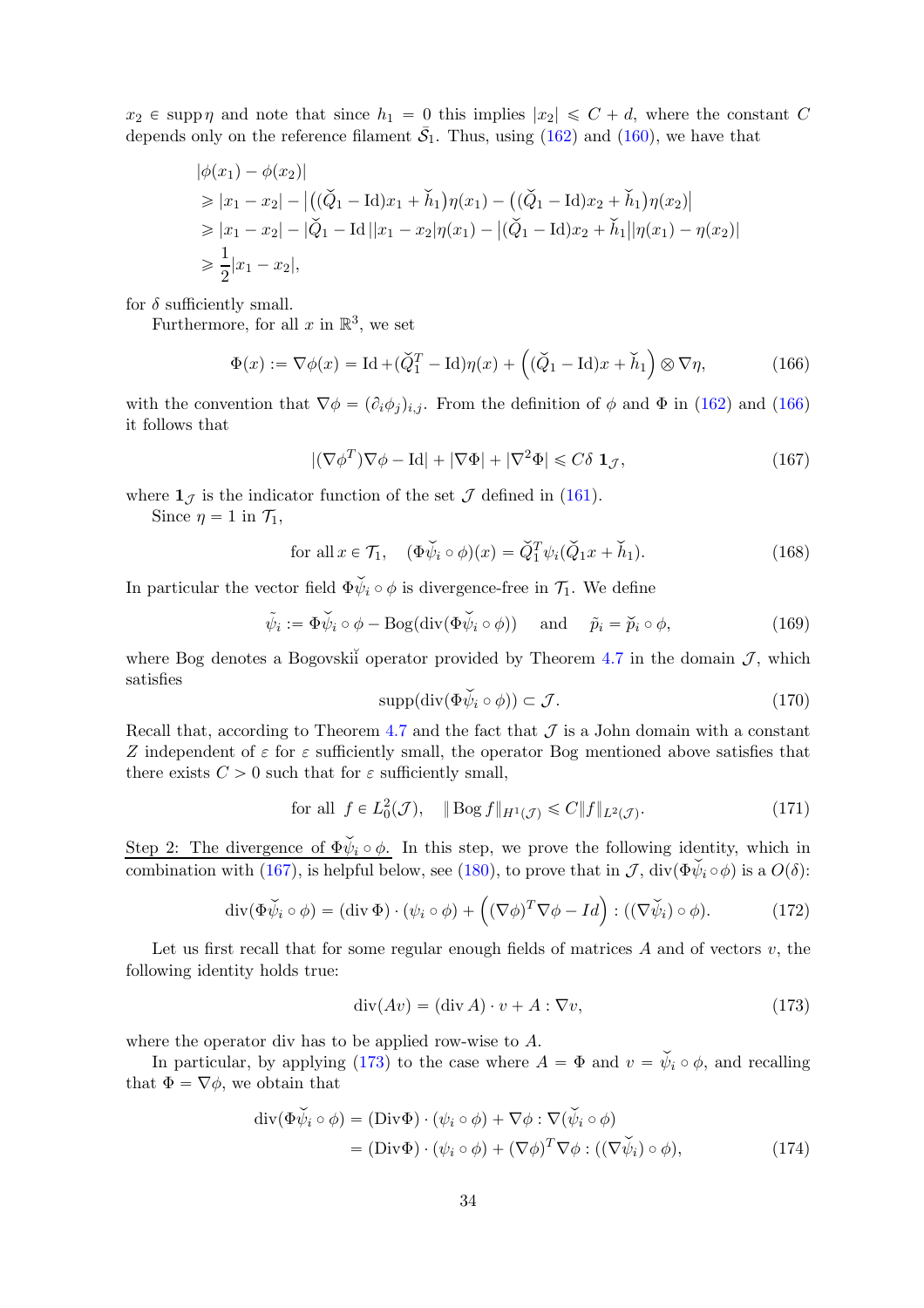where we used in the last identity that  $A : BC = B<sup>T</sup>A : C$  for any  $A, B, C \in R^{3 \times 3}$ .

Finally, by definition div  $\dot{\psi}_i = Id : \nabla \dot{\psi} = 0$ . Using this in [\(174\)](#page-33-4) yields [\(172\)](#page-33-5).

Step 3: The Stokes system solved by  $\tilde{\psi}_i$ , for  $i = 1, 2$ . Observe the following fact:

<span id="page-34-2"></span>for all 
$$
x \in \mathcal{T}_1
$$
,  $\tilde{\psi}_i(x) = \tilde{Q}_1^T \tilde{\psi}_i(\tilde{Q}_1 x + \tilde{h}_1)$  and  $\tilde{p}_i(x) = \tilde{p}_i(\tilde{Q}_1 x + \tilde{h}_1)$ . (175)

Using  $\Phi = (\nabla \phi)^T$  and some tensor calculus similar as in the previous step, we find in F

$$
-\Delta \tilde{\psi}_i + \nabla \tilde{p}_i = -(\Delta \Phi) \tilde{\psi}_i \circ \phi + \Delta \operatorname{Bog}(\operatorname{div}(\Phi \tilde{\psi}_i \circ \phi)) - 2 \nabla \Phi \nabla (\tilde{\psi}_i \circ \phi)
$$
  

$$
- \Phi \left( (\nabla \phi)^T \nabla \phi : \nabla^2 \tilde{\psi}_i \circ \phi \right) + \Phi \nabla \tilde{p}_i \circ \phi
$$
  

$$
= -(\Delta \Phi) \tilde{\psi}_i \circ \phi + \Delta \operatorname{Bog}(\operatorname{div}(\Phi \tilde{\psi}_i \circ \phi)) - 2 \nabla \Phi \nabla (\tilde{\psi}_i \circ \phi)
$$
  

$$
+ \Phi (\operatorname{Id} - (\nabla \phi)^T \nabla \phi) : \nabla^2 \tilde{\psi}_i \circ \phi,
$$

where we used that  $\nabla \widetilde{p}_i = \Delta \psi_i$  in  $\mathcal{F}$ .

Concerning the last term, a further manipulation leads to

$$
\Phi(\mathrm{Id} - (\nabla \phi)^T \nabla \phi) : \nabla^2 \widetilde{\psi}_i \circ \phi = \Phi(\mathrm{Id} - (\nabla \phi)^T \nabla \phi) : (\nabla \phi)^{-T} \nabla (\nabla \widetilde{\psi}_i \circ \phi)
$$
  
\n
$$
= \mathrm{div} \left( \Phi(\mathrm{Id} - (\nabla \phi)^T \nabla \phi)(\nabla \phi)^{-T} : \nabla \widetilde{\psi}_i \circ \phi \right)
$$
  
\n
$$
- \mathrm{div} \left( \Phi(\mathrm{Id} - (\nabla \phi)^T \nabla \phi) : (\nabla \phi)^{-T} \right) \nabla \widetilde{\psi}_i \circ \phi.
$$

Therefore, and relying on [\(157\)](#page-31-5), [\(162\)](#page-32-0), [\(169\)](#page-33-0), [\(175\)](#page-34-2) and [\(163\)](#page-32-3), we obtain that  $\tilde{\psi}_i$  solves the following Stokes system:

$$
-\Delta \tilde{\psi}_i + \nabla \tilde{p}_i = \text{div } g_i + f_i \quad \text{ and } \quad \text{div } \tilde{\psi}_i = 0 \quad \text{in } \mathcal{F}, \tag{176a}
$$

<span id="page-34-0"></span>
$$
\tilde{\psi}_i(x) = \tilde{Q}_1^T \varphi_1(\tilde{Q}_1 x + \tilde{h}_1) \quad \text{in } \mathcal{S}_1,\tag{176b}
$$

<span id="page-34-5"></span><span id="page-34-4"></span>
$$
\tilde{\psi}_i = \varphi_i \quad \text{in } \mathcal{S}_j \quad \text{for all } j \neq 1. \tag{176c}
$$

where

$$
g_i := -\nabla \operatorname{Bog}(\operatorname{div}(\Phi \check{\psi}_i \circ \phi)) + \Phi(\operatorname{Id} - (\nabla \phi)^T \nabla \phi)(\nabla \phi)^{-T} \nabla \check{\psi}_i \circ \phi,
$$
(177)

$$
f_i := -(\Delta \Phi) \check{\psi}_i \circ \phi - 2 \nabla \Phi \nabla (\check{\psi}_i \circ \phi) + \text{div} \left( \Phi (\text{Id} - (\nabla \phi)^T \nabla \phi) (\nabla \phi)^{-T} \right) \nabla \check{\psi}_i \circ \phi. \tag{178}
$$

We observe that  $g_i$  and  $f_i$  are compactly supported in  $\mathcal{J}$ , see [\(167\)](#page-33-2).

Step 4: Estimate of  $g_i$  and  $f_i$ , for  $i = 1, 2$ . We start with estimating the term of  $g_i$  involving the Bogovskiĭ operator. First, using that  $\phi$  is a diffeomorphism satisfying [\(165\)](#page-32-4), we obtain that

$$
\|\nabla \check{\psi}_i \circ \phi\|_{L^2(\mathbb{R}^3)} \leq C \|\nabla \check{\psi}_i\|_{L^2(\mathbb{R}^3)} \leq C |\log \varepsilon|^{-1/2} \|\varphi_i\|_{W^{1,\infty}(\mathbb{R}^3)},\tag{179}
$$

by applying Theorem [4.1.](#page-18-0) Moreover, by applying [\(173\)](#page-33-3), it follows

<span id="page-34-3"></span><span id="page-34-1"></span>
$$
|\operatorname{div}(\Phi\check{\psi}_i \circ \phi)| \leq C\delta \left( |\check{\psi}_i \circ \phi| + |\nabla \check{\psi}_i \circ \phi| \right). \tag{180}
$$

Therefore, by using [\(171\)](#page-33-6)

$$
\|\nabla(\mathrm{Bog}(\mathrm{div}(\Phi\check{\psi_i}\circ\phi)))\|_{L^2}\leqslant C\|\mathrm{div}(\Phi\check{\psi_i}\circ\phi)\|_{L^2}\leqslant C\delta|\log\epsilon|^{-1/2}\|\varphi_i\|_{W^{1,\infty}(\mathbb{R}^3)},
$$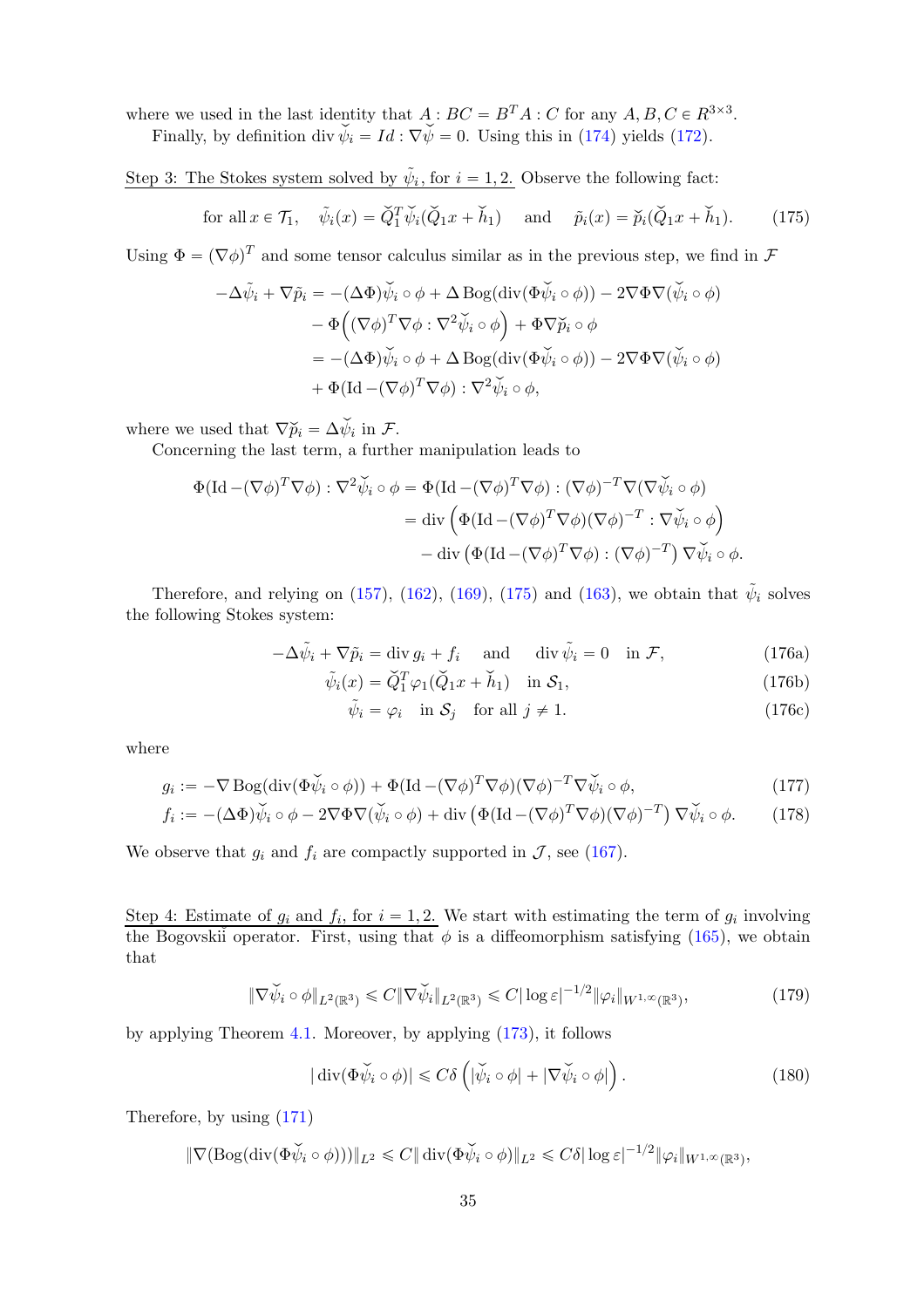where we used [\(179\)](#page-34-3) to get the last inequality.

Similarly, we can estimate all the other terms on the right hand sides of [\(178\)](#page-34-4) and [\(177\)](#page-34-5) by

$$
\|g_i\|_{L^2(\mathcal{F})} + \|f_i\|_{L^{\frac{6}{5}}(\mathcal{F})} \leq C\delta |\log \varepsilon|^{-1/2} \|\varphi_i\|_{W^{1,\infty}(\mathbb{R}^3)}.
$$
\n(181)

Step 5: The interaction energy  $2(D(\tilde{\psi}_1), D(\tilde{\psi}_2))_{L^2(\mathcal{F})}$ . By [\(164\)](#page-32-5) and [\(159\)](#page-32-6), for  $2 \leq j \leq N$ ,

<span id="page-35-1"></span>
$$
\int_{\partial \check{S}_j} \Sigma(\check{\psi}_1, \check{p}_1) n \cdot \check{\psi}_2 = \int_{\partial S_j} \Sigma(\check{\psi}_1, \tilde{p}_1) n \cdot \check{\psi}_2.
$$

On the other hand, by [\(175\)](#page-34-2), [\(162\)](#page-32-0) and [\(163\)](#page-32-3), the chain rule and a change of variable (observe that the normal is also rotated),

$$
\int_{\partial \check{S}_1} \Sigma(\check{\psi}_1, \check{p}_1) n \cdot \check{\psi}_2 = \int_{\partial S_1} \Sigma(\check{\psi}_1, \tilde{p}_1) n \cdot \check{\psi}_2.
$$

Therefore, by some integrations by parts, from the two previous identities, [\(157\)](#page-31-5) and [\(176\)](#page-34-0), we arrive at

$$
2(D(\breve{\psi}_1), D(\breve{\psi}_2))_{L^2(\breve{\mathcal{F}})} = \sum_{j=1}^N \int_{\partial \breve{S}_j} \Sigma(\breve{\psi}_1, \breve{p}_1) n \cdot \breve{\psi}_2
$$
  
= 
$$
\sum_{j=1}^N \int_{\partial S_j} \Sigma(\tilde{\psi}_1, \tilde{p}_1) n \cdot \tilde{\psi}_2
$$
  
= 
$$
2(D(\tilde{\psi}_1), D(\tilde{\psi}_2))_{L^2(\mathcal{F})} + (g_1, \nabla \tilde{\psi}_2)_{L^2(\mathcal{F})} + (f_1, \tilde{\psi}_2)_{L^2(\mathcal{F})}.
$$

Therefore,

$$
2(D(\check{\psi}_1), D(\check{\psi}_2))_{L^2(\check{\mathcal{F}})} - 2(D(\psi_1), D(\psi_2))_{L^2(\mathcal{F})}
$$
  
=  $2(D(\tilde{\psi}_1), D(\tilde{\psi}_2))_{L^2(\mathcal{F})} - 2(D(\psi_1), D(\psi_2))_{L^2(\mathcal{F})} + (g_1, \nabla \tilde{\psi}_2)_{L^2(\mathcal{F})} + (f_1, \tilde{\psi}_2)_{L^2(\mathcal{F})}$   
=  $2(D(\tilde{\psi}_1 - \psi_1), D(\tilde{\psi}_2))_{L^2(\mathcal{F})} - 2(D(\psi_1), D(\psi_2 - \tilde{\psi}_2))_{L^2(\mathcal{F})}$   
+  $(g_1, \nabla \tilde{\psi}_2)_{L^2(\mathcal{F})} + (f_1, \tilde{\psi}_2)_{L^2(\mathcal{F})}$ .

Thus, by the Cauchy-Schwarz inequality, the Hölder inequality and the Sobolev embedding of  $\hat{H}^1(\mathbb{R}^3)$  into  $L^6(\mathbb{R}^3)$ , we obtain that

<span id="page-35-0"></span>
$$
|2(D(\widetilde{\psi}_1), D(\widetilde{\psi}_2))_{L^2(\widetilde{\mathcal{F}})} - 2(D(\psi_1), D(\psi_2))_{L^2(\mathcal{F})}|
$$
  
\$\leqslant \|\widetilde{\psi}\_1 - \psi\_1\|\_{\dot{H}^1(\mathcal{F})} \|\widetilde{\psi}\_2\|\_{\dot{H}^1(\mathcal{F})} + \|\widetilde{\psi}\_1\|\_{\dot{H}^1(\mathcal{F})} \|\widetilde{\psi}\_2 - \psi\_2\|\_{\dot{H}^1(\mathcal{F})}\n+ \left( \|g\_1\|\_{L^2(\mathcal{F})} + C \|f\_1\|\_{L^{\frac{6}{5}}(\mathcal{F})} \right) \|\widetilde{\psi}\_2\|\_{\dot{H}^1(\mathbb{R}^3)}, \tag{182}

recalling that  $g_1$  and  $f_1$  are compactly supported in  $\mathcal{J} \subset \mathcal{F}$ .

Step 6: Estimates of  $\tilde{\psi}_i$  and of  $\tilde{\psi}_i - \psi_i$ , for  $i = 1, 2$ . First, we decompose  $\tilde{\psi}_i$ , for  $i = 1, 2$ , into  $\tilde{\psi}_i = w_i^I + w_i^B,$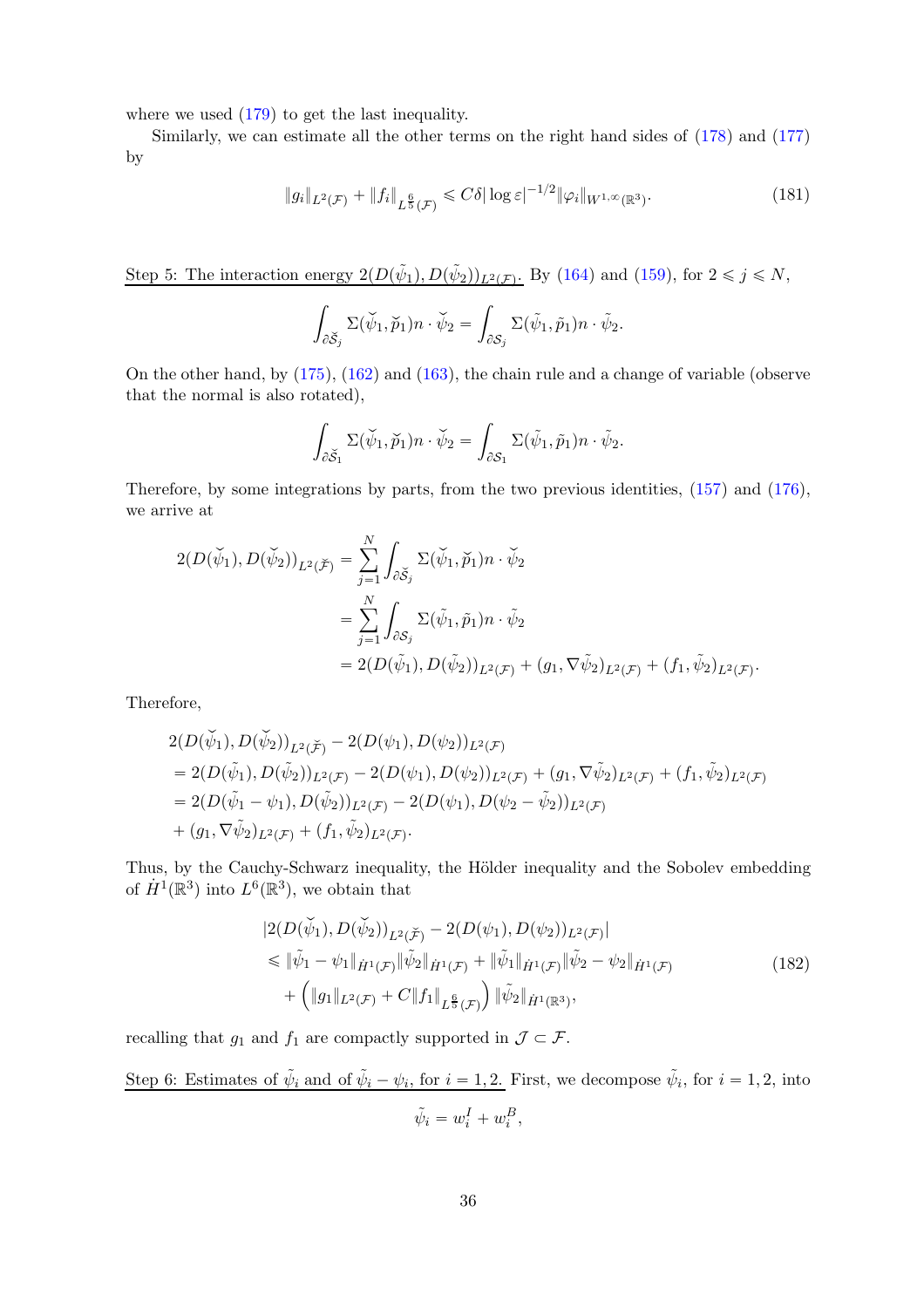where  $w_i^I$  and  $w_i^B$  are the solutions to the following Stokes systems respectively corresponding to the interior source term and to the boundary data in [\(176\)](#page-34-0):

$$
-\Delta w_i^I + \nabla p_i^I = -\operatorname{div} g_i + f_i \quad \text{and} \quad \operatorname{div} w_i^I = 0 \quad \text{in } \mathcal{F},
$$

$$
w_i^I = 0 \quad \text{in } \cup_{j=1}^N \mathcal{S}_j,
$$

and

$$
-\Delta w_i^B + \nabla p_i^B = 0 \quad \text{and} \quad \text{div } w_i^B = 0 \quad \text{in } \mathcal{F},
$$

$$
w_i^B(x) = \check{Q}_1^T \varphi_i (\check{Q}_1 x + \check{h}_j) \quad \text{in } \mathcal{S}_1,
$$

$$
w_i^B(x) = \varphi_i(x) \quad \text{in } \cup_{2 \le j \le N} \mathcal{S}_j.
$$

On the one hand, by a straightforward energy estimate, we have that

$$
||w_i^I||_{\dot{H}^1(\mathbb{R}^3)} \leq ||g_1||_{L^2(\mathcal{F})} + C||f_1||_{L^{\frac{6}{5}}(\mathcal{F})}.
$$

On the other hand, by Theorem [4.1](#page-18-0) we have that

$$
||w_i^B||_{\dot{H}^1(\mathbb{R}^3)} \leq C |\log \varepsilon|^{-1/2} ||\varphi_i||_{W^{1,\infty}(\mathbb{R}^3)}.
$$

Thus, we arrive at

$$
\|\tilde{\psi}_i\|_{\dot{H}^1(\mathbb{R}^3)} \leq C |\log \varepsilon|^{-1/2} \|\varphi_i\|_{W^{1,\infty}(\mathbb{R}^3)} + \|g_i\|_{L^2(\mathcal{F})} + C \|f_i\|_{L^{\frac{6}{5}}(\mathcal{F})}. \tag{183}
$$

Similarly, for  $i = 1, 2$ , using [\(155\)](#page-31-4) and [\(176\)](#page-34-0), we decompose  $\tilde{\psi}_i - \psi_i$  into

<span id="page-36-0"></span>
$$
\tilde{\psi}_i - \psi_i = w_i^I + w_i^{B, \text{diff}},
$$

with, this time, the boundary term  $w_i^{B,\text{diff}}$  $i<sup>B, dml</sup>$  satisfying the following Stokes system:

$$
-\Delta w_i^{B,\text{diff}} + \nabla p_i^{B,\text{diff}} = 0 \quad \text{and} \quad \text{div } w_i^{B,\text{diff}} = 0 \quad \text{in } \mathcal{F},
$$
  

$$
w_i^{B,\text{diff}}(x) = \check{Q}_1^T \varphi_i(\check{Q}_1 x + \check{h}_1) - \varphi_i(x) \quad \text{in } \mathcal{S}_1,
$$
  

$$
w_i^{B,\text{diff}}(x) = 0 \quad \text{in } \cup_{2 \le j \le N} \mathcal{S}_j.
$$

By Theorem [4.1](#page-18-0) and  $(160)$ , we have that

<span id="page-36-1"></span>
$$
||w_i^{B,\text{diff}}||_{\dot{H}^1(\mathbb{R}^3)} \leq C\delta |\log \varepsilon|^{-1/2} ||\varphi_i||_{W^{2,\infty}(\mathbb{R}^3)}.
$$

Thus we obtain that

$$
\|\tilde{\psi}_i - \psi_i\|_{\dot{H}^1(\mathbb{R}^3)} \le C\delta |\log \varepsilon|^{-1/2} \|\varphi_i\|_{W^{2,\infty}(\mathbb{R}^3)} + C \|g_i\|_{L^2(\mathcal{F})} + C \|f_i\|_{L^{\frac{6}{5}}(\mathcal{F})}. \tag{184}
$$

Step 7: Conclusion. Gathering [\(182\)](#page-35-0), [\(183\)](#page-36-0), [\(184\)](#page-36-1) and [\(181\)](#page-35-1), we arrive at [\(158\)](#page-32-7). This finishes the proof of Proposition [5.1.](#page-31-2)  $\Box$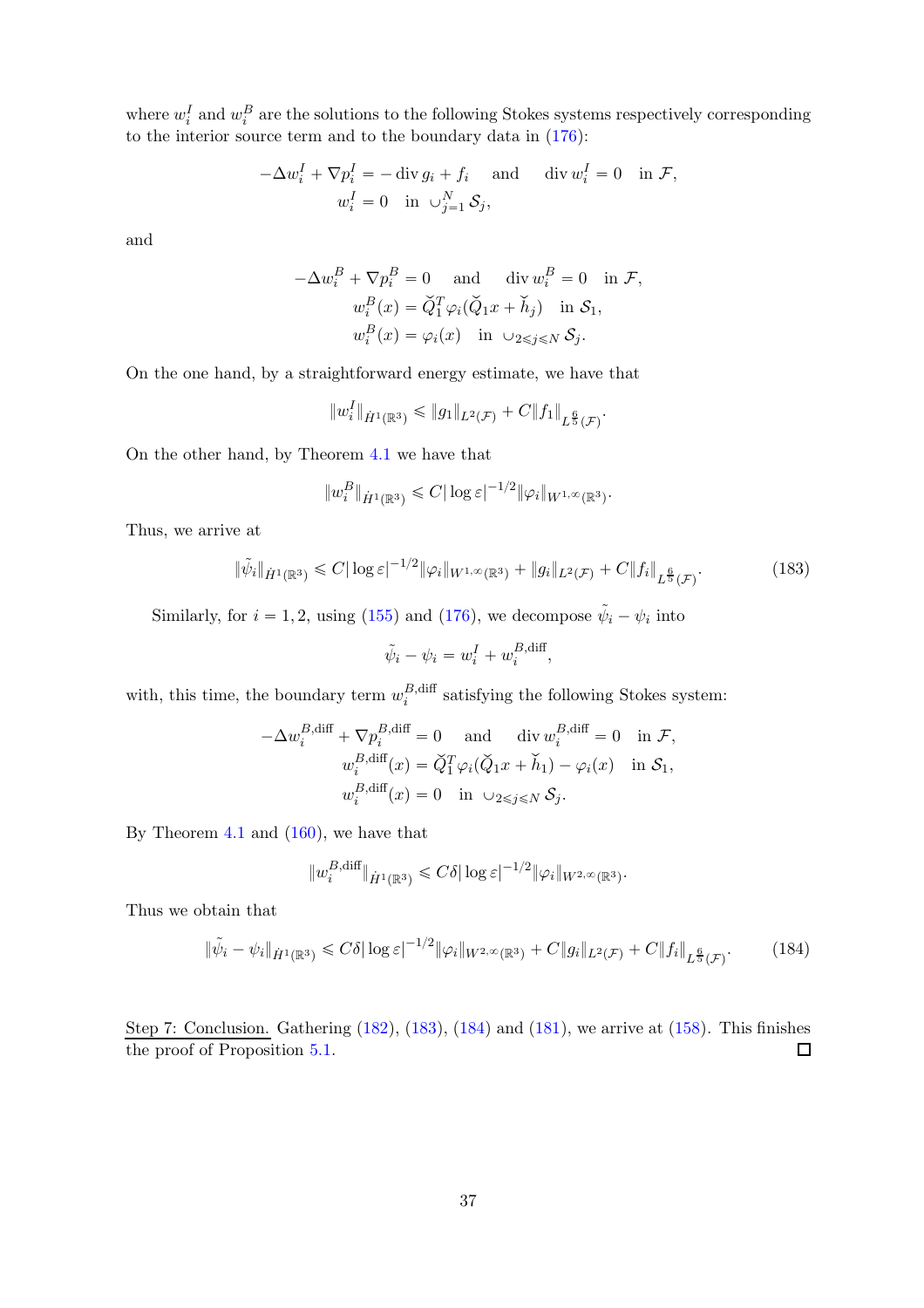## <span id="page-37-0"></span>6 Asymptotic behaviour of the filament centerlines

This section is devoted to the proof of the part of Theorem [3.4](#page-10-1) devoted to the asymptotic behaviour of the filament centerlines, that is to the proof of [\(54\)](#page-11-1), [\(56\)](#page-11-2) and of Theorem [6.5,](#page-43-1) which, as mentioned in the comments after Theorem [3.4,](#page-10-1) provides a more precise approximation of the asymptotic behaviour of the filament velocities than the one in Theorem [3.4,](#page-10-1) at the expense of  $\varepsilon$ -dependent positions. This section is divided into three subsections.

First Subsection [6.1](#page-37-1) is devoted to reformulation of the Newton equations [\(19\)](#page-5-3) into a system of second-order quasilinear ODEs on the 6N degrees of freedom of the rigid bodies, which does not involve the fluid pressure anymore and reveals the role played by the Stokes resistance matrices.

In Subsection [6.2](#page-39-0) we consider the time evolution of a modulated energy which measures, for each positive  $\varepsilon$ , the difference between the filaments velocities for positive  $\varepsilon$  and the socalled "Faxén" velocities, which are given by the quasi-static balance of the Stokes resistance force and torque with the force and torque due to the background flow. The latter are a family of velocities which depend on the positions of the filaments velocities of  $\varepsilon$ -thickness. Unlike the total energy of the system considered in [\(25\)](#page-6-4), this modulated energy has the advantage to circumvent the part of the energy corresponding to the motion of the filaments, under the influence of the fluid.

Finally in Subsection [6.3](#page-43-0) we take advantage of the previous subsections to prove the part of Theorem [3.4](#page-10-1) which concerns the filaments.

#### <span id="page-37-1"></span>6.1 Reformulation of the Newton equations

This subsection is devoted to reformulation of the Newton equations into a compressed form which does not involve the fluid pressure anymore, and reveals the role played by the Stokes resistance matrices.

We introduce first a few notations. Let us emphasize that all quantities here are defined with respect to the filaments of  $\varepsilon$ -thickness at time t. Indeed the result below concerns the solutions  $(h_{i,\varepsilon}, Q_{i,\varepsilon})_{1\leq i\leq N}$  to the Newton-Stokes system [\(22\)](#page-5-6) up to the time  $T_{\varepsilon}^{\max}$  as given by Proposition [2.2.](#page-6-1)

• Let us first gather all the translation and rotation velocities corresponding to the motions of the N filaments into the following vector of  $\mathbb{R}^{6N}$ :

$$
Y := \begin{pmatrix} v_i \\ \omega_i \end{pmatrix}_{1 \leq i \leq N} = (Y_{j,\beta})_{1 \leq j \leq N, 1 \leq \beta \leq 6}.
$$
 (185)

• Similarly let

$$
\mathbf{Y}^{\flat} := \begin{pmatrix} \mathbf{v}_i^{\flat} \\ \omega_i^{\flat} \end{pmatrix}_{1 \leq i \leq N} \qquad \text{such that} \qquad \mathbf{Y}^{\flat} = \mathcal{K}^{-1} \mathbf{f}^{\flat}, \tag{186}
$$

recalling that K is the  $6N \times 6N$  matrix defined in [\(74\)](#page-18-8) and that  $f^{\flat}$  is defined by [\(77\)](#page-19-2). These are the so-called "Faxen" velocities. Let us observe that it follows from  $(76)$  and  $(81)$  that

<span id="page-37-4"></span><span id="page-37-3"></span><span id="page-37-2"></span>
$$
|\mathbf{Y}^{\flat}| \leqslant C \tag{187}
$$

with a constant depending only on  $d_{\text{min}}$  (see [\(66\)](#page-17-2)) for all  $\varepsilon$  sufficiently small. We will also use the following notations, where on the one hand translation velocities are gathered, and on the other hand rotation velocities are gathered:

$$
\mathbf{v}^{\flat} := (\mathbf{v}_i^{\flat})_{1 \leqslant i \leqslant N} \quad \text{and} \quad \omega^{\flat} := (\omega_i^{\flat})_{1 \leqslant i \leqslant N}.
$$
 (188)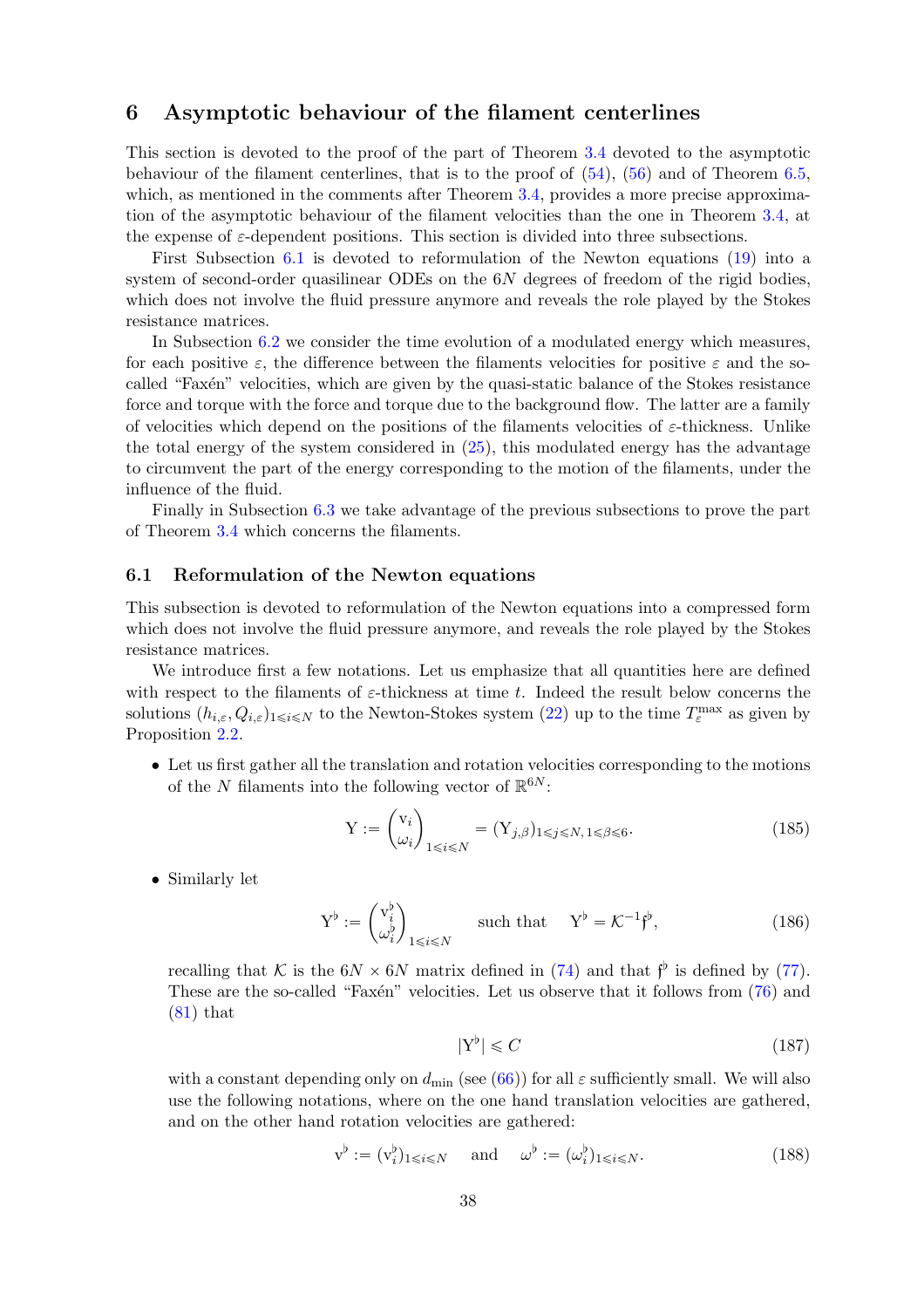• Let

$$
\mathfrak{f}^a := \begin{pmatrix} F^a \\ T^a \end{pmatrix},\tag{189}
$$

where

$$
F^a := (F_i^a)_{1 \le i \le N}
$$
 and  $T^a := (T_i^a)_{1 \le i \le N}$ ,

with for  $1 \leq i \leq N$ ,

$$
F_i^a := \int_{\partial S_i} \Sigma(u^{\flat}, p^{\flat}) n \, d\mathcal{H}^2 \quad \text{ and } \quad T_i^a := \int_{\partial S_i} (x - h_{i,\varepsilon}) \wedge \Sigma(u^{\flat}, p^{\flat}) n \, d\mathcal{H}^2.
$$

The choice of the index "a" is for Archimedes, because, as one proceeds in the usual computation of gravity buoyancy, see  $[12, (4.18)]$  or  $[36, p105]$ , one may use integration by parts inside the filaments to arrive at

$$
F_i^a = \int_{\mathcal{S}_i} (\Delta u^b + \nabla p^b) dx \quad \text{and} \quad T_i^a = \int_{\mathcal{S}_i} (x - h_{i,\varepsilon}) \wedge (\Delta u^b + \nabla p^b) dx. \tag{190}
$$

• Finally let us gather the inertia of the N filaments into the  $6N \times 6N$  block diagonal matrix  $M$  whose  $6 \times 6$  blocks are

<span id="page-38-3"></span><span id="page-38-1"></span><span id="page-38-0"></span>
$$
\mathcal{M} := (m_i \mathrm{Id}_3, \mathcal{J}_i)_{1 \le i \le N}.
$$
\n(191)

We can now state the main result of this subsection.

Proposition 6.1. As long as the filaments are separated, the Newton equations [\(22c\)](#page-5-4)-[\(22d\)](#page-5-5) are equivalent to the following compressed form:

$$
\varepsilon^2 \frac{d}{dt} (\mathcal{M} Y) = -\mathcal{K}(Y - Y^\flat) + \mathfrak{f}^a,\tag{192}
$$

Let us highlight that  $M$ ,  $K$ ,  $Y^{\flat}$  and  $f^{\alpha}$  depend on the positions of the filaments, that is to the solution Y through its time antiderivative, so that the ODE [\(192\)](#page-38-0) is quasilinear.

*Proof.* Since the left hand sides of  $(22c)-(22d)$  $(22c)-(22d)$  clearly correspond to the left hand side of  $(192)$ according to the definitions [\(185\)](#page-37-2) and [\(191\)](#page-38-1), it is sufficient to consider the right hand sides of  $(22c)-(22d)$  $(22c)-(22d)$  $(22c)-(22d)$ , which we decompose into

<span id="page-38-2"></span>
$$
\int_{\partial S_i} \Sigma(u, p) n \, d\mathcal{H}^2 = F_i^a + \int_{\partial S_i} \Sigma(u^{\mathfrak{p}}, p^{\mathfrak{p}}) n \, d\mathcal{H}^2,\tag{193a}
$$

$$
\int_{\partial S_i} (x - h_{i,\varepsilon}) \wedge \Sigma(u, p) n \, d\mathcal{H}^2 = T_i^a + \int_{\partial S_i} (x - h_{i,\varepsilon}) \wedge \Sigma(u^{\mathfrak{p}}, p^{\mathfrak{p}}) n \, d\mathcal{H}^2. \tag{193b}
$$

The second terms in the right hand sides of [\(193\)](#page-38-2) can be computed as follows. For  $1 \le i \le N$ , by [\(72b\)](#page-18-9),

$$
\begin{aligned}\n\left(\int_{\partial S_i} \sum (u^{\mathfrak{p}}, p^{\mathfrak{p}}) n \, d\mathcal{H}^2 \right) &= \left(\int_{\cup_{j=1}^N \partial S_j} \Sigma (u^{\mathfrak{p}}, p^{\mathfrak{p}}) n \cdot V_{i,\alpha} \, d\mathcal{H}^2\right)_{1 \leq \alpha \leq 6} \\
&= \left(\int_{\cup_{j=1}^N \partial S_j} \Sigma (V_{i,\alpha}, P_{i,\alpha}) n \cdot u^{\mathfrak{p}} \, d\mathcal{H}^2\right)_{1 \leq \alpha \leq 6},\n\end{aligned}
$$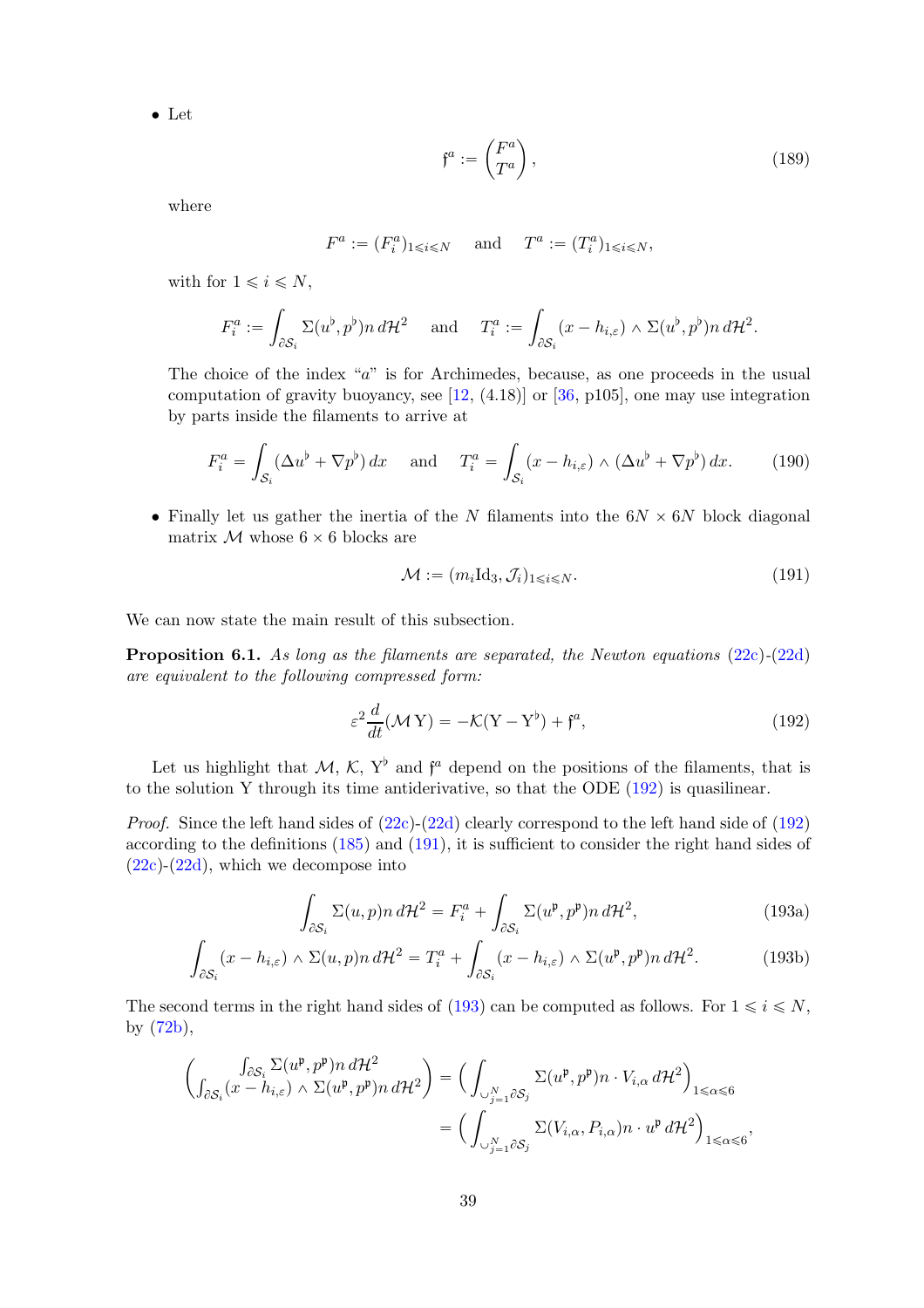by Lorentz's reciprocity theorem, using that  $u^{\mathfrak{p}}$  and  $V_{i,\alpha}$  are both solutions of the steady Stokes system in F, see [\(22f\)](#page-5-9) and [\(72\)](#page-18-7). Then, using the boundary condition [\(22g\)](#page-5-8)-[\(22h\)](#page-5-7) and the definition [\(26\)](#page-7-4) of  $v_{j,\beta}$ , we have that in  $\mathcal{S}_j$ ,

$$
u^{\mathfrak{p}} = \left(\sum_{1 \leq \beta \leq 6} Y_{j,\beta} v_{j,\beta}\right) - u^{\mathfrak{b}}.\tag{194}
$$

<span id="page-39-1"></span> $\Box$ 

We deduce that, for  $1 \le \alpha \le 6$ ,

$$
\int_{\cup_{j=1}^{N} \partial S_{j}} \Sigma(u^{p}, p^{p}) n \cdot V_{i,\alpha} d\mathcal{H}^{2} = \sum_{1 \leq j \leq N} \sum_{1 \leq \beta \leq 6} Y_{j,\beta} \int_{\partial S_{j}} \Sigma(V_{i,\alpha}, P_{i,\alpha}) n \cdot v_{j,\beta} d\mathcal{H}^{2} - \int_{\cup_{j=1}^{N} \partial S_{j}} \Sigma(V_{i,\alpha}, P_{i,\alpha}) n \cdot u^{b} d\mathcal{H}^{2}.
$$

Thus,

$$
\left( \left( \int_{\partial S_i} \sum (u^{\mathfrak{p}}, p^{\mathfrak{p}}) n \, d\mathcal{H}^2 \right) \right)_{1 \le i \le N} = -\mathcal{K}Y + \mathfrak{f}^{\flat}.
$$
\n(195)

Thus combining [\(195\)](#page-39-1), [\(186\)](#page-37-3) and [\(193\)](#page-38-2) we find [\(192\)](#page-38-0).

One difficulty associated with the equation [\(192\)](#page-38-0) is the factor  $\varepsilon^2$  in front of the left hand side which makes the asymptotic analysis of this ordinary differential system belong to the class of singular perturbations, i.e. degeneracy at the main order. However the matrix  $\mathcal K$  is positive definite symmetric which guarantees that the effect of the associated term is to damp the velocities when time proceeds, or more exactly that they relax to the Faxén velocities. Indeed to tackle the asymptotic behaviour of the solutions to [\(192\)](#page-38-0) one key point is the behaviour of Stokes' resistance matrix K with respect to  $\varepsilon$ , that is to quantify the damping effect in the limit of zero thickness.

#### <span id="page-39-0"></span>6.2 Modulated energy and lifetime

To estimate the relaxation of the exact solution Y of [\(192\)](#page-38-0) to the time-dependent vector  $Y^{\flat}$ for small  $\varepsilon$ , we consider the modulated energy:

<span id="page-39-2"></span>
$$
E := \frac{1}{2}(\mathbf{Y} - \mathbf{Y}^{\flat}) \cdot \mathcal{M}(\mathbf{Y} - \mathbf{Y}^{\flat}).
$$
\n(196)

Thanks to the assumptions on the inertia of the filaments in Section [2,](#page-2-0) the matrix  $\mathcal M$  defined in [\(191\)](#page-38-1) is symmetric positive definite uniformly in  $\varepsilon$ , and it is also uniformly bounded. Thus the modulated energy E is  $\varepsilon$ -uniformly equivalent to  $|Y - Y^{\flat}|^2$ .

As mentioned in Proposition [2.2,](#page-6-1) for each  $\varepsilon$  there is a positive time interval during which the filaments remain separated. Below we will perform some computations which are valid until the time that the filaments remain well separated uniformly with respect to  $\varepsilon$ . By a bootstrap argument in Section [6.3](#page-43-0) we then derive uniform estimates of this time with respect to  $\varepsilon$  and show that it extends until  $\hat{T}$  in the sense of Theorem [3.4.](#page-10-1)

More precisely, for  $d > 0$ , we define

$$
T_{\varepsilon,d} := \inf \left\{ t \geq 0 : d_{\min}(t) > d, Z \leqslant \frac{c_d}{C_d \varepsilon^2 |\log \varepsilon|} \right\},\tag{197}
$$

where  $Z := \sqrt{E}$  and  $d_{\text{min}}$  is the minimal distance between the centerlines as defined in [\(66\)](#page-17-2). Since  $\min_{i \neq j} \text{dist}(\mathcal{S}_i, \mathcal{S}_j) \geq d_{\text{min}} - C\varepsilon$ , Proposition [2.2](#page-6-1) implies that for  $\varepsilon \leq \varepsilon_0(d)$  we have  $T_{\varepsilon,d} < T_{\varepsilon}^{\max}$  and thus that the dynamics is well-posed on  $(0,T_{\varepsilon,d})$ . Note that  $Z = \sqrt{E}$  $C|Y - Y^{\flat}|$ . Thus, since Z is continuous, decreasing the value of  $\varepsilon_0(d)$  if necessary, we have for all  $\varepsilon \in (0, \varepsilon_0)$  that  $T_{\varepsilon,d} > 0$ . In the following we consider only  $t < T_{\varepsilon,d}$ .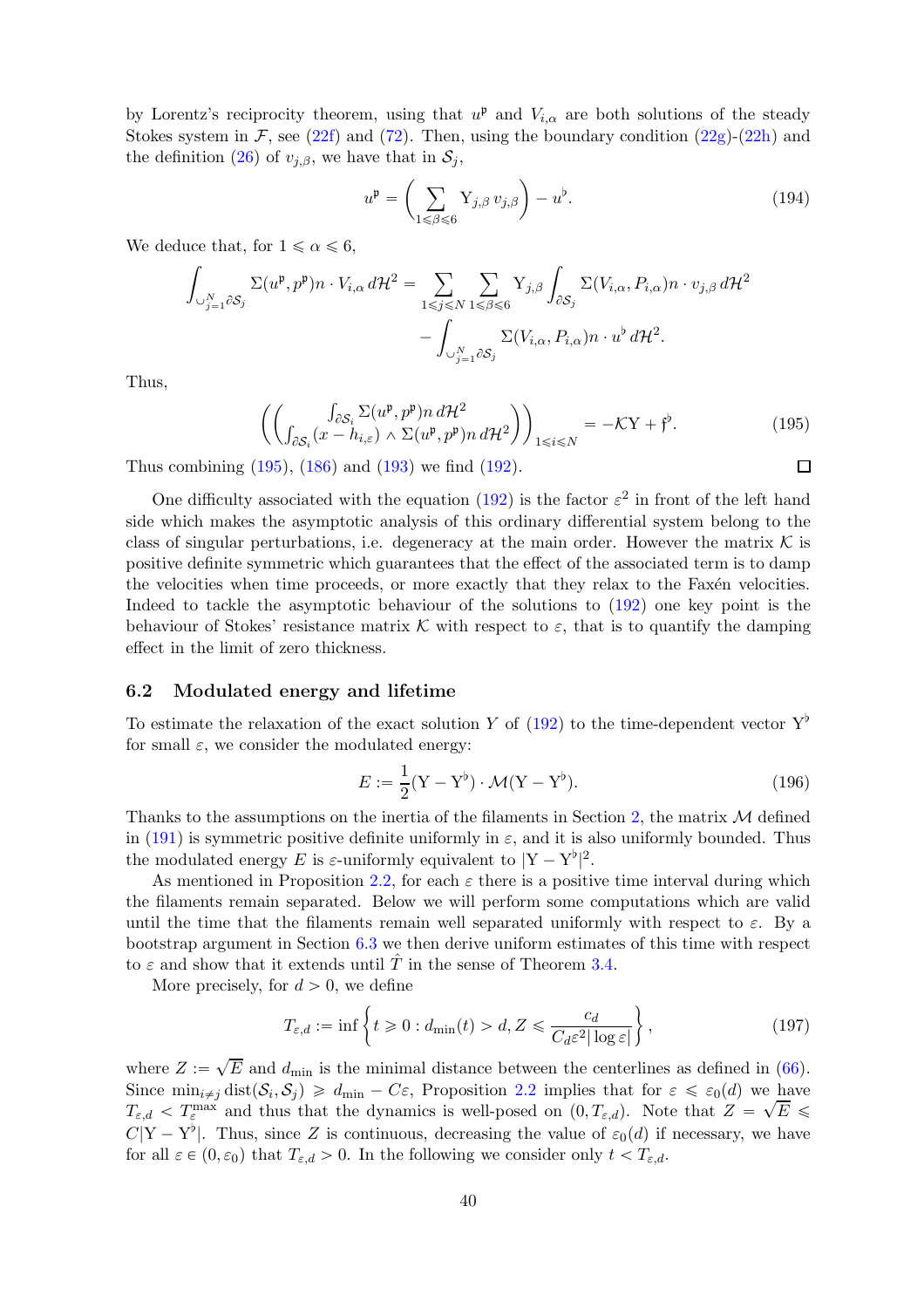<span id="page-40-0"></span>**Proposition 6.2.** For all  $d > 0$ , there exists  $C(d) > 0$  and  $\varepsilon_0(d) > 0$  independent of  $\varepsilon$  such that for all  $\varepsilon \in (0, \varepsilon_0)$ , for all  $t \in (0, T_{\varepsilon,d})$ ,

$$
|\mathbf{Y}(t) - \mathbf{Y}^{\flat}(t)| \le |\mathbf{Y}(0) - \mathbf{Y}^{\flat}(0)|e^{-\frac{c_d t}{\varepsilon^2 |\log \varepsilon|}} + C_d \varepsilon^2 |\log \varepsilon|.
$$
 (198)

To prove Proposition [6.2](#page-40-0) we will use the following lemma.

<span id="page-40-1"></span>**Lemma 6.3.** For all  $d > 0$ , there exists  $C(d) > 0$  and  $\varepsilon_0(d) > 0$  independent of  $\varepsilon$  such that if the minimal distance  $d_{min}$  between the centerlines satisfies  $d_{min} \ge d$  and  $\varepsilon \in (0, \varepsilon_0)$ , we have the following estimate:

<span id="page-40-3"></span>
$$
|(Y^{\flat})'|\leqslant C(1+|Y|). \tag{199}
$$

*Proof of Lemma [6.3.](#page-40-1)* First, by  $(186)$ ,

$$
(Y^{\flat})' = -\mathcal{K}^{-1}\mathcal{K}'\mathcal{K}^{-1} \mathfrak{f}^{\flat} + \mathcal{K}^{-1} (\mathfrak{f}^{\flat})'.
$$
 (200)

Let  $\bar{u}^{\flat}$  the solution to

$$
-\Delta \bar{u}^{\flat} + \nabla \bar{p}^{\flat} = 0 \quad \text{and} \quad \text{div } \bar{u}^{\flat} = 0 \quad \text{in } \mathcal{F}
$$

$$
\bar{u}^{\flat} = u^{\flat} \quad \text{in } \cup_{1 \leq i \leq N} \mathcal{S}_{i},
$$

and let

$$
\boldsymbol{v} := (V_{i,\alpha})_{1 \leqslant i \leqslant N, 1 \leqslant \alpha \leqslant 6},
$$

where we recall that the  $V_{i,\alpha}$  are the unique solutions to the steady Stokes equations associated with the rigid velocities in the filaments, see [\(72\)](#page-18-7). Recalling the definition of  $\hat{f}^{\flat}$  in [\(77\)](#page-19-2)-[\(78\)](#page-19-5)-[\(79\)](#page-19-6)-[\(80\)](#page-19-7) we obtain by an integration by parts that

$$
\mathfrak{f}^{\flat} = \left( (D(V_{i,\alpha}), D(\bar{u}^{\flat}))_{L^2(\mathcal{F})} \right)_{1 \leq i \leq N, 1 \leq \alpha \leq 6},
$$

where we recall that the notation  $(\cdot, \cdot)_{L^2(\mathcal{F})}$  stands for the inner product in  $L^2(\mathcal{F})$ . By [\(76\)](#page-19-3) and [\(77\)](#page-19-2), we deduce that

$$
|(Y^{\flat})'|\leq C|\log \varepsilon|^2 |\mathcal{K}'|\|\bar{u}^{\flat}\|_{\dot{H}^1(\mathcal{F})}\|\mathbf{v}\|_{\dot{H}^1(\mathcal{F})}+C|\log \varepsilon||(D(\mathbf{v}),D(\bar{u}^{\flat}))|_{L^2(\mathcal{F})}|.\tag{201}
$$

Moreover, by [\(74\)](#page-18-8) and an integration by parts, we have that

$$
\mathcal{K} = \left( (D(V_{i,\alpha}), D(V_{j,\beta}))_{L^2(\mathcal{F})} \right)_{1 \le i,j \le N, 1 \le \alpha,\beta \le 6}.
$$

Thus, with the convention that the terms containing  $v$  are the sum for  $1 \leq i \leq N$  and  $1 \le \alpha \le 6$ , of corresponding terms for  $V_{i,\alpha}$ , and by Theorem [4.1,](#page-18-0) we have

$$
\|\boldsymbol{v}\|_{\dot{H}^1(\mathcal{F})}+\|\bar{u}^{\flat}\|_{\dot{H}^1(\mathcal{F})}\leqslant C|\log\epsilon|^{-\frac{1}{2}},
$$

so that we arrive at

$$
|(Y^{\flat})'|\leq C|\log \varepsilon|\left(\left|\left(D(\boldsymbol{v}),D(\boldsymbol{v})\right)'_{L^2(\mathcal{F})}\right|+\left|\left(D(\boldsymbol{v}),D(\bar{u}^{\flat})\right)'_{L^2(\mathcal{F})}\right|\right).
$$
\n(202)

We decompose the time derivative in the terms on the right hand side of  $(202)$  into several contributions. To this end, we introduce the operator

<span id="page-40-2"></span>
$$
G\colon W^{2,\infty}_{\sigma}(\mathbb{R}^3)\times W^{2,\infty}_{\sigma}(\mathbb{R}^3)\to \mathbb{R},
$$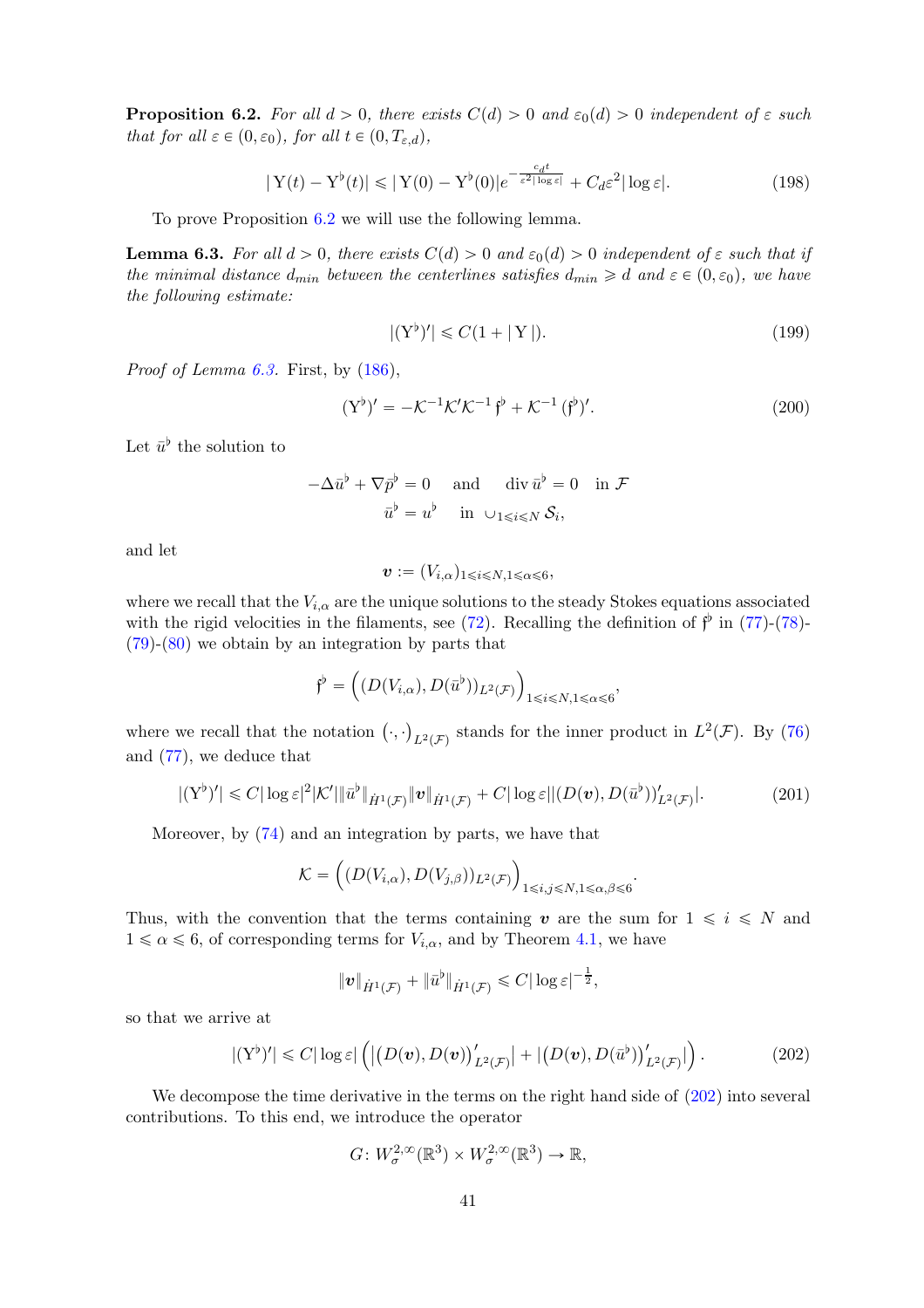defined by

$$
G(\varphi_1, \varphi_2) := (D(\psi_1), D(\psi_2))_{L^2(\mathcal{F})},
$$

where  $\psi_k$ , for  $k = 1, 2$ , is the solution in  $\dot{H}^1(\mathcal{F})$  to the problem

$$
-\Delta \psi_k + \nabla p_k = 0, \quad \text{div } \psi_k = 0 \quad \text{in } \mathcal{F},
$$

$$
\psi_k = \varphi_i \quad \text{in } \cup_i \mathcal{S}_i.
$$

Then, for any  $1 \le i \le N$ , for any  $1 \le \alpha \le 6$ ,

$$
(D(V_{i,\alpha}), D(\bar{u}^{\flat}))_{L^2(\mathcal{F})} = G(v_{i,\alpha}, u^{\flat}).
$$

Note that the operator G as well as  $v_{i,\alpha}$  implicitly depends on the positions and orientations of the particles. Consequently,

$$
(D(V_{i,\alpha}), D(\bar{u}^{\flat}))'_{L^2(\mathcal{F})} = \mathbf{Y} \cdot \nabla_{h,Q} G(v_{i,\alpha}, u^{\flat}) + G(\mathbf{Y} \cdot \nabla_{h,Q} v_{i,\alpha}, u^{\flat}) + G(v_{i,\alpha}, \partial_t u^{\flat}).
$$

Theorem [4.1](#page-18-0) implies

$$
|G(\varphi_1, \varphi_2)| \leq C |\log \varepsilon|^{-1} ||\varphi_1||_{W^{1,\infty}} ||\varphi_2||_{W^{1,\infty}}.
$$

Thus, taking into account the regularity assumptions on the background flow  $u^{\flat}$ , see [\(17\)](#page-4-8), we arrive at

$$
|(D(V_{i,\alpha}), D(\bar{u}^{\flat}))'_{L^2(\mathcal{F})}| \leq |Y| |\nabla_{h,Q} G(v_{i,\alpha}, u^{\flat})| + C |\log \varepsilon|^{-1} (1+|Y|).
$$

Analogous considerations hold for the term  $|(D(v), D(v))'_{L^2(\mathcal{F})}|$ . Proposition [5.1](#page-31-2) applied to both  $(V_{i,\alpha}, \bar{u}^{\flat})$  and to  $(V_{i,\alpha}, V_{j,\beta})$  leads to the result.  $\Box$ 

With the result of Lemma [6.3](#page-40-1) in hands we can now start the proof of Proposition [6.2.](#page-40-0)

Proof of Proposition [6.2.](#page-40-0) We first recast [\(192\)](#page-38-0) as

$$
\varepsilon^2 (\mathcal{M}(\mathbf{Y}-\mathbf{Y}^{\flat}))' = -\mathcal{K}(\mathbf{Y}-\mathbf{Y}^{\flat}) + \mathfrak{f}^a - \varepsilon^2 (\mathcal{M}\mathbf{Y}^{\flat})',
$$

and then take the inner product with  $Y - Y^{\flat}$ , with the observation that

$$
(\mathbf{Y} - \mathbf{Y}^{\flat}) \cdot (\mathcal{M}(\mathbf{Y} - \mathbf{Y}^{\flat}))' = E' + \frac{1}{2}(\mathbf{Y} - \mathbf{Y}^{\flat}) \cdot \mathcal{M}'(\mathbf{Y} - \mathbf{Y}^{\flat}),
$$

so that

<span id="page-41-0"></span>
$$
E' = -\varepsilon^{-2} (Y - Y^{\flat}) \cdot \mathcal{K}(Y - Y^{\flat}) + \varepsilon^{-2} (Y - Y^{\flat}) \cdot \mathfrak{f}^{a}
$$

$$
- (\mathcal{M}Y^{\flat})' \cdot (Y - Y^{\flat}) - \frac{1}{2} (Y - Y^{\flat}) \cdot \mathcal{M}'(Y - Y^{\flat}).
$$

Recalling the definition of  $\mathcal M$  in [\(191\)](#page-38-1), we arrive at the following formula for the time derivative  $E'$  of the modulated energy:

$$
E' = -\varepsilon^{-2} (Y - Y^{\flat}) \cdot \mathcal{K}(Y - Y^{\flat}) + \varepsilon^{-2} (Y - Y^{\flat}) \cdot \mathfrak{f}^{a}
$$
  
-(Y - Y^{\flat}) \cdot \mathcal{M}(Y^{\flat})' - (\omega - \omega^{\flat}) \cdot \mathcal{J}' \omega^{\flat} - \frac{1}{2} (\omega - \omega^{\flat}) \cdot \mathcal{J}' (\omega - \omega^{\flat}), \qquad (203)

where  $\mathcal{J}$  is the  $3N \times 3N$  block diagonal matrix whose  $3 \times 3$  blocks are  $\mathcal{J}_i$  for  $1 \leq i \leq N$ .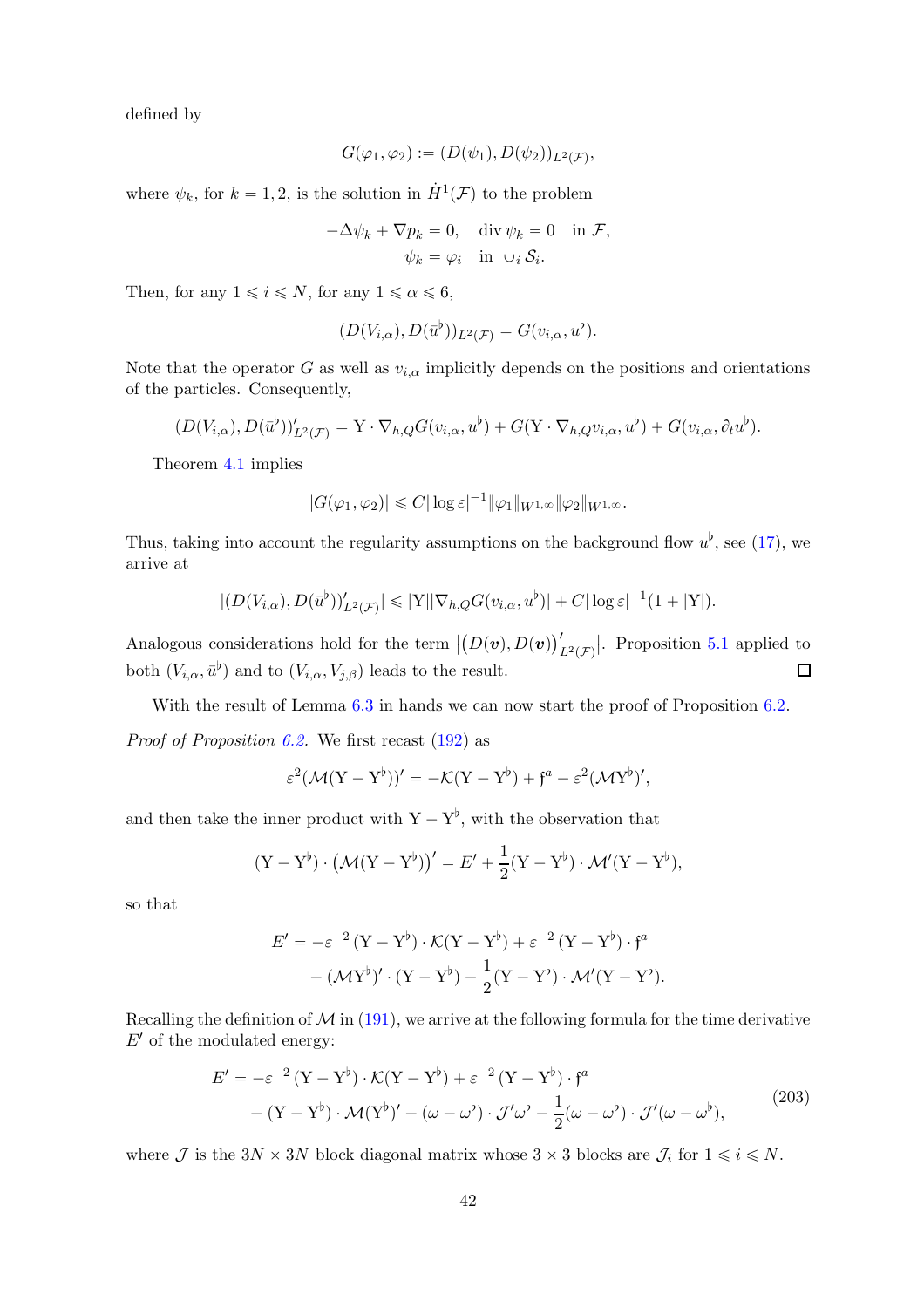By Corollary [4.2,](#page-18-1) the first term of the right hand side of [\(203\)](#page-41-0) can be bounded by  $-c\varepsilon^{-2} |\log \varepsilon|^{-1} E$  for some constant c which is positive and uniform with respect to  $\varepsilon$ , and will possibly change from line to line, while still satisfying these properties.

By  $(190)$ , since the background flow is assumed to be smooth, the term  $f^a$  can be bounded by  $\varepsilon^2$ . Therefore the second term of the right hand side of [\(203\)](#page-41-0) can be bounded by  $C\sqrt{E}$ , where the constant C is also positive and uniform with respect to  $\varepsilon$ , and will also possibly change from line to line, while still satisfying these properties.

Similarly the last three terms of the right hand side of [\(203\)](#page-41-0) can be respectively bounded by  $C\sqrt{E}|(Y^b)'|$ ,  $C\sqrt{E}|\mathcal{J}'|$  and  $CE|\mathcal{J}'|$ .

Thus

$$
E' + c\varepsilon^{-2}|\log \varepsilon|^{-1} E \leq C\sqrt{E}\left(1 + |(Y^{\flat})'| + |\mathcal{J}'|\right) + CE|\mathcal{J}'|.
$$
 (204)

Regarding  $\mathcal{J}'$ , we use [\(22e\)](#page-5-10) and  $|\mathcal{J}_{0,i}| \leq C$  to deduce

<span id="page-42-0"></span>
$$
|\mathcal{J}'| \leq C|Q'| \leq C|\omega| \leq C|Y|.
$$
\n(205)

Combining this with the estimate for  $(Y^{\flat})'$  from Lemma [6.3](#page-40-1) in the energy estimate [\(204\)](#page-42-0) yields

$$
E' \leqslant -\frac{c}{\varepsilon^2 |\log \varepsilon|} E + C\sqrt{E} (1 + |Y|) + C E |Y|.
$$
 (206)

Since  $|Y| \leq C(\sqrt{E} + 1)$ , and using the uniform bound on  $Y^{\flat}$  from [\(187\)](#page-37-4), we arrive at

$$
E' \le -\frac{c}{\varepsilon^2 |\log \varepsilon|} E + C\sqrt{E}(1+E)
$$
\n(207)

and for  $Z = \sqrt{E}$ 

$$
Z' \leqslant -\frac{c}{\varepsilon^2 |\log \varepsilon|} Z + C(1 + Z^2). \tag{208}
$$

Recall that the constants depend on the minimal distance between the particles  $d_{\text{min}}(t)$  (see [\(66\)](#page-17-2)). More precisely, if  $d_{\min}(t) \geq d$ , then

$$
Z' \le -\frac{c_d}{\varepsilon^2 |\log \varepsilon|} Z + C_d (1 + Z^2),\tag{209}
$$

for all  $\varepsilon \leqslant \varepsilon_0(d)$ .

By definition of  $T_{\varepsilon,d}$  in [\(197\)](#page-39-2), we find that on  $(0, T_{\varepsilon,d})$ 

$$
Z' \leqslant -\frac{c_d}{2\varepsilon^2 |\log \varepsilon|} Z + C_d. \tag{210}
$$

By Gronwall's inequality, and recalling that the modulated energy  $E$  is  $\varepsilon$ -uniformly equivalent to  $|Y-Y^b|^2$ , we obtain that [\(198\)](#page-40-3) holds for all  $t \in (0, T_{\varepsilon,d})$ , up to an adaptation of the constants  $c_d$  and  $C_d$ .

Below, in Section [6.3,](#page-43-0) we will prove the following result on the asymptotic behaviour of  $T_{\varepsilon,d}$  as  $\varepsilon$  converges to 0.

To this end, let us recall the definition  $\hat{d}_{\min} := \inf_{i \neq j} \text{dist}(\hat{\mathcal{C}}_i, \hat{\mathcal{C}}_j)$  from [\(42\)](#page-9-6) and that  $\hat{T}$ from [\(43\)](#page-9-7) is the maximal time for which  $\ddot{d}_{\text{min}}$  stays positive.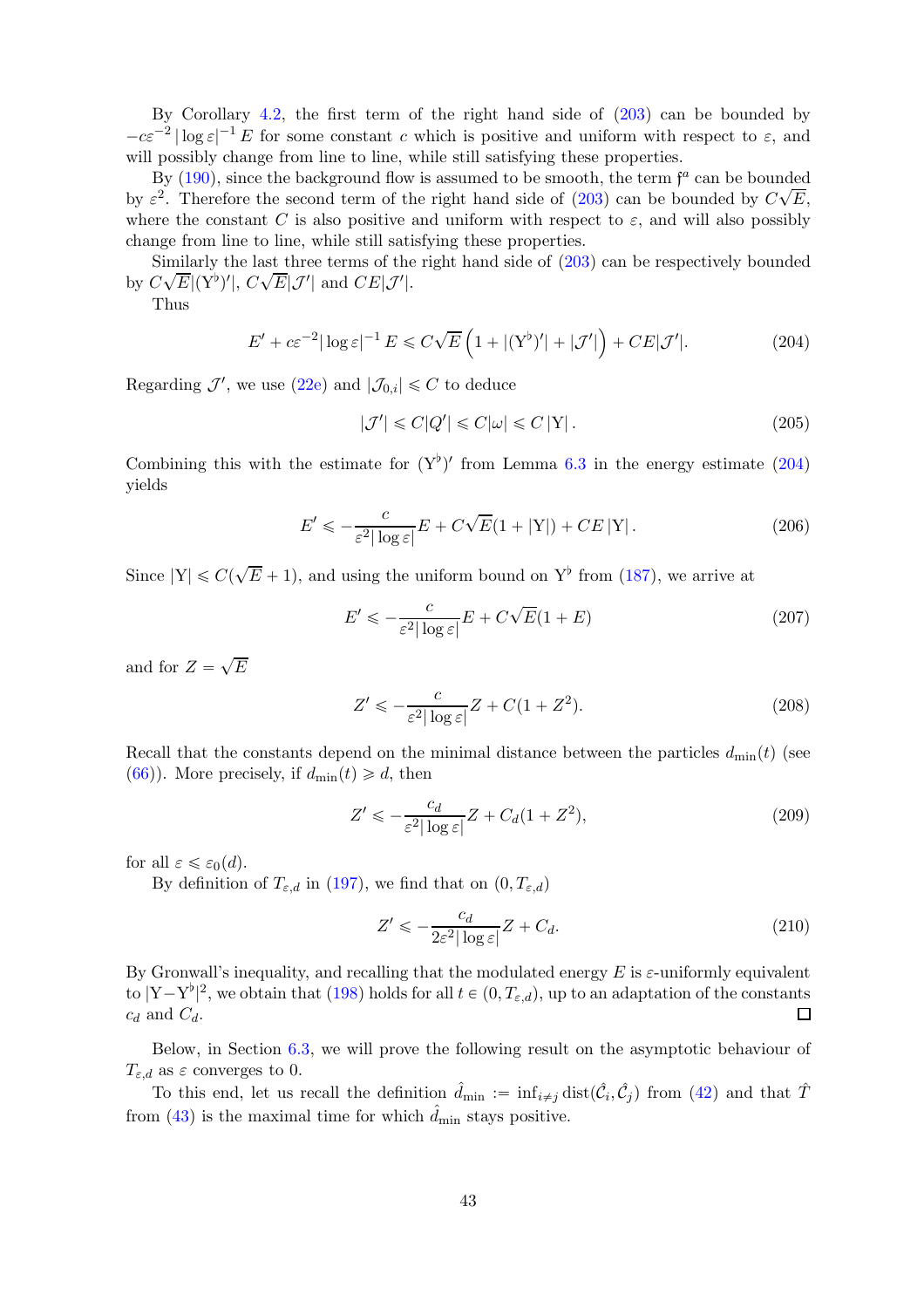<span id="page-43-2"></span>**Proposition 6.4.** There is  $\varepsilon_0 > 0$  small enough which depends only on the reference filaments,  $u^{\flat}$  and  $\min_{t \leq T} \hat{d}_{\min}(t)$ , such that for all T in  $(0, \hat{T})$ , for  $d = \frac{1}{4} \min_{t \leq T} \hat{d}_{\min}(t)$  and for all  $\varepsilon < \varepsilon_0$ 

$$
T_{\varepsilon,d} > T.
$$
\n<sup>(211)</sup>

Let us already observe that combining Proposition [6.4](#page-43-2) and Proposition [6.2](#page-40-0) we obtain the following result.

<span id="page-43-1"></span>**Theorem 6.5.** Under the same assumptions as in Theorem  $3.4$  we have on the one hand the estimate [\(53\)](#page-11-3) on the lifetime and on the other hand, for all  $T < \hat{T}$  there exists C depending only on  $u^{\flat}$ , the reference filaments  $\bar{S}_i$ ,  $\inf_{t\in[0,T]}\hat{d}_{\min}(t)$  and the initial velocities, and there exists  $\varepsilon_0 > 0$  depending in addition on T such that for all  $\varepsilon$  in  $(0, \varepsilon_0)$  and all t in  $[0, T]$  the difference between the solution  $(h', \omega)$  to [\(22\)](#page-5-6) and the "Faxén's" velocities  $(v^{\flat}, \omega^{\flat})$  defined in [\(186\)](#page-37-3) satisfies

$$
\left| (h',\omega)(t) - (v^{\flat},\omega^{\flat})(t) \right| \leq \left| (h',\omega)(0) - (v^{\flat},\omega^{\flat})(0) \right| e^{-\frac{Ct}{\varepsilon^2 |\log \varepsilon|}} + C\varepsilon^2 |\log \varepsilon|. \tag{212}
$$

Indeed, as we emphasized in Section [3.4,](#page-10-0) this theorem provides a more precise approxi-mation than Theorem [3.4,](#page-10-1) at the expense of  $\varepsilon$ -dependent positions and implicit forces.

#### <span id="page-43-0"></span>6.3 Proof of the part of Theorem [3.4](#page-10-1) which concerns the filaments

We now turn to the proofs of  $(54)$  and of  $(56)$ . In particular we are going to prove the convergence of the filament positions given by the time dependent vector Y defined in [\(185\)](#page-37-2) to the limit dynamics for which we use the notation

$$
\hat{Y}(t) := \hat{\mathcal{K}}^{-1}(\hat{h}(t), \hat{Q}(t))\hat{\mathfrak{f}}^{\flat}(t, \hat{h}(t), \hat{Q}(t)),\tag{213}
$$

where  $\hat{\mathcal{K}}$  is the  $6N \times 6N$  matrix whose  $6 \times 6$  diagonal blocks are the  $\hat{\mathcal{K}}_{i,i}$ , for  $1 \leq i \leq N$ , are defined in [\(35\)](#page-8-8), and proved to be invertible in Lemma [3.1,](#page-8-6) and  $\hat{\mathfrak{f}}^{\flat}$  is the vector in  $\mathbb{R}^{6N}$  which gathers the vectors  $\hat{\mathfrak{f}}_i^{\flat}$ , for  $1 \leq i \leq N$ , defined in [\(36\)](#page-8-2). It follows from [\(40\)](#page-9-1) that

<span id="page-43-5"></span><span id="page-43-4"></span>
$$
\hat{\mathbf{Y}}(t) := (\hat{\mathbf{v}}_i(t), \hat{\omega}_i(t))_{1 \le i \le N}.
$$
\n(214)

From the estimates in the previous subsection we already know that the velocities Y and  $Y^{\flat}$  are close as long as the filaments are well separated. We now introduce

$$
\tilde{Y}(t) := \hat{\mathcal{K}}^{-1}(h_{\varepsilon}(t), Q_{\varepsilon}(t))\hat{\mathfrak{f}}^{b}(t, h_{\varepsilon}(t), Q_{\varepsilon}(t)).
$$
\n(215)

The velocities  $\tilde{Y}$  correspond to the limit dynamics but with the positions of the filaments given by the  $\varepsilon$ -dynamics rather than the limit dynamics. In this sense,  $\tilde{Y}$  can be seen as intermediate between  $Y^{\flat}$  and  $\hat{Y}$ . Next lemma takes benefit from the previous estimates of  $Y - Y^{\flat}$  to establish some estimates of  $\tilde{Y} - Y^{\flat}$  as long as the filaments are well separated.

<span id="page-43-3"></span>**Lemma 6.6.** For all  $d > 0$  there exists a constant  $C(d) > 0$  and  $\varepsilon_0(d) > 0$  such that for all  $\varepsilon \in (0, \varepsilon_0)$  and  $d_{\min} \geq d$ ,

$$
|\tilde{Y} - Y^{\flat}| \leq C |\log \varepsilon|^{-1/2} \|u^{\flat}\|_{W^{1,\infty}(\mathbb{R}^3)}.
$$
\n(216)

*Proof.* Recalling the definition of  $Y^{\flat}$  in [\(186\)](#page-37-3) and the one of  $\tilde{Y}$  above, we observe that

$$
Y^{\flat} - \tilde{Y} = \mathcal{K}^{-1}(\mathfrak{f}^{\flat} - |\log \varepsilon|^{-1}\hat{\mathfrak{f}}) - \mathcal{K}^{-1}(\mathcal{K} - |\log \varepsilon|^{-1}\hat{\mathcal{K}})\hat{\mathcal{K}}^{-1}\hat{\mathfrak{f}},
$$

where  $\hat{K}$  and  $\hat{f}$  should be understood as being evaluated at  $(h_{\varepsilon}, Q_{\varepsilon})$ . Combining [\(75\)](#page-18-3), [\(76\)](#page-19-3), (81) and observing that  $|\hat{K}^{-1}| + |\hat{f}| \leq C$ , we conclude the proof of Lemma 6.6. [\(81\)](#page-19-4) and observing that  $|\hat{\mathcal{K}}^{-1}| + |\hat{\mathfrak{f}}| \leq C$ , we conclude the proof of Lemma [6.6.](#page-43-3)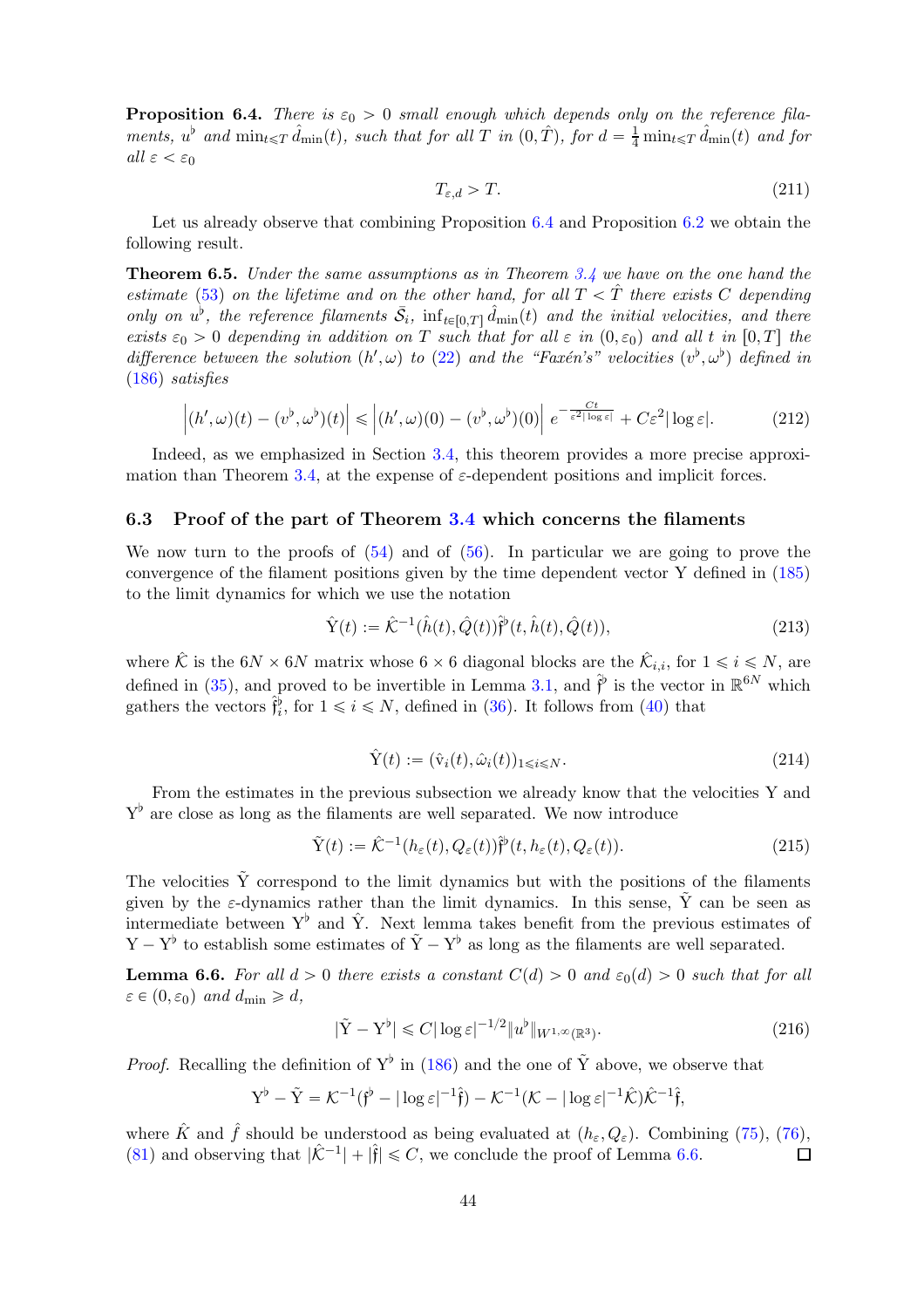We now turn to the proof that [\(54\)](#page-11-1) and [\(56\)](#page-11-2) holds on  $[0, T_{\varepsilon,d}]$ , where  $T_{\varepsilon,d}$  is defined by [\(197\)](#page-39-2), that is in particular to to the estimate of  $Y - \hat{Y}$ .

**Proposition 6.7.** For all  $d > 0$ , there exists  $C(d) > 0$  and  $\varepsilon_0(d) > 0$  independent of  $\varepsilon$  such that for all  $\varepsilon \in (0, \varepsilon_0)$ , the estimates [\(54\)](#page-11-1) and [\(56\)](#page-11-2) hold on  $[0, T_{\varepsilon,d}]$ .

Proof. First we recall that the coefficients of  $(41)$  are smooth and globally Lipschitz, so that recalling  $(213)$  and  $(214)$ , we infer that

<span id="page-44-0"></span>
$$
|\tilde{Y} - \hat{Y}| \leq C |(h_{\varepsilon}, Q_{\varepsilon}) - (\hat{h}, \hat{Q})|.
$$
\n(217)

Recalling [\(10\)](#page-3-2) and [\(8\)](#page-3-3), we also have that the initial data  $(h(0), Q(0))$  and  $(\hat{h}(0), \hat{Q}(0))$  satisfy

$$
|(h(0), Q(0)) - (\hat{h}(0), \hat{Q}(0))| \leq C\varepsilon,
$$
\n(218)

Thus, using  $(22a)$ ,  $(22b)$  and  $(40)$ , by a combination of  $(198)$ ,  $(217)$  and Lemma [6.6](#page-43-3) we obtain that for all  $t \leq T_{\varepsilon,d}$ ,

$$
|(h_{\varepsilon}(t), Q_{\varepsilon}(t)) - (\hat{h}(t), \hat{Q}(t))|
$$
  
\n
$$
\leq C\varepsilon + \int_{0}^{t} |Y - Y^{\flat}| + |Y^{\flat} - \tilde{Y}| + |\tilde{Y} - \hat{Y}| ds
$$
  
\n
$$
\leq C\varepsilon + \int_{0}^{t} (|Y(0) - Y^{\flat}(0)|e^{-\frac{c_d s}{\varepsilon^2 |\log \varepsilon|}} + C_d \varepsilon^2 |\log \varepsilon| + C_d |\log \varepsilon|^{-1/2}) ds
$$
  
\n
$$
+ C \int_{0}^{t} |(h_{\varepsilon}(s), Q_{\varepsilon}(s)) - (\hat{h}(s), \hat{Q}(s))| ds
$$
  
\n
$$
\leq C\varepsilon + C_d |\log \varepsilon|^{-1/2} t + C \int_{0}^{t} |(h_{\varepsilon}(s), Q_{\varepsilon}(s)) - (\hat{h}(s), \hat{Q}(s))| ds.
$$

Here, we used the bound [\(187\)](#page-37-4) on  $Y^{\flat}$  and the constant in the last line depends on the initial velocities Y(0). By Gronwall's estimate, we deduce that [\(54\)](#page-11-1) holds for all  $t \leq T_{\varepsilon,d}$ . We also note that, bookkeeping the computations above, this allows to prove the following bound on the velocities:

$$
|\mathbf{Y} - \hat{\mathbf{Y}}| \leq C_d e^{-\frac{c_d t}{\varepsilon^2 |\log \varepsilon|}} |\mathbf{Y}(0) - \mathbf{Y}^\flat(0)| + C_d |\log \varepsilon|^{-1/2} + C_d |\log \varepsilon|^{-1/2} t e^{Ct}.
$$
 (219)

Thus, estimating

$$
|Y(0) - Y^{\flat}(0)| \le |Y(0) - \hat{Y}(0)| + |\hat{Y}(0) - \tilde{Y}(0)| + |\tilde{Y}(0) - Y^{\flat}(0)|,
$$
\n(220)

and applying again [\(217\)](#page-44-0) and Lemma [6.6](#page-43-3) yields [\(56\)](#page-11-2) on  $[0, T_{\varepsilon,d}]$ .

We now turn to the proof of Proposition [6.4.](#page-43-2)

*Proof of Proposition [6.4.](#page-43-2)* Let  $T < \hat{T}$  and  $d = \frac{1}{4} \min_{t \leq T} \hat{d}_{\min}(t)$ . We first observe that [\(198\)](#page-40-3) implies  $T_{\varepsilon,d} = \infty$  or  $d_{\min}(T_{\varepsilon,d}) = d$ . Moreover, by [\(54\)](#page-11-1), we have on  $(0, T_{\varepsilon,d})$ ,

$$
d_{\min}(t) \geq \hat{d}_{\min}(t) - C\varepsilon - C_d(\varepsilon + |\log \varepsilon|^{-\frac{1}{2}}t)e^{Ct},\tag{221}
$$

 $\Box$ 

where the term  $C\varepsilon$  accounts for the filaments' thickness. Thus, the choice  $d = \frac{1}{4} \min_{t \le T} \hat{d}_{\min}(t)$ implies for  $\varepsilon$  sufficiently small (depending on d, T,  $u^{\flat}$  and the reference filaments),  $d_{\min}(t) \geq 2d$ for all  $t \leq \min\{T_{\varepsilon,d}, T\}$ . Since  $T_{\varepsilon,d} = \infty$  or  $d_{\min}(T_{\varepsilon,d}) = d$  this implies  $T_{\varepsilon,d} > T$ . This concludes the proof of  $(54)$  and  $(56)$  on  $[0, T]$ . This completes the proof of Proposition [6.4.](#page-43-2) □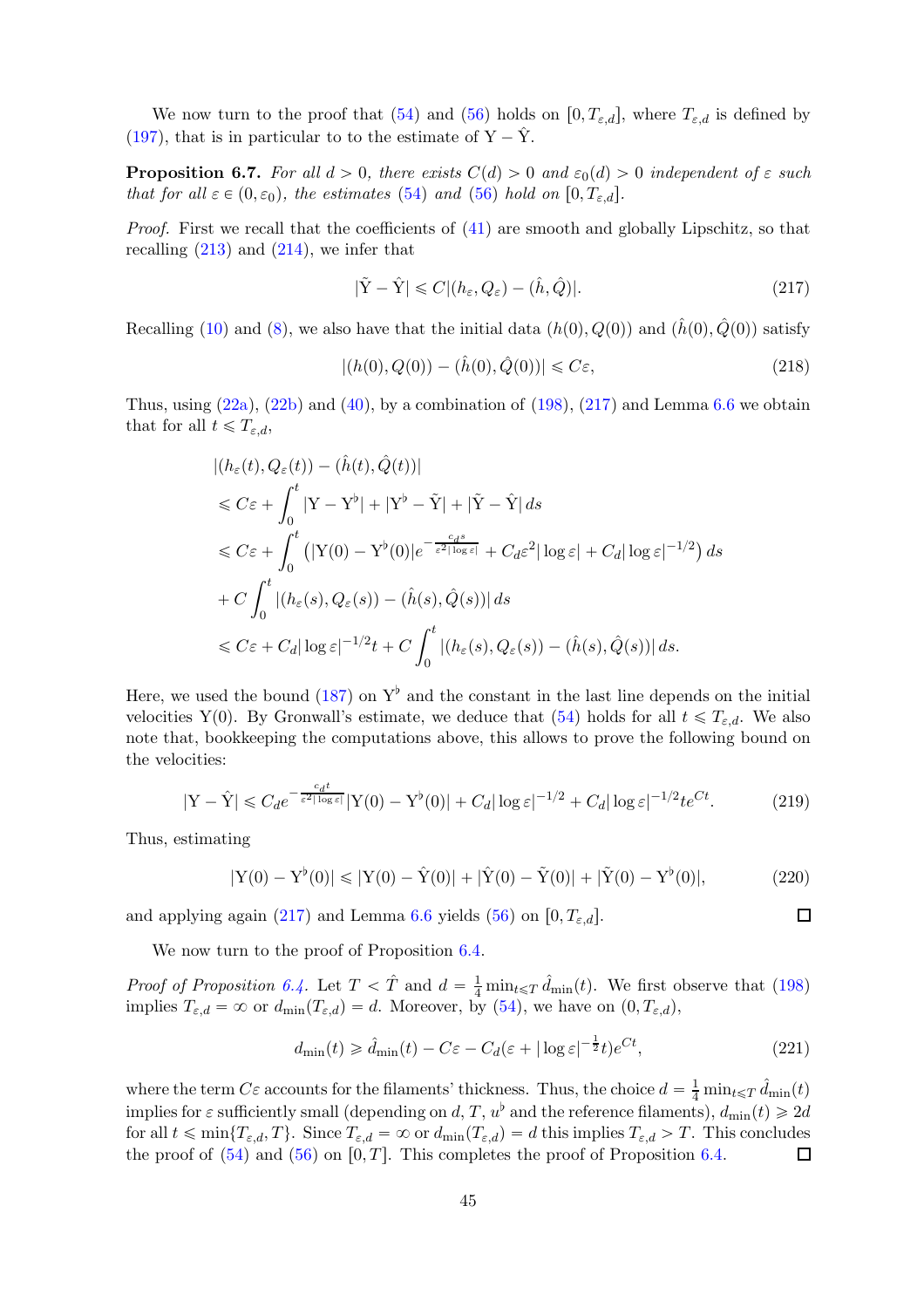## <span id="page-45-0"></span>7 Asymptotic behaviour of the fluid

This section is devoted to the proof of the part of Theorem [3.4](#page-10-1) devoted to the asymptotic behaviour of the fluid, that is to the proof of [\(55\)](#page-11-0), together with the proof of [\(57\)](#page-12-0). To this aim we first decompose  $u^{\mathfrak{p}}$  into

$$
u^{\mathfrak{p}} = \sum_{1 \le i \le N} u_i^{\mathfrak{p}} \quad \text{and} \quad p^{\mathfrak{p}} = \sum_{1 \le i \le N} p_i^{\mathfrak{p}}, \tag{222}
$$

where

$$
-\Delta u_i^{\mathfrak{p}} + \nabla p_i^{\mathfrak{p}} = 0 \quad \text{and} \quad \text{div } u_i^{\mathfrak{p}} = 0 \quad \text{in } \mathcal{F}(t), \tag{223a}
$$

$$
u_i^{\mathfrak{p}} = v^{\mathcal{S}_i} - u^{\mathfrak{b}} \quad \text{for} \quad x \in \mathcal{S}_i(t), \tag{223b}
$$

$$
u_i^{\mathfrak{p}} = 0 \quad \text{for} \quad x \in \mathcal{S}_j(t), \qquad \text{for } j \neq i. \tag{223c}
$$

Then, we apply Theorem [4.1](#page-18-0) to  $u_i^{\mathfrak{p}}$  $_i^{\mathfrak{p}}$ , for each *i*, recalling that in  $\mathcal{S}_i$ ,

<span id="page-45-4"></span><span id="page-45-3"></span><span id="page-45-2"></span>
$$
v^{\mathcal{S}_i} = \sum_{1 \leq \beta \leq 6} \mathbf{Y}_{i,\beta} v_{i,\beta},
$$

to obtain the following proposition.

<span id="page-45-1"></span>**Proposition 7.1.** Let  $d > 0$ . Then there exists  $\varepsilon_0(d) > 0$  and  $C(d) < \infty$  such that for all  $\varepsilon \in (0, \varepsilon_0)$  and all  $t \in [0, T_{\varepsilon}^{\max}]$  with  $d_{\min}(t) \geq d$ 

$$
\|u^{\mathfrak{p}}(t,\cdot)-|\log \varepsilon|^{-1} \sum_{1\leq i\leq N} U_{\mathcal{C}_i(t)}[v^{\mathcal{S}_i(t)}-u^{\mathfrak{b}}(t,\cdot)]\|_{\dot{H}^1(\mathbb{R}^3\setminus\cup_i\mathcal{S}_i(t))}
$$
\n
$$
\leq C|\log \varepsilon|^{-1} \left( |Y(t)| + \|u^{\mathfrak{b}}(t,\cdot)\|_{W^{1,\infty}} \right).
$$
\n(224)

Moreover, for  $1 \leq q < 3/2$ ,

$$
\|u^{\mathfrak{p}}(t,\cdot)-|\log \varepsilon|^{-1} \sum_{1 \leq i \leq N} U_{\mathcal{C}_{i}(t)}[v^{\mathcal{S}_{i}(t)} - u^{\mathfrak{b}}(t,\cdot)]\|_{W_{\text{loc}}^{1,q}} \leq C |\log \varepsilon|^{-3/2} \left( |Y(t)| + \|u^{\mathfrak{b}}(t,\cdot)\|_{W^{1,\infty}} \right),\tag{225}
$$

Furthermore, for  $1 \leq p < 3$ ,

$$
||u^{\mathfrak{p}} - |\log \varepsilon|^{-1} \sum_{1 \leq i \leq N} U_{\mathcal{C}_i} [v^{\mathcal{S}_i} - u^{\mathfrak{b}}]||_{L^p_{\text{loc}}} \leq C |\log \varepsilon|^{-3/2} (|Y| + ||u^{\mathfrak{b}}||_{W^{1,\infty}}), \tag{226}
$$

and, for  $3 \leqslant p < 6$ 

$$
||u^{\mathfrak{p}} - |\log \varepsilon|^{-1} \sum_{1 \leq i \leq N} U_{\mathcal{C}_{i}} [v^{\mathcal{S}_{i}} - u^{\mathfrak{b}}]||_{L^{p}_{\text{loc}}} \leq C |\log \varepsilon|^{-1 + \frac{3}{p} - \frac{1}{2} - \delta} (|Y(t)| + ||u^{\mathfrak{b}}||_{W^{1,\infty}}). \tag{227}
$$

Proof. Estimates [\(224\)](#page-45-2) and [\(225\)](#page-45-3) follow immediately from Theorem [4.1.](#page-18-0) Moreover, [\(226\)](#page-45-4) follows from [\(225\)](#page-45-3) and Sobolev embedding.

Concerning [\(227\)](#page-45-5) for  $3 \leq p < 6$ , we combine [\(70\)](#page-18-5) and [\(71\)](#page-18-2) instead of just relying on (71). More precisely, combining [\(70\)](#page-18-5) and [\(71\)](#page-18-2) with Hlder' inequality yields for all  $3/2 \le q < 2$  and all  $\delta > 0$ 

<span id="page-45-5"></span>
$$
||u^{\mathfrak{p}} - |\log \varepsilon|^{-1} \sum_{1 \leq i \leq N} U_{\mathcal{C}_i} [v^{\mathcal{S}_i} - u^{\mathfrak{b}}]||_{W^{1,q}_{\text{loc}}(\mathbb{R}^3 \setminus \cup_i \mathcal{S}_i)}
$$
(228)

<span id="page-45-6"></span>
$$
\leq C|\log \varepsilon|^{-1-\frac{3}{p}+\frac{1}{2}+\delta} \big( |Y(t)| + \|u^{\flat}\|_{W^{1,\infty}} \big). \tag{229}
$$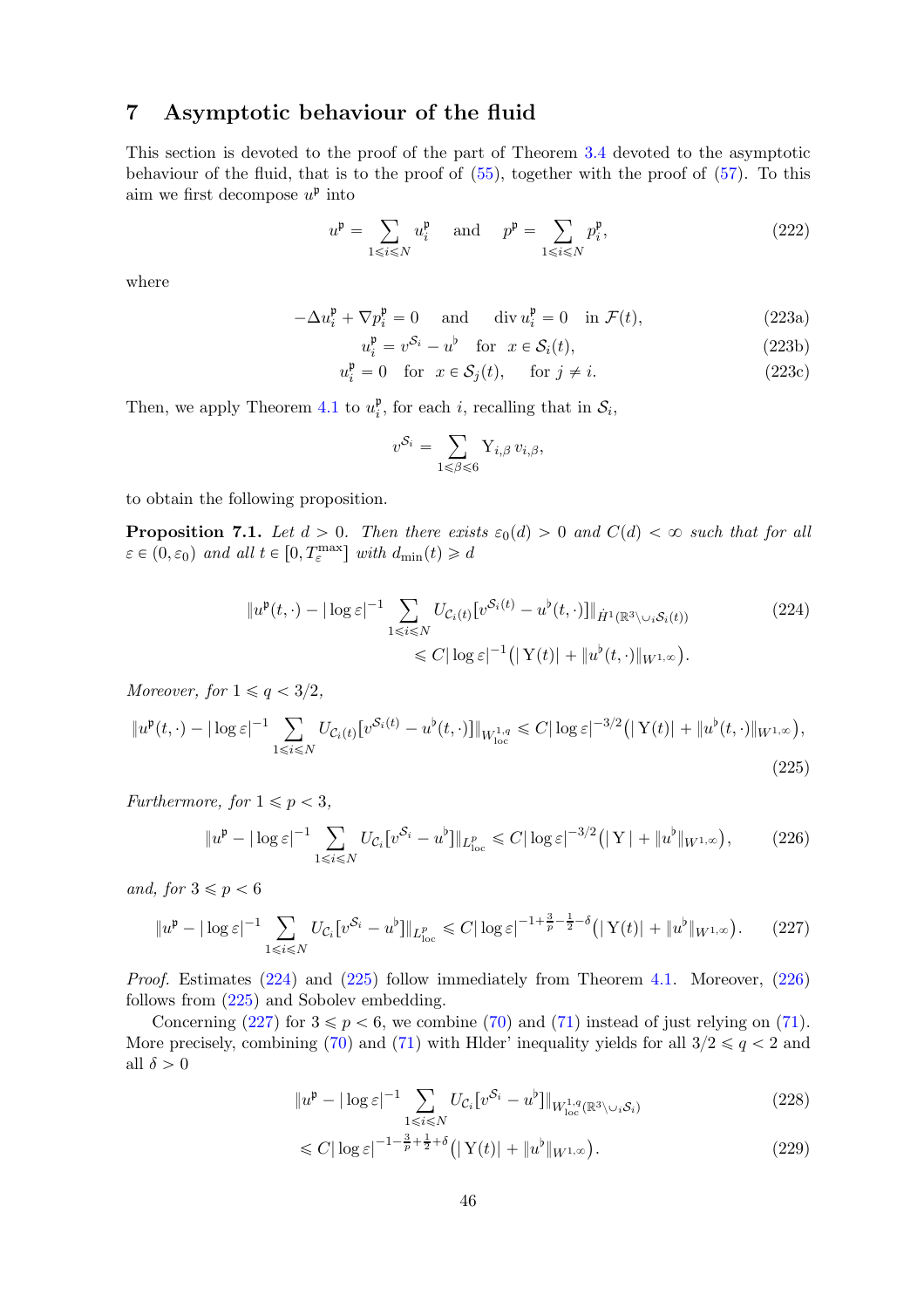Since the  $H^1$ -estimate in [\(70\)](#page-18-5) excludes the sets occupied by the filaments, we had to exclude it in the above estimate. However, the pointwise estimates [\(68\)](#page-17-4) imply that for all  $q < 2$ 

$$
||u^{\mathfrak{p}} - |\log \varepsilon|^{-1} \sum_{1 \leq i \leq N} U_{\mathcal{C}_i} [v^{\mathcal{S}_i} - u^{\mathfrak{b}}]||_{L^p(\cup_i \mathcal{S}_i)}
$$
(230)

$$
\leqslant |\log \varepsilon|^{-1} \varepsilon^{2-q} \left( |Y(t)| + \|u^{\flat}\|_{W^{1,\infty}} \right). \tag{231}
$$

Combining [\(228\)](#page-45-6) and [\(230\)](#page-46-0) yields [\(227\)](#page-45-5).

In order to conclude that [\(55\)](#page-11-0) and [\(57\)](#page-12-0) hold true, we show the following result.

<span id="page-46-1"></span>**Lemma 7.2.** Let  $1 \leq i \leq N$  and denote

$$
w := U_{\mathcal{C}_i} [v^{\mathcal{S}_i} - u^{\flat}] - U_{\hat{\mathcal{C}}_i} [\hat{v}^{\mathcal{S}_i}(t, \cdot) - u^{\flat}(t, \cdot)]. \tag{232}
$$

Then, there exists  $\varepsilon_0 > 0$  such that for all  $\varepsilon$  in  $(0, \varepsilon_0)$ , for all  $t \in [0, T_{\varepsilon}^{\max}]$ ,

• for all  $1 \leqslant p < 2$ , and all compact subset K of  $\mathbb{R}^3$ , there exists C in  $(0, +\infty)$  such that

<span id="page-46-2"></span>
$$
||w||_{L^{p}(K)} \leq C|(Q_{\varepsilon,i}, h_{i,\varepsilon} + \bar{h}_{i,\varepsilon}) - (\hat{Q}_{i}, \hat{h}_{i})|(|Y| + ||u^{\flat}||_{W^{1,\infty}}) + C|(v,\omega) - (\hat{v},\hat{\omega})|.
$$
 (233)

• for  $2 \leq p < 6$ , and all compact subset K of  $\mathbb{R}^3$ , there exists C in  $(0, +\infty)$  such that

$$
||w||_{L^{p}(K)} \leq C |(Q_{\varepsilon,i}, h_{i,\varepsilon} + \bar{h}_{i,\varepsilon}) - (\hat{Q}_{i}, \hat{h}_{i})|^{\frac{3}{p} - \frac{1}{2} - \delta} (|\mathbf{Y}| + |\hat{\mathbf{Y}}| + ||u^{b}||_{W^{1,\infty}}) \qquad (234)
$$
  
+  $C |(v, \omega) - (\hat{v}, \hat{\omega})|$ 

Before proving Lemma [7.2,](#page-46-1) we show how to deduce [\(55\)](#page-11-0) and [\(57\)](#page-12-0).

*Proof of* [\(55\)](#page-11-0) and [\(57\)](#page-12-0). Let  $T < \hat{T}$  and  $d = \frac{1}{4} \min_{t \in [0,T]} \hat{d}_{\min}(t)$ . Then, by Proposition [6.4,](#page-43-2) for  $\varepsilon$  sufficiently small, we have  $T_{\varepsilon}^{\max} \geqslant T$  and  $d_{\min} \geqslant d$  on  $[0, T]$ . Therefore, Proposition [7.1](#page-45-1) and Lemma [7.2,](#page-46-1) as well as  $(54)$  and  $(56)$  yields  $(55)$  and  $(57)$ .

*Proof of Lemma [7.2.](#page-46-1)* We first observe that  $w$  satisfies

$$
w(x) = \frac{1}{2} \int_{\mathcal{C}_i} S(x - y)k(y)(v^{\mathcal{S}_i} - u^{\flat})(y) d\mathcal{H}^1(y) - \frac{1}{2} \int_{\hat{\mathcal{C}}_i} S(x - y)k(y)(\hat{v}^{\mathcal{S}_i} - u^{\flat})(y) d\mathcal{H}^1(y)
$$
  
=:  $w_1 + w_2$ ,

where

$$
w_1(x) := \frac{1}{2} \int_{\mathcal{C}_i} S(x - y)k(y)(v^{\mathcal{S}_i} - u^{\flat})(y) d\mathcal{H}^1(y)
$$

$$
- \frac{1}{2} \int_{\hat{\mathcal{C}}_i} S(x - y)Qk(\phi(y))(v^{\mathcal{S}_i} - u^{\flat})(\phi(y)) d\mathcal{H}^1(y),
$$

and

$$
w_2(x) := \frac{1}{2} \int_{\hat{\mathcal{C}}_i} S(x - y) \left( Qk(\phi(y)) (v^{\mathcal{S}_i} - u^\flat)(\phi(y)) - k(y) (\hat{v}^{\mathcal{S}_i} - u^\flat)(y) \right) d\mathcal{H}^1(y),
$$

where

$$
Q := Q_{i,\varepsilon} \hat{Q}_i^T \text{ and } \phi(x) := Q(x - \hat{h}_i) + h_{i,\varepsilon} + \bar{h}_{i,\varepsilon},
$$

<span id="page-46-3"></span><span id="page-46-0"></span> $\Box$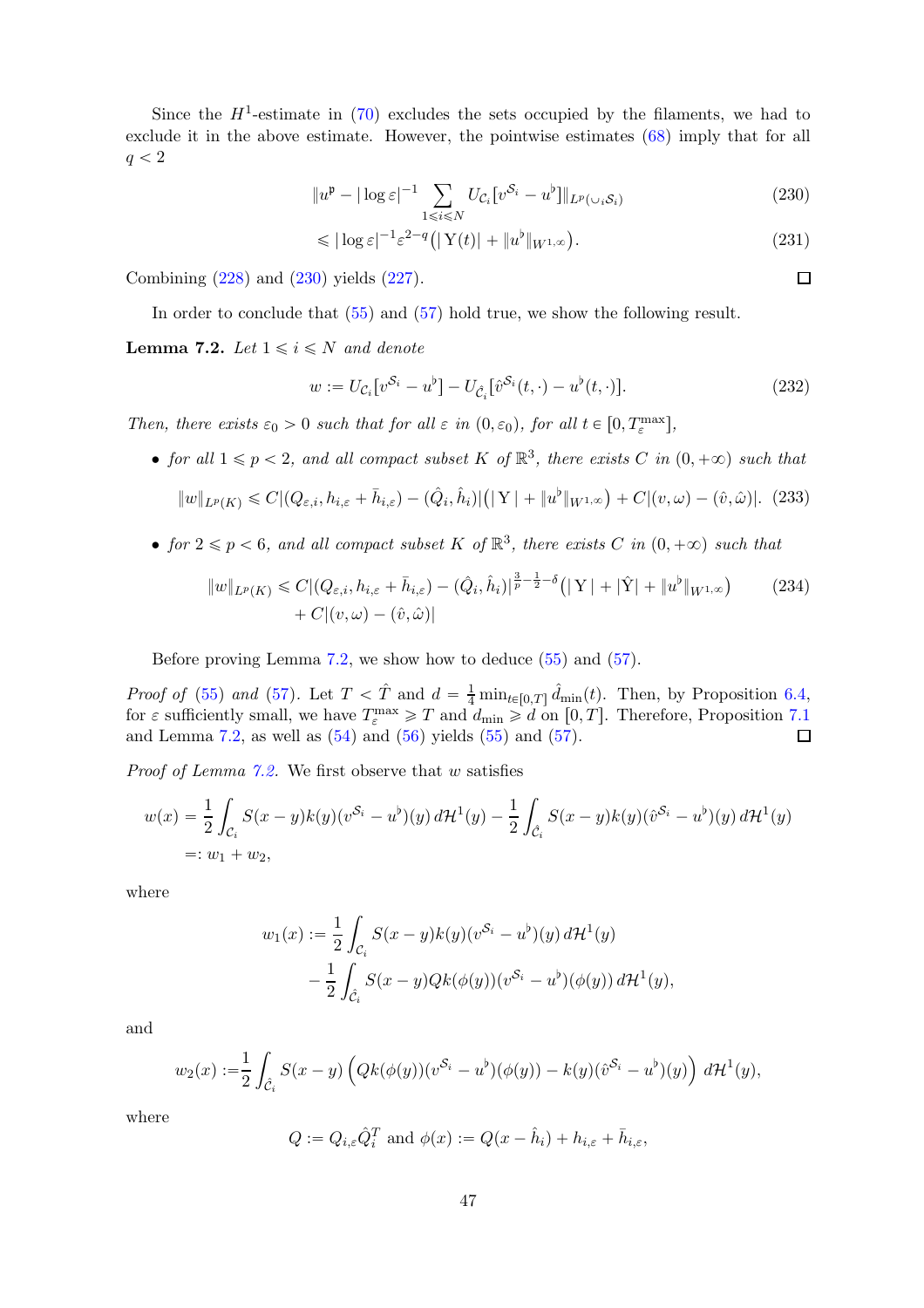is the rigid body motion that transforms  $\hat{C}_i$  to  $C_i$ . Then, using  $S(Q^Tx) = Q^TS(x)Q$ , we find

$$
w_1(x) = \frac{1}{2} \int_{C_i} S(x - y)k(y)(v^{S_i} - u^b)(y) d\mathcal{H}^1(y)
$$
  

$$
- \frac{1}{2} Q^T \int_{C_i} S(\phi(x) - y)k(y)(v^{S_i} - u^b)(y) d\mathcal{H}^1(y)
$$
  

$$
= U_{C_i}[v^{S_i} - u^b](x) - Q^T U_{C_i}[v^{S_i} - u^b](\phi(x)).
$$

Using the fundamental theorem of calculus, we observe that for any  $\psi \in W^{1,s}_{loc}$ ,  $s \in [1,\infty]$ ,

<span id="page-47-2"></span>
$$
\|\psi - \psi \circ \phi\|_{L^s_{\text{loc}}} \leq C |(Q_{\varepsilon,i}, h_{i,\varepsilon} + \bar{h}_{i,\varepsilon}) - (\hat{Q}_i, \hat{h}_i)| \|\nabla \psi\|_{L^s_{\text{loc}}}.
$$
\n(235)

Hence, for  $p < 2$ , by recalling [\(89\)](#page-20-5), we infer that

<span id="page-47-0"></span>
$$
||w_1||_{L^p_{\text{loc}}} \leq C|(Q_{\varepsilon,i}, h_{i,\varepsilon} + \bar{h}_{i,\varepsilon}) - (\hat{Q}_i, \hat{h}_i)||v^{\mathcal{S}_i} - u^\flat||_{L^\infty(\mathcal{C}_i)}.
$$
\n(236)

On the other hand, pointwise bounds analogous to [\(67\)](#page-17-5) imply for all  $p < \infty$ 

$$
||w_2||_{L^p_{loc}} \leq C|(Q_{\varepsilon,i}, h_{i,\varepsilon} + \bar{h}_{i,\varepsilon}) - (\hat{Q}_i, \hat{h}_i)| \left( ||v^{\mathcal{S}_i} - u^\flat||_{L^\infty(\mathcal{C}_i)} + ||\nabla(v^{\mathcal{S}_i} - u^\flat)||_{L^\infty(\mathbb{R}^3)} \right) + C|(v,\omega) - (\hat{v},\hat{\omega})|.
$$
\n(237)

Combining [\(236\)](#page-47-0) and [\(237\)](#page-47-1) yields [\(233\)](#page-46-2).

Finally, we give the proof of [\(234\)](#page-46-3). Notice that in the case  $|(Q_{\varepsilon,i}, h_{i,\varepsilon} + \bar{h}_{i,\varepsilon}) - (\hat{Q}_i, \hat{h}_i)| \geq 1$ , the estimate follows from [\(89\)](#page-20-5) and the Sobolev embedding by estimating the two terms separately. Thus, since [\(237\)](#page-47-1) holds for all  $p < \infty$ , it suffices to show for  $2 \leq p < 6$  and for  $|(Q_{\varepsilon,i}, h_{i,\varepsilon} + \bar{h}_{i,\varepsilon}) - (\hat{Q}_i, \hat{h}_i)| \leq 1,$ 

$$
||w_1||_{L^p_{loc}} \leq C |(Q_{\varepsilon,i}, h_{i,\varepsilon} + \bar{h}_{i,\varepsilon}) - (\hat{Q}_i, \hat{h}_i)|^{\frac{3}{p} - \frac{1}{2} - \delta} ||v^{\mathcal{S}_i} - u^{\flat}||_{L^{\infty}(\mathcal{C}_i)}
$$
(238)

With  $\psi$  as above, the critical Sobolev inequality yields for  $s < 3$  and  $s^* = (3s)/(3 - s)$ 

<span id="page-47-1"></span>
$$
\|\psi - \psi \circ \phi\|_{L^{s}_{\text{loc}}} \leq \|\nabla \psi\|_{L^{s}_{\text{loc}}}.\tag{239}
$$

Therefore, for any  $p < 6$ ,  $s < 2$ ,  $\theta \in [0, 1]$  such that

<span id="page-47-3"></span>
$$
\frac{1}{p} = \frac{\theta}{s} + \frac{1-\theta}{s^*},\tag{240}
$$

Hlder's inequality, [\(235\)](#page-47-2) and [\(239\)](#page-47-3) yield

$$
\|\psi - \psi \circ \phi\|_{L^p_{\text{loc}}} \leq (Q_{\varepsilon,i}, h_{i,\varepsilon} + \bar{h}_{i,\varepsilon}) - (\hat{Q}_i, \hat{h}_i)^{\theta} \|\nabla \psi\|_{L^s_{\text{loc}}}
$$
(241)

Elementary calculations show that for all  $2 \leq p < 6$  and any  $\delta > 0$  we can choose  $s < 2$ , such that  $(240)$  holds with

$$
\theta = \frac{3}{p} - \frac{1}{2} - \delta. \tag{242}
$$

Hence,

$$
||w_1||_{L^p_{\text{loc}}} \leq C |(Q_{\varepsilon,i}, h_{i,\varepsilon} + \bar{h}_{i,\varepsilon}) - (\hat{Q}_i, \hat{h}_i)|^{\frac{3}{p} - \frac{1}{2} - \delta} ||v^{\mathcal{S}_i} - u^{\flat}||_{L^\infty(\mathcal{C}_i)}.
$$
\n(243)

This concludes the proof of Lemma [7.2.](#page-46-1)

<span id="page-47-4"></span> $\Box$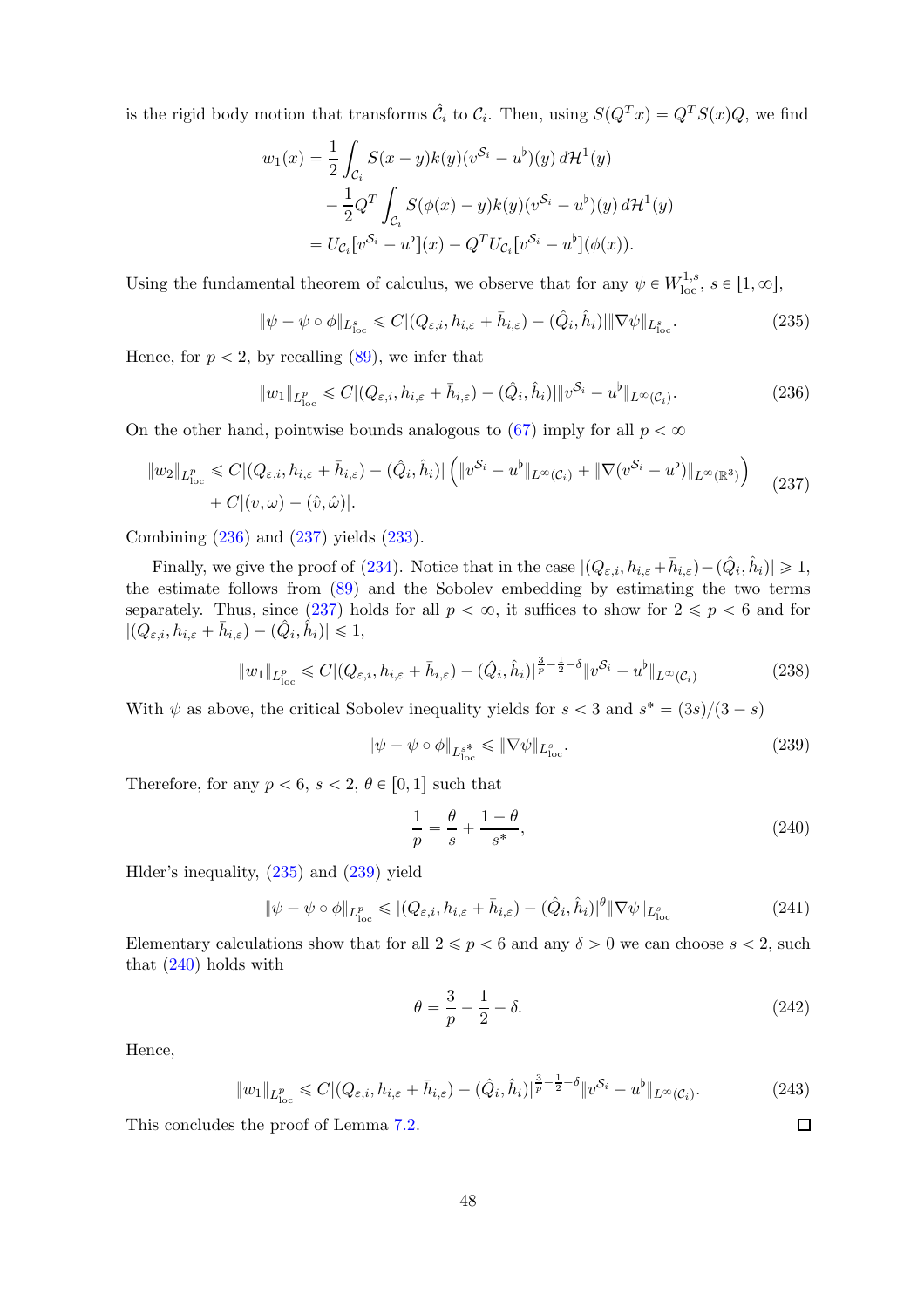#### Acknowledgment

The three authors are partially supported by the Agence Nationale de la Recherche, Project BORDS, grant ANR-16-CE40-0027-01 and by the IDEX of the University of Bordeaux, project BOLIDE. F.S. and C.P. also acknowledge support by the Agence Nationale de la Recherche, Project SINGFLOWS, grant ANR-18-CE40-0027-01. R.H. is supported by the German National Academy of Science Leopoldina, grant LPDS 2020-10. C.P. is also partially supported by the project CRISIS, grant ANR-20-CE40-0020-01. In addition, F.S. is supported by the Agence Nationale de la Recherche, Project IFSMACS, grant ANR-15-CE40-0010. F.S. is also partially supported by the H2020-MSCA-ITN-2017 program, Project ConFlex, Grant ETN-765579. This work was partly accomplished while F.S. was participating in a program hosted by the Mathematical Sciences Research Institute in Berkeley, California, during the Spring 2021 semester, and supported by the National Science Foundation under Grant No. DMS-1928930.

## <span id="page-48-8"></span>References

- [1] Acosta, G., Durn, R.G., Muschietti, M.A. (2006). Solutions of the divergence operator on John domains. Advances in Mathematics, 206(2), pp. 373-401.
- [2] Badra, M., Caubet, F., Dambrine, M. (2011). Detecting an obstacle immersed in a fluid by shape optimization methods. Mathematical Models and Methods in Applied Sciences, 21(10), 2069-2101.
- <span id="page-48-6"></span>[3] Banica, V., Vega, L. (2011). Self-similar solutions of the binormal flow and their stability, Panoramas et Synthses 38 (2012), 1-35.
- <span id="page-48-5"></span>[4] Batchelor, G., Slender-body theory for particles of arbitrary cross-section in Stokes flow. J. Fluid Mech., 44(3):419-440, 1970.
- <span id="page-48-3"></span>[5] Berkowitz, J., Gardner, C.S.: On the asymptotic series expansion of the motion of a charged particle in slowly varying fields. Commun. Pure Appl. Math. 12, 501-512 (1959)
- <span id="page-48-0"></span>[6] Bonnaillie-Noël, V., Dalla Riva, M., Dambrine, M., Musolino, P. (2018). A Dirichlet problem for the Laplace operator in a domain with a small hole close to the boundary. Journal de Mathmatiques Pures et Appliques, 116, 211-267.
- <span id="page-48-1"></span>[7] Bonnaillie-Noël, V., Dalla Riva, M., Dambrine, M., Musolino, P. (2020). Global representation and multiscale expansion for the Dirichlet problem in a domain with a small hole close to the boundary. Communications in Partial Differential Equations, 1-28.
- <span id="page-48-4"></span>[8] Cox., R., The motion of long slender bodies in a viscous fluid part 1. general theory. J. Fluid Mech., 44(4):791-810, 1970.
- [9] Faxén, H. (1922). Der Widerstand gegen die Bewegung einer starren Kugel in einer zähen Flüssigkeit, die zwischen zwei parallelen ebenen Wänden eingeschlossen ist. Annalen der Physik, 373(10), 89-119.
- <span id="page-48-2"></span>[10] Feireisl, E., Namlyeyeva, Y., Necasová, S. (2016). Homogenization of the evolutionary Navier-Stokes system. Manuscripta Mathematica, 149(1-2), 251-274.
- <span id="page-48-7"></span>[11] Galdi, G. (2011). An introduction to the mathematical theory of the Navier-Stokes equations: Steady-state problems. Springer Science & Business Media.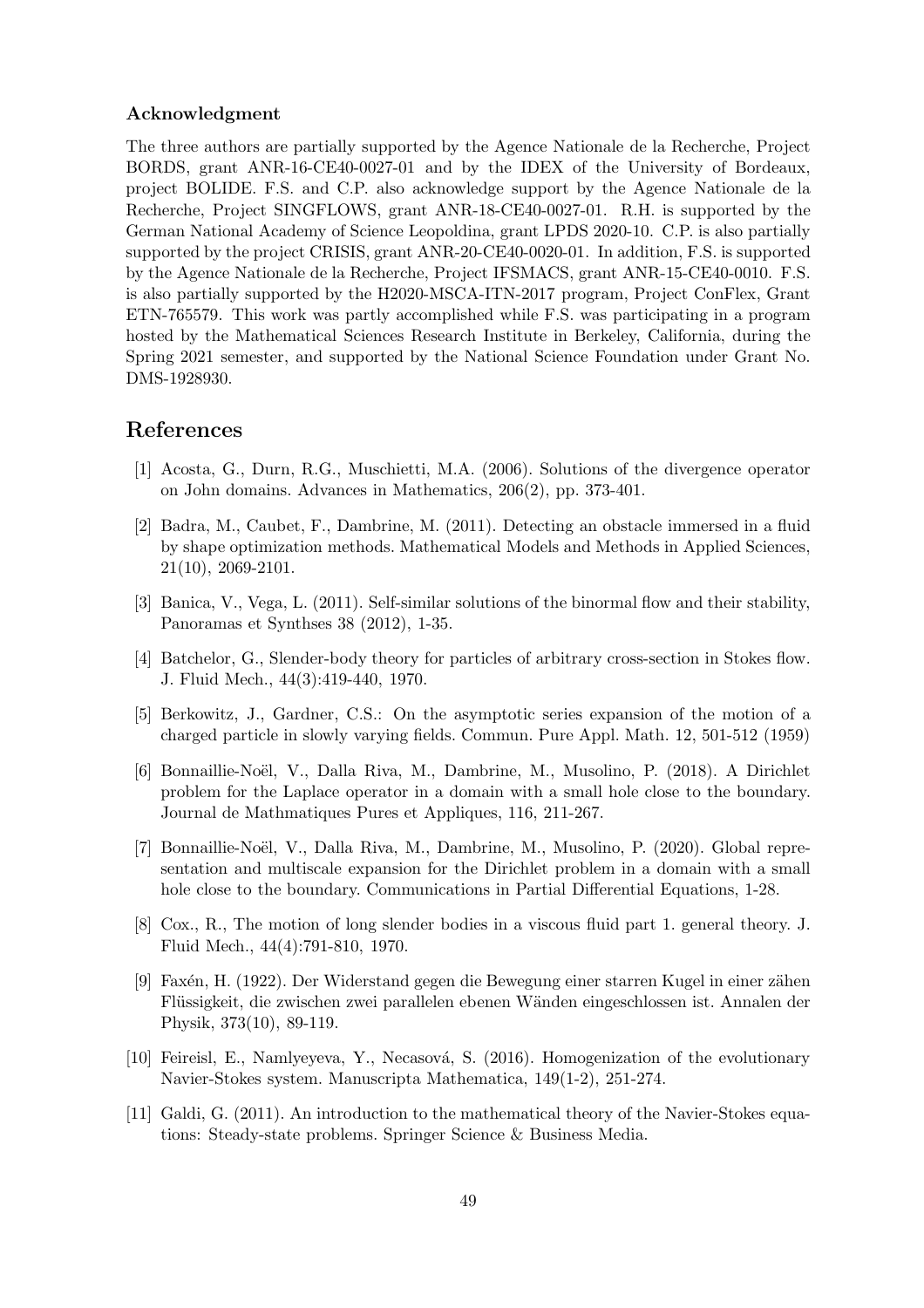- <span id="page-49-17"></span>[12] Galdi, G.P. On the motion of a rigid body in a viscous liquid: a mathematical analysis with applications. In: Handbook of Mathematical Fluid Dynamics, vol. I, pp. 653-791. North-Holland, Amsterdam (2002).
- <span id="page-49-11"></span><span id="page-49-6"></span>[13] Glass, O., Sueur, F. (2019). Dynamics of several rigid bodies in a two-dimensional ideal fluid and convergence to vortex systems. arXiv preprint arXiv:1910.03158.
- <span id="page-49-8"></span>[14] Gtz, T. (2000). Interactions of fibers and flow: asymptotics, theory and numerics. Doctoral dissertation, University of Kaiserslautern.
- <span id="page-49-3"></span>[15] Gonzalez, O. (2021). Theorems on the Stokesian Hydrodynamics of a Rigid Filament in the Limit of Vanishing Radius. SIAM Journal on Applied Mathematics, 81(2), 551-573.
- <span id="page-49-13"></span>[16] Hancock, G., The self-propulsion of microscopic organisms through liquids. Proc. R. Soc. Lond. A, 217(1128):96-121, 1953.
- [17] Higaki, M., Prange, C. (2020). Regularity for the stationary Navier–Stokes equations over bumpy boundaries and a local wall law. Calculus of Variations and Partial Differential Equations, 59(4), 1-46.
- <span id="page-49-14"></span>[18] Hillairet, M., Moussa, A., Sueur, F. (2019). On the effect of polydispersity and rotation on the Brinkman force induced by a cloud of particles on a viscous incompressible flow. Kinetic & Related Models, 12(4).
- <span id="page-49-2"></span><span id="page-49-0"></span>[19] Hsiao, G. C., Wendland, W. L. (2008). Boundary integral equations (pp. 25-94). Springer Berlin Heidelberg.
- <span id="page-49-10"></span>[20] Jeffery, G. B. (1922). The motion of ellipsoidal particles immersed in a viscous fluid. In Proc. R. Soc. Lond. A, Vol. 102, No. 715, pp. 161-179. The Royal Society.
- [21] Jerrard, R. L., Seis, C. (2017). On the vortex filament conjecture for Euler flows. Archive for Rational Mechanics and Analysis, 224(1), 135-172.
- <span id="page-49-5"></span><span id="page-49-1"></span>[22] Johnson, R. E. (1980). An improved slender-body theory for Stokes flow. Journal of Fluid Mechanics, 99(2), 411-431.
- [23] Junk, M., Illner, R. (2007). A new derivation of Jeffery's equation. Journal of Mathematical Fluid Mechanics, 9(4), 455-488.
- <span id="page-49-15"></span><span id="page-49-4"></span>[24] Kim, S., Karrila, S. J. (2013). Microhydrodynamics: principles and selected applications. Courier Corporation.
- [25] Keller, J. B. and Rubinow, S. I.. Slender-body theory for slow viscous flow. J. Fluid Mech, 75(4):705-714, 1976.
- <span id="page-49-16"></span>[26] Ladyzhenskaya, O. A. (1969). The mathematical theory of viscous incompressible flow (Vol. 12, No. 3). New York: Gordon & Breach.
- <span id="page-49-12"></span>[27] Maz'Ya, V., Nazarov, S., Plamenevskij, B. (2012). Asymptotic theory of elliptic boundary value problems in singularly perturbed domains (Vol. II). Birkhäuser.
- <span id="page-49-9"></span>[28] Miot, E. (2017). Le flot binormal, l?quation de Schrdinger et les tourbillons filamentaires. Asterisque, 2015(390), 427-451.
- <span id="page-49-7"></span>[29] Mori, Y., Ohm, L., (2020). An error bound for the slender body approximation of a thin, rigid fiber sedimenting in Stokes flow. Research in the Mathematical Sciences, vol. 7, no 2, p. 1-27.